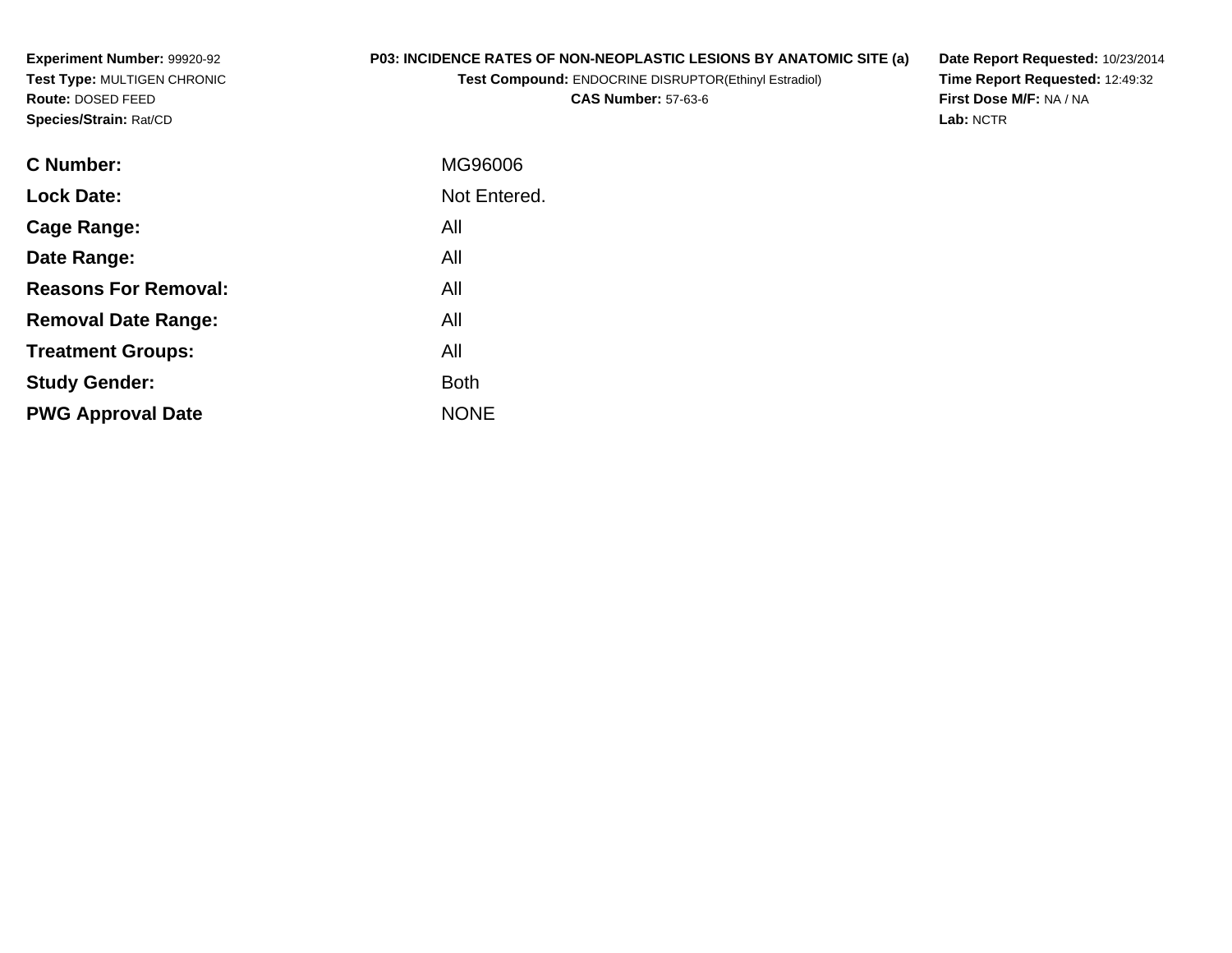**Test Compound:** ENDOCRINE DISRUPTOR(Ethinyl Estradiol)

**CAS Number:** 57-63-6

**Date Report Requested:** 10/23/2014 **Time Report Requested:** 12:49:32**First Dose M/F:** NA / NA**Lab:** NCTR

| <b>CD Rat MALE</b>                      | F1 OPPB        | F1 2PPB | <b>F1 10PPB</b> | <b>F1 50PPB</b>         | <b>F1/2PPB TO CTL</b> | F1/10PPB TO CTL         |
|-----------------------------------------|----------------|---------|-----------------|-------------------------|-----------------------|-------------------------|
| <b>Disposition Summary</b>              |                |         |                 |                         |                       |                         |
| <b>Animals Initially In Study</b>       | 51             | 50      | 50              | 50                      | 50                    | 50                      |
| <b>Early Deaths</b>                     |                |         |                 |                         |                       |                         |
| <b>Moribund Sacrifice</b>               | 9              | 13      | 17              | 12                      | 15                    | $\overline{\mathbf{r}}$ |
| <b>Natural Death</b>                    | $\overline{7}$ | $\bf 6$ | $\mathbf 3$     | $\overline{\mathbf{4}}$ | 4                     | 10                      |
| <b>Survivors</b>                        |                |         |                 |                         |                       |                         |
| <b>Moribund Sacrifice</b>               |                |         |                 | $\mathbf{2}$            |                       |                         |
| <b>Natural Death</b>                    | 1              |         |                 |                         |                       |                         |
| <b>Terminal Sacrifice</b>               | 34             | 31      | 30              | 32                      | 31                    | 33                      |
| <b>Animals Examined Microscopically</b> | 51             | 50      | 50              | 50                      | 50                    | 50                      |
| <b>ALIMENTARY SYSTEM</b>                |                |         |                 |                         |                       |                         |
| Esophagus                               | (51)           | (50)    | (50)            | (50)                    | (50)                  | (49)                    |
| Dilatation                              | 1(2%)          |         |                 |                         |                       |                         |
| Hyperkeratosis                          |                |         | 3(6%)           | 3(6%)                   | 2(4%)                 |                         |
| Inflammation, Suppurative               | 1(2%)          |         |                 |                         |                       |                         |
| Intestine Large, Cecum                  | (44)           | (45)    | (47)            | (46)                    | (48)                  | (43)                    |
| <b>Dilatation</b>                       |                |         |                 | 1(2%)                   | 1(2%)                 |                         |
| Edema                                   |                |         |                 |                         |                       |                         |
| Hyperplasia, Lymphoid                   |                |         | 1(2%)           |                         |                       | 1(2%)                   |
| Inflammation, Chronic Active            |                |         | 1(2%)           |                         |                       | 1(2%)                   |
| Inflammation, Suppurative               |                |         |                 |                         |                       | 1(2%)                   |
| Necrosis                                |                |         |                 |                         |                       |                         |
| Polyarteritis                           |                |         |                 |                         |                       |                         |
| Intestine Large, Colon                  | (45)           | (47)    | (48)            | (47)                    | (49)                  | (43)                    |
| <b>Dilatation</b>                       |                |         |                 |                         | 1(2%)                 |                         |
| Hyperplasia, Lymphoid                   | 1(2%)          |         |                 |                         |                       |                         |
| Polyarteritis                           |                |         |                 |                         |                       |                         |
| Intestine Large, Rectum                 | (45)           | (45)    | (47)            | (46)                    | (49)                  | (42)                    |
| <b>Dilatation</b>                       |                |         |                 |                         | 1(2%)                 |                         |

a - Number of animals examined microscopically at site and number of animals with lesion

**Experiment Number:** 99920-92**Test Type:** MULTIGEN CHRONIC

**Route:** DOSED FEED**Species/Strain:** Rat/CD

 $\overline{\phantom{a}}$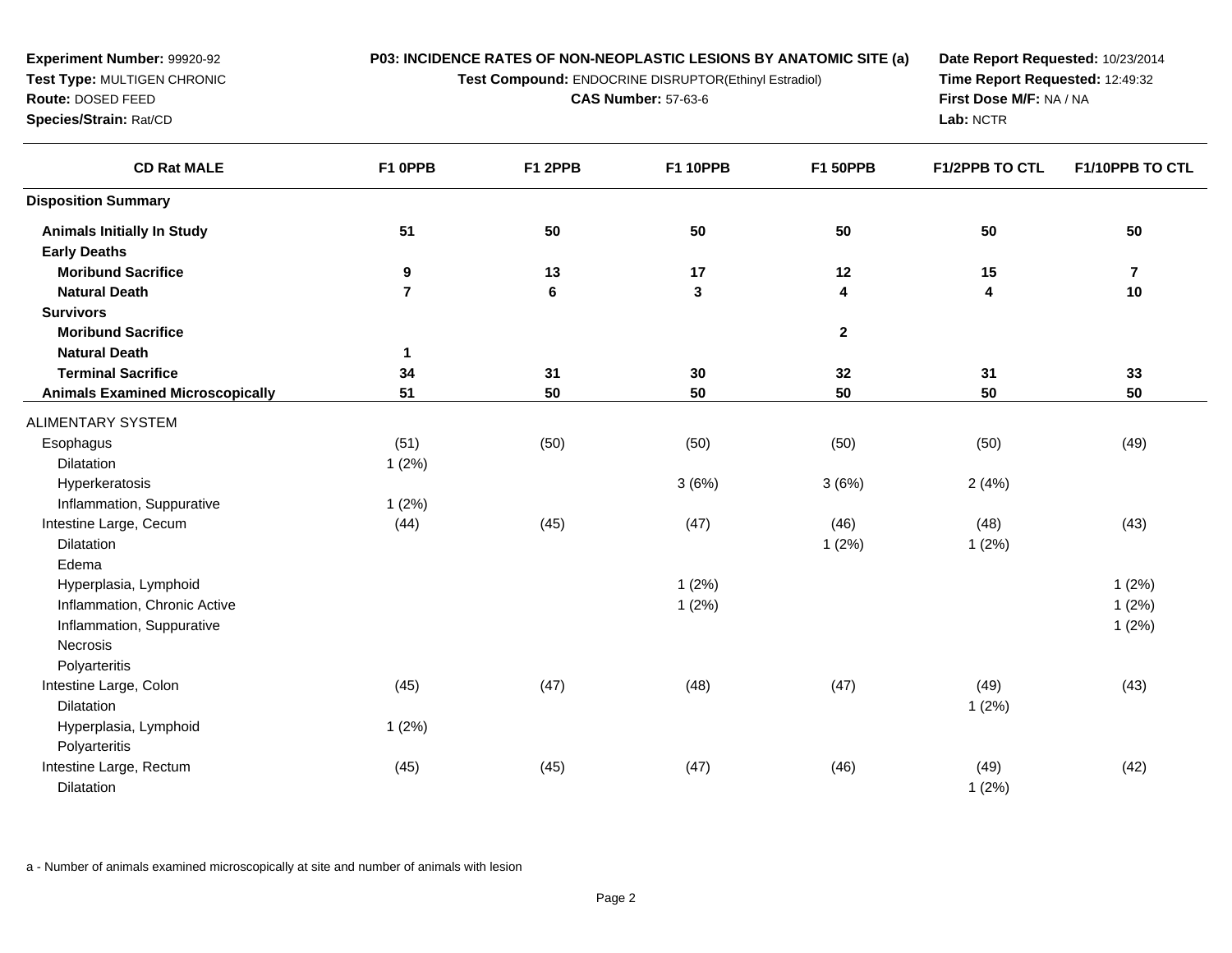**Test Compound:** ENDOCRINE DISRUPTOR(Ethinyl Estradiol)

**CAS Number:** 57-63-6

**Date Report Requested:** 10/23/2014 **Time Report Requested:** 12:49:32**First Dose M/F:** NA / NA**Lab:** NCTR

| <b>CD Rat MALE</b>                    | F1 OPPB | F1 2PPB | <b>F1 10PPB</b> | <b>F1 50PPB</b> | <b>F1/2PPB TO CTL</b> | F1/10PPB TO CTL |
|---------------------------------------|---------|---------|-----------------|-----------------|-----------------------|-----------------|
| Infiltration Cellular, Lymphocyte     |         |         |                 |                 |                       |                 |
| Inflammation, Chronic Active          |         |         |                 |                 |                       |                 |
| Necrosis                              |         |         |                 |                 |                       |                 |
| Intestine Small, Duodenum             | (44)    | (45)    | (48)            | (47)            | (49)                  | (42)            |
| Intestine Small, Ileum                | (43)    | (45)    | (47)            | (46)            | (48)                  | (41)            |
| Dilatation                            |         |         |                 |                 | 1(2%)                 |                 |
| Inflammation, Chronic Active          |         |         |                 |                 |                       |                 |
| Necrosis                              |         |         |                 |                 |                       |                 |
| Ulcer                                 |         |         |                 |                 |                       |                 |
| Intestine Small, Jejunum              | (43)    | (45)    | (46)            | (46)            | (48)                  | (41)            |
| Dilatation                            |         |         |                 |                 | 1(2%)                 |                 |
| Inflammation, Chronic Active          |         |         |                 |                 |                       | 1(2%)           |
| Lymphoid Tiss, Hyperplasia            |         |         |                 |                 |                       |                 |
| Liver                                 | (49)    | (49)    | (50)            | (49)            | (50)                  | (48)            |
| Angiectasis                           | 3(6%)   | 5 (10%) | 1(2%)           | 4(8%)           |                       |                 |
| <b>Basophilic Focus</b>               | 1(2%)   | 3(6%)   | 3(6%)           | 17 (35%)        | 3(6%)                 | 11 (23%)        |
| Bile Duct, Hyperplasia                | 2(4%)   | 9(18%)  | 7 (14%)         |                 | 3(6%)                 | 7 (15%)         |
| <b>Biliar Tract, Cyst</b>             |         |         |                 |                 |                       |                 |
| <b>Biliar Tract, Fibrosis</b>         | 4(8%)   | 2(4%)   | 1(2%)           | 1(2%)           | 6 (12%)               | 2(4%)           |
| Capsule, Fibrosis                     |         |         |                 |                 | 1(2%)                 |                 |
| Capsule, Inflammation, Chronic Active |         |         |                 |                 |                       |                 |
| Clear Cell Focus                      | 1(2%)   |         |                 | 1(2%)           |                       |                 |
| Congestion                            |         |         |                 |                 |                       |                 |
| Cyst                                  |         |         |                 |                 |                       |                 |
| <b>Cyst Multilocular</b>              |         |         | 1(2%)           |                 |                       |                 |
| Cytomegaly                            |         |         |                 |                 |                       |                 |
| Degeneration, Cystic                  | 4(8%)   | 3(6%)   | 5(10%)          | 8(16%)          | 9(18%)                | 10 (21%)        |
| <b>Eosinophilic Focus</b>             | 3(6%)   | 5 (10%) | 8 (16%)         | 15 (31%)        | 11 (22%)              | 5 (10%)         |
| Focal Cellular Change                 |         |         | 1(2%)           |                 |                       |                 |
| Hematopoietic Cell Proliferation      | 2(4%)   | 1(2%)   | 1(2%)           | 3(6%)           |                       | 5 (10%)         |
|                                       |         |         |                 |                 |                       |                 |

a - Number of animals examined microscopically at site and number of animals with lesion

**Test Type:** MULTIGEN CHRONIC

**Experiment Number:** 99920-92

**Route:** DOSED FEED

 $\overline{\phantom{0}}$ 

**Species/Strain:** Rat/CD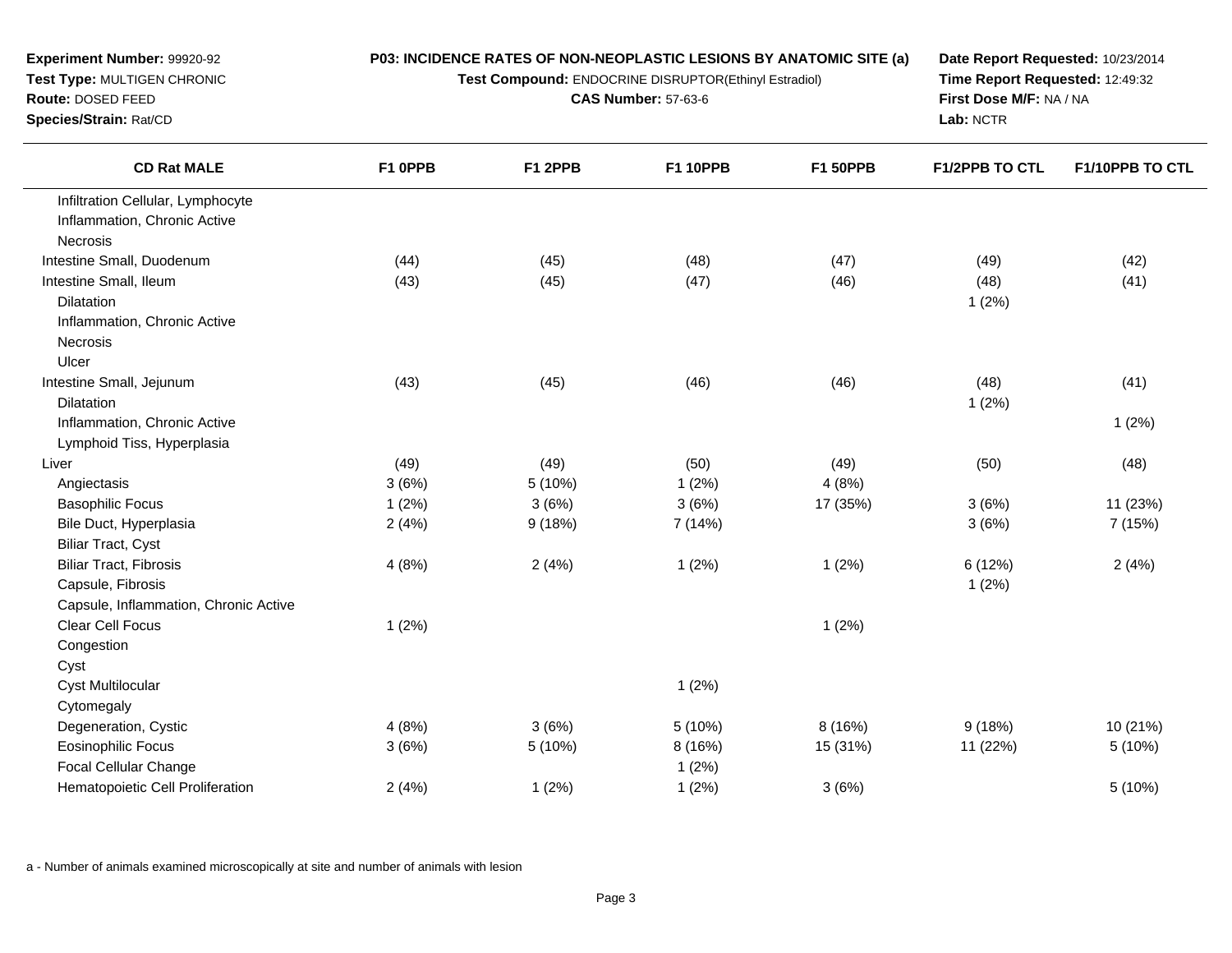INE DISRUPTOR(Ethinyl Estradiol)

**CAS Number:** 57-63-6

**Date Report Requested:** 10/23/2014**Time Report Requested:** 12:49:33**First Dose M/F:** NA / NA**Lab:** NCTR

| <b>Experiment Number: 99920-92</b> | <b>P03: INCIDENCE RATES OF NON-NEOR</b> |
|------------------------------------|-----------------------------------------|
| <b>Test Type: MULTIGEN CHRONIC</b> | <b>Test Compound: ENDOCRI</b>           |
| <b>Route: DOSED FEED</b>           | <b>CAS Nun</b>                          |
| <b>Species/Strain: Rat/CD</b>      |                                         |
|                                    |                                         |

| <b>CD Rat MALE</b>                        | F1 OPPB  | F1 2PPB   | <b>F1 10PPB</b> | <b>F1 50PPB</b> | <b>F1/2PPB TO CTL</b> | F1/10PPB TO CTL |
|-------------------------------------------|----------|-----------|-----------------|-----------------|-----------------------|-----------------|
| Hepatodiaphragmatic Nodule                | 6 (12%)  | 1(2%)     | 4(8%)           | 6(12%)          | 2(4%)                 | 2(4%)           |
| Hyperplasia                               |          |           |                 |                 |                       |                 |
| Hyperplasia, Regenerative                 |          |           |                 |                 |                       |                 |
| Infiltration Cellular, Lymphocyte         |          | 3(6%)     |                 | 1(2%)           | 1(2%)                 | 1(2%)           |
| Inflammation, Chronic                     |          |           | 1(2%)           |                 |                       |                 |
| Inflammation, Chronic Active              | 13 (27%) | 5 (10%)   | 8(16%)          | 9(18%)          | 9(18%)                | 7 (15%)         |
| Inflammation, Suppurative                 |          |           |                 |                 |                       | 1(2%)           |
| Karyomegaly                               |          |           |                 |                 |                       |                 |
| Left Lat Lobe, Developmental Malformation | 1(2%)    |           |                 |                 |                       |                 |
| <b>Mixed Cell Focus</b>                   |          |           | 1(2%)           | 1(2%)           | 1(2%)                 |                 |
| Necrosis                                  |          | 1(2%)     | 2(4%)           | 2(4%)           | 2(4%)                 | 3(6%)           |
| Oval Cell, Hyperplasia                    |          | 1(2%)     |                 |                 |                       |                 |
| Pigmentation                              |          |           |                 |                 |                       |                 |
| <b>Tension Lipidosis</b>                  |          |           | 3(6%)           | 3(6%)           |                       | 1(2%)           |
| Vacuolization Cytoplasmic                 | 12 (24%) | 4(8%)     | 10 (20%)        | 13 (27%)        | 8 (16%)               | 16 (33%)        |
| Mesentery                                 | (1)      | (1)       | (2)             | (1)             | (1)                   | (2)             |
| Abscess                                   |          |           |                 |                 |                       |                 |
| Fat, Necrosis                             |          | 1 (100%)  | 2 (100%)        | 1 (100%)        | 1 (100%)              | 1(50%)          |
| Oral Mucosa                               | (3)      | (2)       | (4)             | (9)             | (5)                   | (1)             |
| Gingival, Inflammation, Chronic Active    |          |           |                 |                 |                       | 1 (100%)        |
| Inflammation, Suppurative                 |          |           |                 |                 |                       |                 |
| Keratin Cyst                              |          | $1(50\%)$ |                 | 2(22%)          | 1(20%)                |                 |
| Pancreas                                  | (46)     | (48)      | (48)            | (48)            | (49)                  | (47)            |
| Acinar Cell, Degeneration                 | 40 (87%) | 42 (88%)  | 40 (83%)        | 39 (81%)        | 46 (94%)              | 39 (83%)        |
| <b>Basophilic Focus</b>                   |          |           |                 | 1(2%)           |                       |                 |
| Infiltration Cellular, Lymphocyte         |          |           |                 |                 |                       |                 |
| Polyarteritis                             |          |           |                 |                 |                       |                 |
| Salivary Glands                           | (48)     | (50)      | (49)            | (50)            | (50)                  | (48)            |
| Acinus, Degeneration                      |          |           |                 | 1(2%)           | 1(2%)                 |                 |
| Duct, Dilatation                          |          |           |                 | 1(2%)           |                       |                 |

a - Number of animals examined microscopically at site and number of animals with lesion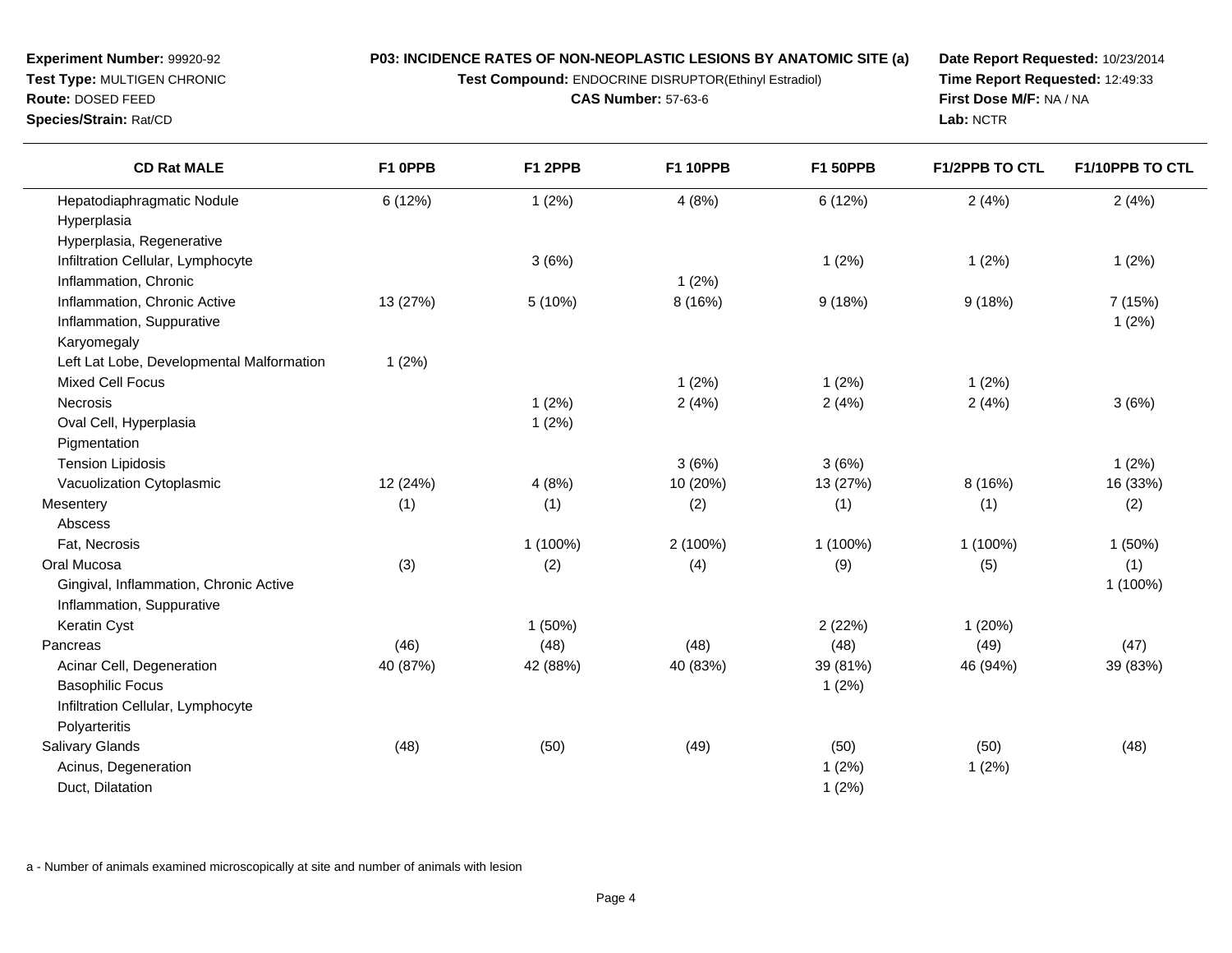**Test Compound:** ENDOCRINE DISRUPTOR(Ethinyl Estradiol)

**CAS Number:** 57-63-6

**Date Report Requested:** 10/23/2014**Time Report Requested:** 12:49:33**First Dose M/F:** NA / NA**Lab:** NCTR

| <b>CD Rat MALE</b>                | F1 OPPB  | F1 2PPB  | <b>F1 10PPB</b> | <b>F1 50PPB</b> | F1/2PPB TO CTL | F1/10PPB TO CTL |
|-----------------------------------|----------|----------|-----------------|-----------------|----------------|-----------------|
| Infiltration Cellular, Lymphocyte |          |          |                 |                 |                |                 |
| Inflammation, Chronic Active      |          |          |                 | 1(2%)           |                |                 |
| Inflammation, Suppurative         |          |          | 1(2%)           |                 |                |                 |
| Stomach, Forestomach              | (47)     | (48)     | (49)            | (48)            | (50)           | (46)            |
| Edema                             | 1(2%)    | 1(2%)    |                 |                 | 1(2%)          | 1(2%)           |
| Epithelium, Hyperplasia           | 2(4%)    |          |                 |                 | 4(8%)          | 1(2%)           |
| Hyperkeratosis                    |          |          |                 |                 |                |                 |
| Hyperplasia, Basal Cell           |          |          |                 |                 | 1(2%)          |                 |
| Inflammation, Chronic Active      |          |          |                 |                 |                |                 |
| Inflammation, Suppurative         |          |          |                 |                 | 1(2%)          | 1(2%)           |
| Keratin Cyst                      | 1(2%)    |          | 1(2%)           |                 |                |                 |
| Necrosis                          |          | 1(2%)    |                 |                 |                |                 |
| Ulcer                             |          |          |                 |                 | 1(2%)          | 1(2%)           |
| Stomach, Glandular                | (45)     | (47)     | (48)            | (46)            | (50)           | (45)            |
| Cyst                              |          | 1(2%)    |                 |                 |                |                 |
| Edema                             |          |          |                 | 1(2%)           | 1(2%)          |                 |
| Epithelium, Hyperplasia           |          |          |                 | 1(2%)           |                |                 |
| Infiltration Cellular, Lymphocyte |          |          |                 |                 |                |                 |
| Tongue                            | (0)      | (0)      | (0)             | (0)             | (0)            | (0)             |
| Inflammation, Chronic Active      |          |          |                 |                 |                |                 |
| CARDIOVASCULAR SYSTEM             |          |          |                 |                 |                |                 |
| <b>Blood Vessel</b>               | (51)     | (50)     | (50)            | (50)            | (50)           | (50)            |
| Heart                             | (51)     | (50)     | (50)            | (50)            | (50)           | (48)            |
| Atrium, Dilatation                |          | 3(6%)    |                 |                 | 2(4%)          | 1(2%)           |
| Atrium, Thrombosis                |          |          |                 |                 | 1(2%)          |                 |
| Cardiomyopathy                    | 42 (82%) | 34 (68%) | 40 (80%)        | 37 (74%)        | 40 (80%)       | 41 (85%)        |
| Endocardium, Hyperplasia          |          |          | 1(2%)           |                 |                | 1(2%)           |
| Inflammation, Suppurative         |          |          |                 | 1(2%)           | 1(2%)          |                 |
| Metaplasia, Osseous               | 1(2%)    |          |                 |                 | 1(2%)          |                 |
| Polyarteritis                     |          |          |                 |                 |                |                 |

a - Number of animals examined microscopically at site and number of animals with lesion

**Experiment Number:** 99920-92 **Test Type:** MULTIGEN CHRONIC**Route:** DOSED FEED

**Species/Strain:** Rat/CD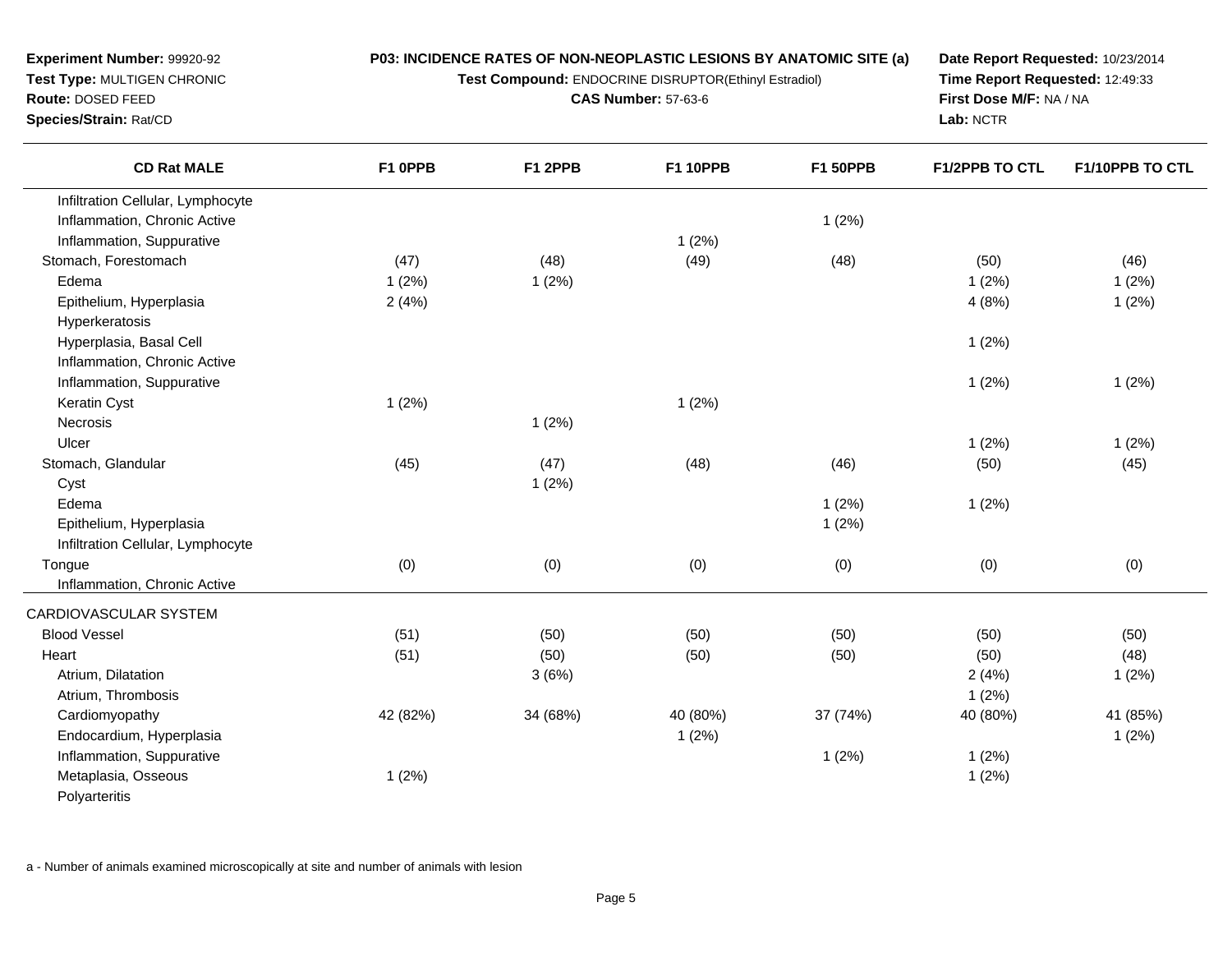**Test Compound:** ENDOCRINE DISRUPTOR(Ethinyl Estradiol)

**CAS Number:** 57-63-6

**Date Report Requested:** 10/23/2014**Time Report Requested:** 12:49:33**First Dose M/F:** NA / NA**Lab:** NCTR

| <b>CD Rat MALE</b>                       | F1 OPPB  | F1 2PPB  | <b>F1 10PPB</b> | <b>F1 50PPB</b> | <b>F1/2PPB TO CTL</b> | F1/10PPB TO CTL |
|------------------------------------------|----------|----------|-----------------|-----------------|-----------------------|-----------------|
| Ventricle, Dilatation                    |          |          |                 |                 | 1(2%)                 | 1(2%)           |
| <b>ENDOCRINE SYSTEM</b>                  |          |          |                 |                 |                       |                 |
| <b>Adrenal Cortex</b>                    | (47)     | (50)     | (50)            | (50)            | (49)                  | (45)            |
| <b>Accessory Adrenal Cortical Nodule</b> | 3(6%)    | 1(2%)    | 2(4%)           | 1(2%)           | 2(4%)                 | 2(4%)           |
| Angiectasis                              | 1(2%)    | 2(4%)    | 3(6%)           | 3(6%)           | 4(8%)                 | 4(9%)           |
| Atrophy                                  |          |          |                 | 1(2%)           | 1(2%)                 |                 |
| Bilateral, Hyperplasia                   |          |          |                 |                 |                       |                 |
| Cyst                                     |          |          |                 | 1(2%)           |                       |                 |
| Degeneration, Cystic                     | 4(9%)    |          | 4(8%)           | 4(8%)           | 6(12%)                | 4(9%)           |
| Hyperplasia                              | 8 (17%)  | 6(12%)   | 7(14%)          | 6 (12%)         | 1(2%)                 | 4(9%)           |
| Hypertrophy                              | 3(6%)    | 3(6%)    | 1(2%)           | 3(6%)           | 4(8%)                 | 2(4%)           |
| Metaplasia, Osseous                      |          | 1(2%)    |                 |                 |                       |                 |
| Pigmentation                             |          |          |                 | 1(2%)           |                       |                 |
| Vacuolization Cytoplasmic                | 11 (23%) | 9(18%)   | 10 (20%)        | 11 (22%)        | 11 (22%)              | 15 (33%)        |
| <b>Adrenal Medulla</b>                   | (46)     | (48)     | (49)            | (49)            | (49)                  | (45)            |
| Angiectasis                              |          | 1(2%)    |                 |                 |                       |                 |
| Atrophy                                  |          |          |                 |                 | 1(2%)                 |                 |
| Bilateral, Hyperplasia                   | 1(2%)    |          |                 |                 |                       |                 |
| Cyst                                     |          |          |                 |                 |                       | 1(2%)           |
| Hyperplasia                              | 7 (15%)  | 4(8%)    | 5(10%)          | 13 (27%)        | 12 (24%)              | 16 (36%)        |
| Islets, Pancreatic                       | (46)     | (48)     | (49)            | (49)            | (49)                  | (47)            |
| Degeneration                             |          |          |                 |                 |                       |                 |
| Hyperplasia                              | 12 (26%) | 13 (27%) | 5(10%)          | 7 (14%)         | 10 (20%)              | 10 (21%)        |
| Parathyroid Gland                        | (49)     | (46)     | (46)            | (46)            | (50)                  | (44)            |
| Bilateral, Hyperplasia                   |          |          |                 |                 |                       |                 |
| Cyst                                     |          |          |                 |                 |                       |                 |
| Hyperplasia                              | 7(14%)   | 5(11%)   | 6(13%)          | 9(20%)          | 8 (16%)               | 7 (16%)         |
| <b>Pituitary Gland</b>                   | (48)     | (50)     | (50)            | (50)            | (50)                  | (47)            |
| Inflammation, Suppurative                |          |          |                 |                 |                       |                 |
| Necrosis                                 |          |          |                 |                 |                       |                 |

a - Number of animals examined microscopically at site and number of animals with lesion

**Experiment Number:** 99920-92**Test Type:** MULTIGEN CHRONIC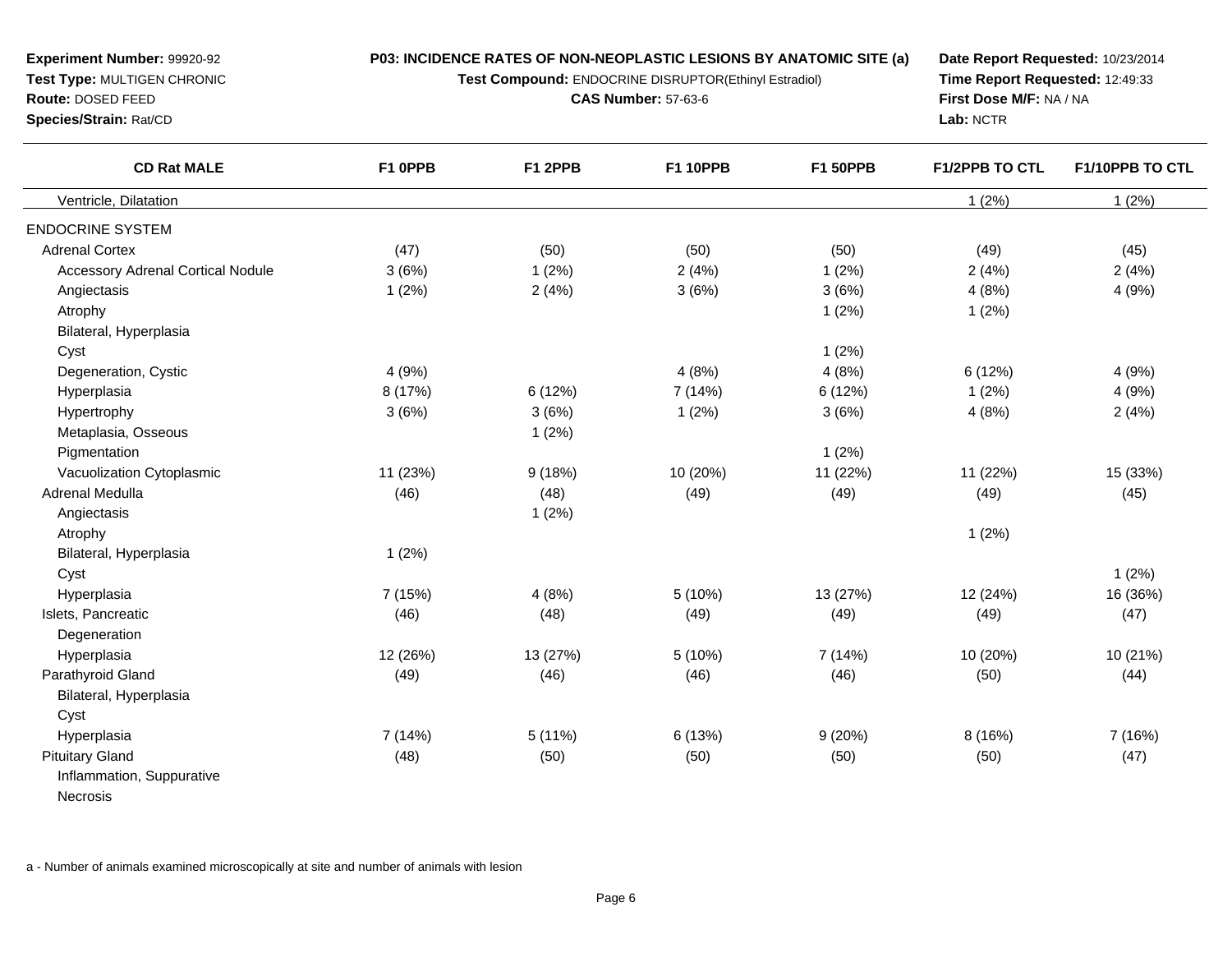**Experiment Number:** 99920-92 **Test Type:** MULTIGEN CHRONIC**Route:** DOSED FEED**Species/Strain:** Rat/CD

#### **P03: INCIDENCE RATES OF NON-NEOPLASTIC LESIONS BY ANATOMIC SITE (a)**

**Test Compound:** ENDOCRINE DISRUPTOR(Ethinyl Estradiol)

**CAS Number:** 57-63-6

**Date Report Requested:** 10/23/2014**Time Report Requested:** 12:49:33**First Dose M/F:** NA / NA**Lab:** NCTR

| <b>CD Rat MALE</b>                 | F1 OPPB  | F1 2PPB  | <b>F1 10PPB</b> | <b>F1 50PPB</b> | F1/2PPB TO CTL | F1/10PPB TO CTL |
|------------------------------------|----------|----------|-----------------|-----------------|----------------|-----------------|
| Pars Distalis, Cyst                | 3(6%)    | 1(2%)    | 5(10%)          | 6(12%)          | 6(12%)         | 1(2%)           |
| Pars Distalis, Hyperplasia         | 11 (23%) | 6 (12%)  | 12 (24%)        | 17 (34%)        | 8 (16%)        | 9(19%)          |
| Pars Intermed, Cyst                |          | 1(2%)    |                 | 1(2%)           | 1(2%)          | 1(2%)           |
| Pars Intermed, Hyperplasia         |          | 1(2%)    | 1(2%)           |                 |                |                 |
| <b>Thyroid Gland</b>               | (47)     | (49)     | (50)            | (49)            | (50)           | (47)            |
| C Cell, Hyperplasia                | 6(13%)   | 4(8%)    | 6 (12%)         | 10 (20%)        | 2(4%)          | 7 (15%)         |
| Cyst, Squamous                     | 5(11%)   |          | 16 (32%)        | 8 (16%)         | 11 (22%)       | 11 (23%)        |
| Follicle, Cyst                     |          |          |                 |                 |                |                 |
| Follicular Cel, Hyperplasia        |          |          | 1(2%)           |                 |                |                 |
| Infiltration Cellular, Lymphocyte  |          |          |                 |                 | 1(2%)          |                 |
| Inflammation, Chronic Active       |          |          |                 |                 |                |                 |
| <b>GENERAL BODY SYSTEM</b>         |          |          |                 |                 |                |                 |
| <b>Tissue NOS</b>                  | (1)      | (0)      | (1)             | (0)             | (1)            | (0)             |
| Degeneration, Cystic               | 1 (100%) |          |                 |                 |                |                 |
| Infiltration Cellular, Plasma Cell | 1 (100%) |          |                 |                 |                |                 |
| <b>GENITAL SYSTEM</b>              |          |          |                 |                 |                |                 |
| <b>Coagulating Gland</b>           | (46)     | (49)     | (49)            | (49)            | (49)           | (47)            |
| Atrophy                            |          | 2(4%)    | 2(4%)           | 1(2%)           | 1(2%)          |                 |
| Degeneration, Cystic               |          |          |                 | 1(2%)           |                |                 |
| Developmental Malformation         | 9(20%)   | 10 (20%) | 11 (22%)        | 14 (29%)        | 14 (29%)       | 8 (17%)         |
| Hemorrhage                         |          |          |                 |                 | 1(2%)          |                 |
| Inflammation, Chronic Active       |          |          |                 |                 |                | 1(2%)           |
| Inflammation, Suppurative          |          |          |                 | 2(4%)           |                | 2(4%)           |
| Lumen, Dilatation                  |          | 2(4%)    |                 | 1(2%)           |                |                 |
| <b>Ductus Deferens</b>             | (0)      | (0)      | (0)             | (0)             | (0)            | (1)             |
| <b>Dilatation</b>                  |          |          |                 |                 |                |                 |
| Inflammation, Chronic Active       |          |          |                 |                 |                |                 |
| Inflammation, Suppurative          |          |          |                 |                 |                | 1 (100%)        |
| Epididymis                         | (51)     | (50)     | (50)            | (50)            | (50)           | (49)            |

a - Number of animals examined microscopically at site and number of animals with lesion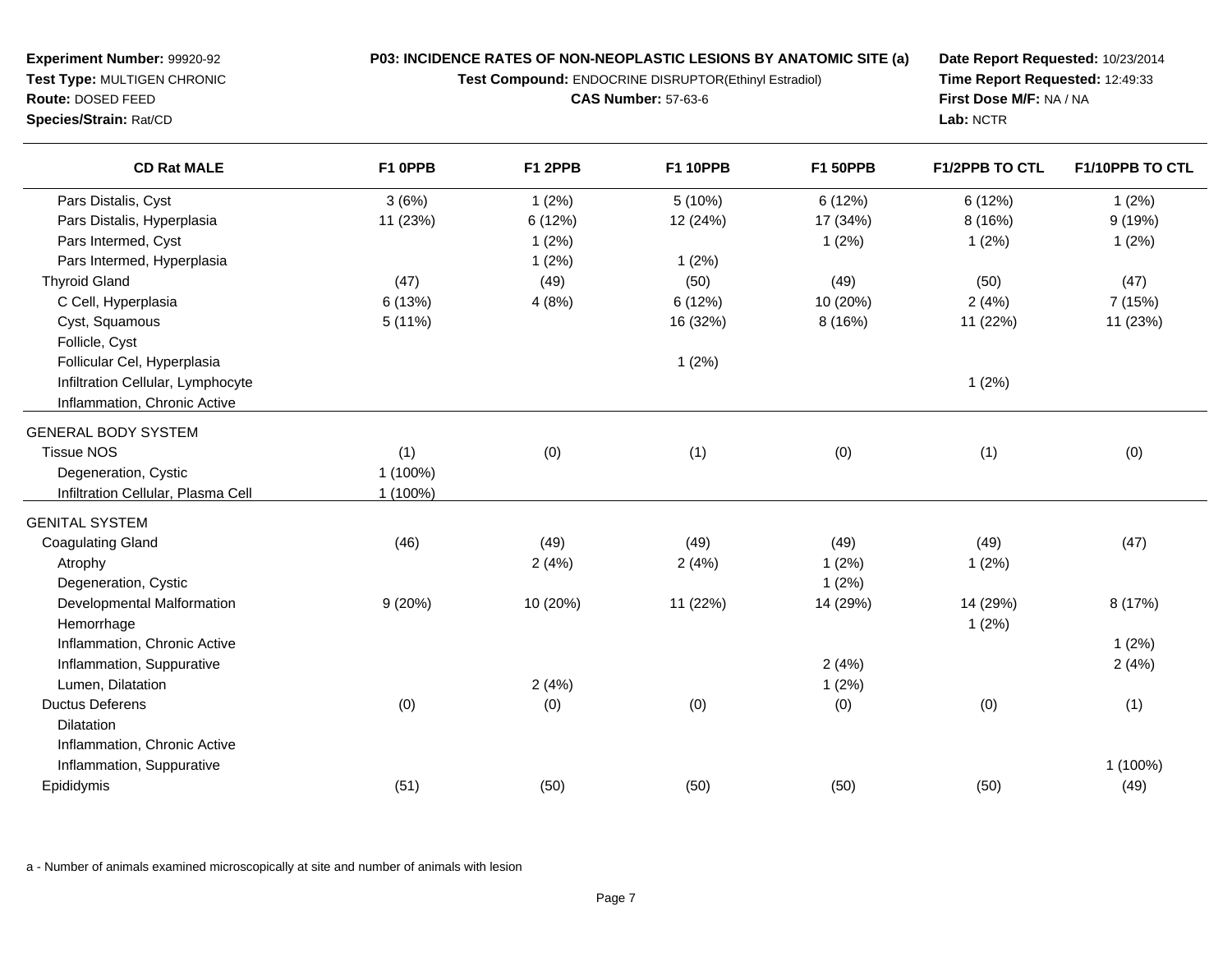**Test Compound:** ENDOCRINE DISRUPTOR(Ethinyl Estradiol)

**CAS Number:** 57-63-6

**Date Report Requested:** 10/23/2014**Time Report Requested:** 12:49:33**First Dose M/F:** NA / NA**Lab:** NCTR

| <b>CD Rat MALE</b>                | F1 OPPB  | F1 2PPB  | <b>F1 10PPB</b> | <b>F1 50PPB</b> | F1/2PPB TO CTL | F1/10PPB TO CTL |
|-----------------------------------|----------|----------|-----------------|-----------------|----------------|-----------------|
| Atrophy                           | 3(6%)    | 5(10%)   | 5(10%)          | 2(4%)           | 4(8%)          | 4(8%)           |
| Granuloma Sperm                   |          | 1(2%)    |                 |                 |                |                 |
| Hyperplasia                       |          |          |                 |                 | 1(2%)          |                 |
| Hypospermia                       | 3(6%)    | 5(10%)   | 6(12%)          | 3(6%)           | 4(8%)          | 4(8%)           |
| Infiltration Cellular, Lymphocyte |          |          |                 |                 | 1(2%)          | 1(2%)           |
| Polyarteritis                     |          |          |                 |                 |                |                 |
| Penis                             | (0)      | (1)      | (0)             | (0)             | (1)            | (1)             |
| Dilatation                        |          |          |                 |                 |                | 1 (100%)        |
| <b>Preputial Gland</b>            | (51)     | (50)     | (50)            | (50)            | (50)           | (50)            |
| Abscess                           | 1(2%)    | 1(2%)    | 1(2%)           | 2(4%)           |                | 1(2%)           |
| Atrophy                           |          | 2(4%)    | 5 (10%)         | 4(8%)           | 6 (12%)        | 3(6%)           |
| Cyst                              |          |          |                 |                 | 1(2%)          |                 |
| Duct, Dilatation                  | 14 (27%) | 9(18%)   | 15 (30%)        | 14 (28%)        | 12 (24%)       | 16 (32%)        |
| Hyperplasia, Basal Cell           |          |          | 1(2%)           |                 |                |                 |
| Infiltration Cellular, Lymphocyte | 10 (20%) | 17 (34%) | 10 (20%)        | 10 (20%)        | 9(18%)         | 9(18%)          |
| Inflammation, Chronic Active      | 2(4%)    |          | 2(4%)           | 2(4%)           | 2(4%)          |                 |
| Inflammation, Suppurative         | 20 (39%) | 21 (42%) | 23 (46%)        | 25 (50%)        | 25 (50%)       | 28 (56%)        |
| Keratin Cyst                      |          |          | 1(2%)           |                 |                |                 |
| Polyarteritis                     |          |          |                 |                 |                |                 |
| Prostate, Dorsal/Lateral Lobe     | (36)     | (37)     | (45)            | (41)            | (38)           | (42)            |
| Atrophy                           |          | 1(3%)    | 1(2%)           |                 |                |                 |
| Cyst                              | 1(3%)    | 1(3%)    |                 |                 | 1(3%)          |                 |
| Degeneration                      |          |          |                 |                 |                |                 |
| Dilatation                        |          |          |                 |                 |                |                 |
| Hemorrhage                        |          |          |                 |                 | 1(3%)          |                 |
| Infiltration Cellular, Lymphocyte |          |          | 1(2%)           |                 |                | 2(5%)           |
| Inflammation, Chronic Active      | 2(6%)    | 2(5%)    | 4(9%)           | 2(5%)           | 4 (11%)        | 2(5%)           |
| Inflammation, Suppurative         | 34 (94%) | 33 (89%) | 39 (87%)        | 38 (93%)        | 34 (89%)       | 37 (88%)        |
| Prostate, Dorsal/lateral Lobe     | (13)     | (13)     | (5)             | (9)             | (12)           | (7)             |
| Prostate, Ventral Lobe            | (49)     | (50)     | (50)            | (50)            | (50)           | (49)            |

a - Number of animals examined microscopically at site and number of animals with lesion

**Experiment Number:** 99920-92 **Test Type:** MULTIGEN CHRONIC**Route:** DOSED FEED

**Species/Strain:** Rat/CD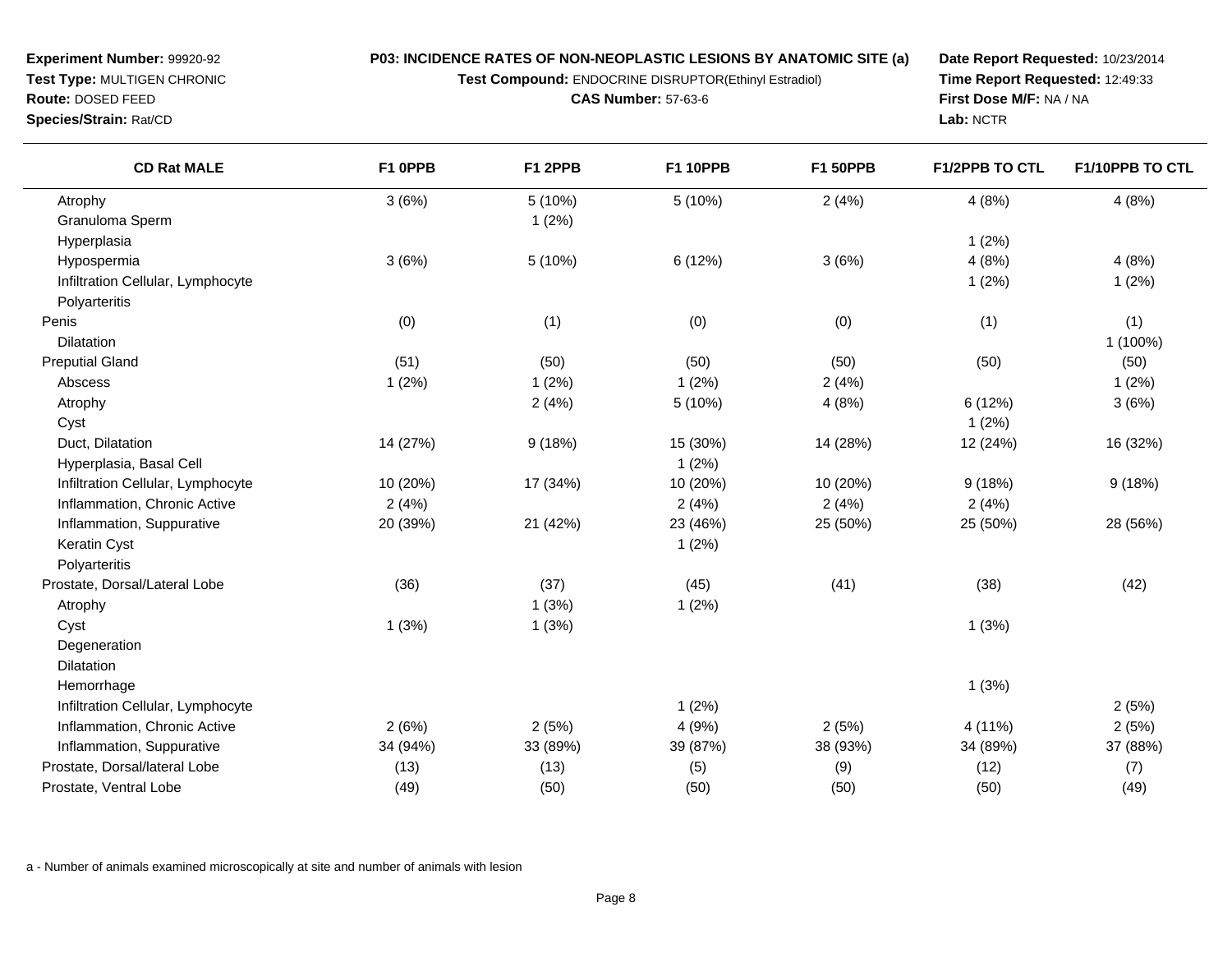**Test Compound:** ENDOCRINE DISRUPTOR(Ethinyl Estradiol)

**CAS Number:** 57-63-6

**Date Report Requested:** 10/23/2014**Time Report Requested:** 12:49:34**First Dose M/F:** NA / NA**Lab:** NCTR

| <b>CD Rat MALE</b>                | F1 OPPB  | F1 2PPB  | <b>F1 10PPB</b> | <b>F1 50PPB</b> | <b>F1/2PPB TO CTL</b> | F1/10PPB TO CTL |
|-----------------------------------|----------|----------|-----------------|-----------------|-----------------------|-----------------|
| Atrophy                           |          | 1(2%)    | 1(2%)           |                 |                       |                 |
| Degeneration                      |          | 1(2%)    |                 |                 |                       |                 |
| Dilatation                        |          |          |                 |                 |                       |                 |
| Hemorrhage                        |          |          |                 |                 | 1(2%)                 |                 |
| Hyperplasia                       | 7 (14%)  | 4(8%)    | 3(6%)           | 3(6%)           | 7 (14%)               | 5(10%)          |
| Infiltration Cellular, Lymphocyte | 2(4%)    | 1(2%)    | 4(8%)           | 3(6%)           | 2(4%)                 | 4(8%)           |
| Inflammation, Chronic Active      | 1(2%)    | 2(4%)    | 2(4%)           | 3(6%)           | 6 (12%)               | 4(8%)           |
| Inflammation, Suppurative         | 3(6%)    | 3(6%)    | 6(12%)          | 3(6%)           | 3(6%)                 | 5 (10%)         |
| <b>Rete Testes</b>                | (46)     | (44)     | (46)            | (47)            | (47)                  | (43)            |
| <b>Dilatation</b>                 | 2(4%)    |          | 2(4%)           | 3(6%)           | 2(4%)                 | 2(5%)           |
| Fibrosis                          | 1(2%)    |          | 2(4%)           | 1(2%)           | 1(2%)                 | 2(5%)           |
| <b>Seminal Vesicle</b>            | (43)     | (46)     | (47)            | (47)            | (49)                  | (43)            |
| Atrophy                           | 4 (9%)   | 4 (9%)   | 4 (9%)          | 4(9%)           | 1(2%)                 | 1(2%)           |
| Dilatation                        |          |          |                 |                 | 1(2%)                 |                 |
| Epithelium, Hyperplasia           |          | 1(2%)    |                 |                 |                       |                 |
| Hemorrhage                        |          |          |                 |                 | 1(2%)                 |                 |
| Inflammation, Chronic Active      |          |          |                 |                 |                       |                 |
| Inflammation, Suppurative         |          | 1(2%)    |                 | 1(2%)           |                       | 1(2%)           |
| Lumen, Dilatation                 | 2(5%)    | 5(11%)   | 2(4%)           | 4 (9%)          | 5 (10%)               | 5 (12%)         |
| <b>Testes</b>                     | (48)     | (50)     | (50)            | (50)            | (50)                  | (48)            |
| Granuloma Sperm                   |          |          |                 |                 | 1(2%)                 |                 |
| Interstit Cell, Hyperplasia       |          |          | 1(2%)           |                 |                       |                 |
| Malformation                      |          | 1(2%)    |                 |                 |                       |                 |
| Polyarteritis                     |          |          |                 |                 |                       |                 |
| Seminif Tub, Degeneration         | 19 (40%) | 19 (38%) | 19 (38%)        | 20 (40%)        | 23 (46%)              | 29 (60%)        |
| <b>HEMATOPOIETIC SYSTEM</b>       |          |          |                 |                 |                       |                 |
| <b>Bone Marrow</b>                | (46)     | (48)     | (48)            | (48)            | (50)                  | (46)            |
| Erythroid Cell, Hyperplasia       |          | 1(2%)    | 1(2%)           | 2(4%)           |                       |                 |
| Hypocellularity                   | 1(2%)    |          | 2(4%)           | 1(2%)           | 1(2%)                 | 1(2%)           |
| Myeloid Cell, Hyperplasia         | 6 (13%)  | 7 (15%)  | 8 (17%)         | 7 (15%)         | 6 (12%)               | 7 (15%)         |

a - Number of animals examined microscopically at site and number of animals with lesion

**Experiment Number:** 99920-92**Test Type:** MULTIGEN CHRONIC

**Route:** DOSED FEED

**Species/Strain:** Rat/CD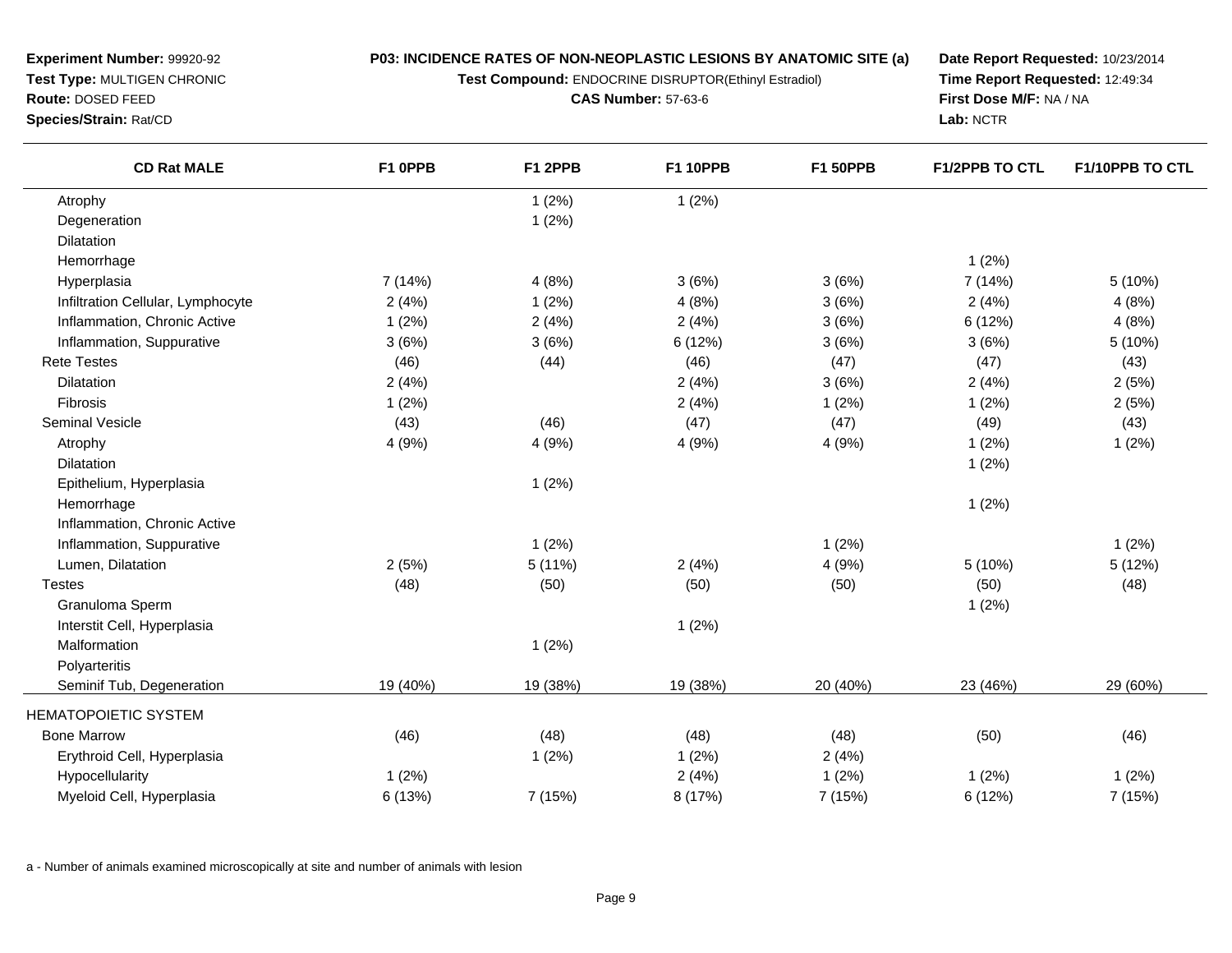**Test Compound:** ENDOCRINE DISRUPTOR(Ethinyl Estradiol)

**CAS Number:** 57-63-6

**Date Report Requested:** 10/23/2014**Time Report Requested:** 12:49:34**First Dose M/F:** NA / NA**Lab:** NCTR

| <b>CD Rat MALE</b>                              | F1 OPPB | F1 2PPB  | <b>F1 10PPB</b> | <b>F1 50PPB</b> | <b>F1/2PPB TO CTL</b> | F1/10PPB TO CTL |
|-------------------------------------------------|---------|----------|-----------------|-----------------|-----------------------|-----------------|
| Sinusoid, Dilatation                            |         |          |                 |                 |                       |                 |
| Lymph Node                                      | (14)    | (16)     | (16)            | (15)            | (19)                  | (14)            |
| Axillary, Degeneration, Cystic                  |         |          |                 |                 |                       |                 |
| Axillary, Hyperplasia, Lymphoid                 | 1(7%)   | 1(6%)    | 1(6%)           | 1(7%)           | 1(5%)                 |                 |
| Axillary, Infiltration Cellular, Plasma Cell    |         |          | 1(6%)           | 2(13%)          | 2(11%)                | 1(7%)           |
| Degeneration, Cystic                            | 1(7%)   | 2(13%)   |                 |                 |                       |                 |
| Hemal, Degeneration, Cystic                     |         |          |                 |                 |                       | 1(7%)           |
| Hemal, Inflammation, Chronic Active             |         |          |                 |                 |                       | 1(7%)           |
| Hemal, Necrosis                                 |         |          |                 |                 |                       | 1(7%)           |
| Inguinal, Degeneration, Cystic                  | 1(7%)   |          |                 |                 |                       |                 |
| Inguinal, Hyperplasia, Lymphoid                 | 1(7%)   |          |                 | 1(7%)           | 1(5%)                 | 1(7%)           |
| Inguinal, Infiltration Cellular, Plasma Cell    | 1(7%)   |          |                 | 2(13%)          | 1(5%)                 | 1(7%)           |
| Lumbar, Degeneration, Cystic                    | 8 (57%) | 11 (69%) | 8 (50%)         | 9(60%)          | 9(47%)                | 8 (57%)         |
| Lumbar, Hyperplasia, Lymphoid                   | 3(21%)  | 2(13%)   | 2(13%)          | 1(7%)           | 3(16%)                | 6(43%)          |
| Lumbar, Infiltration Cellular, Plasma Cell      | 7 (50%) | 5(31%)   | 7 (44%)         | 5(33%)          | 9(47%)                | 10 (71%)        |
| Mediastinal, Degeneration, Cystic               |         |          |                 |                 |                       |                 |
| Mediastinal, Infiltration Cellular, Histiocyte  |         |          |                 |                 |                       |                 |
| Mediastinal, Infiltration Cellular, Plasma Cell | 1(7%)   | 1(6%)    | 1(6%)           |                 |                       | 1(7%)           |
| Pancreatic, Degeneration, Cystic                |         |          | 1(6%)           |                 |                       |                 |
| Pancreatic, Hyperplasia, Lymphoid               |         |          |                 |                 |                       |                 |
| Pancreatic, Inflammation, Granulomatous         |         |          |                 |                 |                       |                 |
| Pancreatic, Necrosis                            |         |          |                 |                 |                       |                 |
| Popliteal, Degeneration, Cystic                 |         | 1(6%)    |                 |                 |                       |                 |
| Popliteal, Hyperplasia, Lymphoid                |         |          |                 |                 |                       |                 |
| Popliteal, Infiltration Cellular, Plasma Cell   |         | 1(6%)    |                 | 1(7%)           |                       |                 |
| Renal, Degeneration, Cystic                     | 1(7%)   | 3(19%)   | 3(19%)          | 3(20%)          | 1(5%)                 | 3(21%)          |
| Renal, Hyperplasia, Lymphoid                    |         |          |                 | 1(7%)           | 1(5%)                 | 1(7%)           |
| Renal, Infiltration Cellular, Plasma Cell       |         | 1(6%)    |                 | 2(13%)          | 2(11%)                | 3(21%)          |
| Thoracic, Degeneration, Cystic                  |         |          | 1(6%)           |                 |                       |                 |
| Thoracic, Infiltration Cellular, Plasma Cell    |         |          |                 |                 |                       |                 |

a - Number of animals examined microscopically at site and number of animals with lesion

**Experiment Number:** 99920-92**Test Type:** MULTIGEN CHRONIC

**Route:** DOSED FEED**Species/Strain:** Rat/CD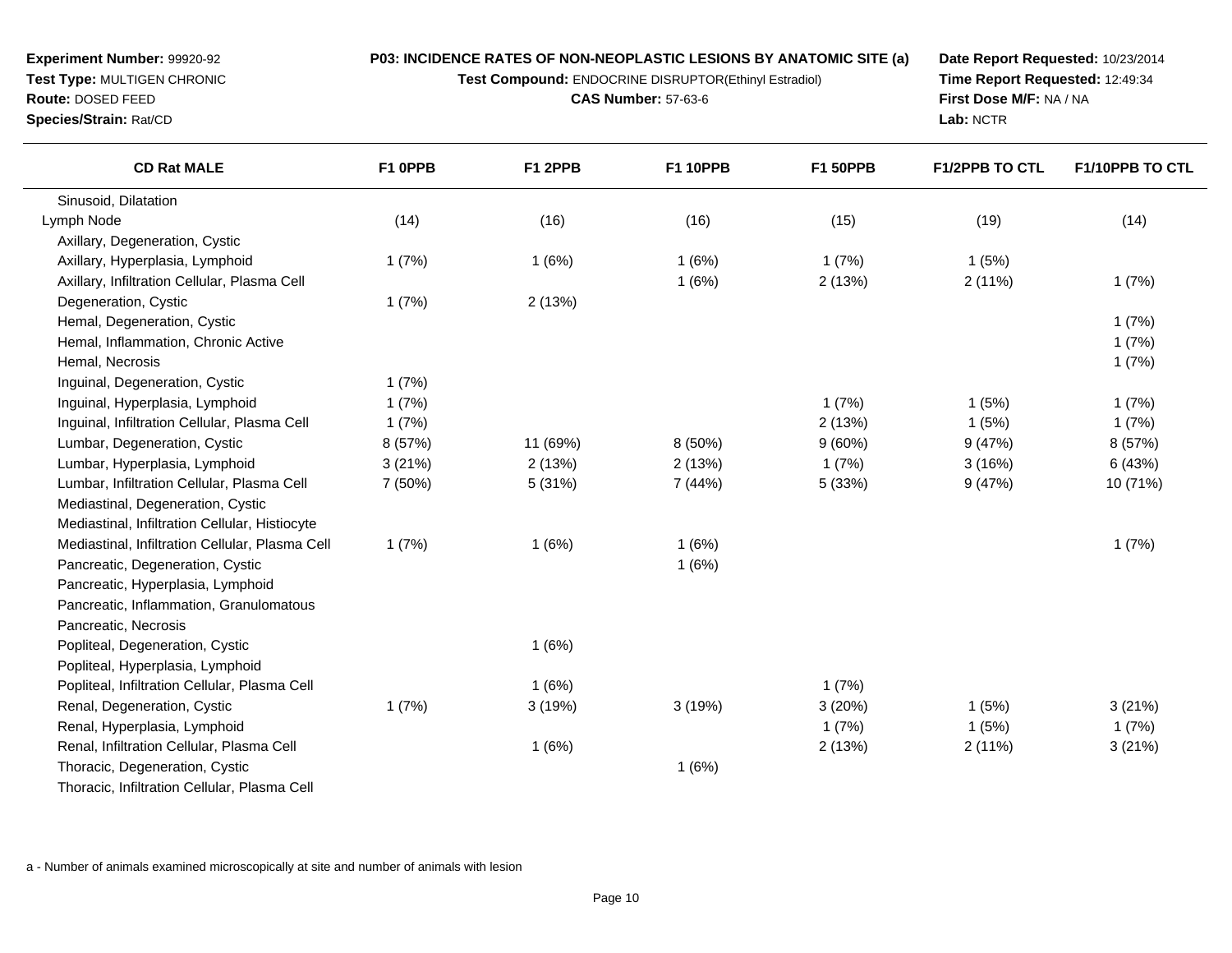**Test Compound:** ENDOCRINE DISRUPTOR(Ethinyl Estradiol)

**CAS Number:** 57-63-6

**Date Report Requested:** 10/23/2014**Time Report Requested:** 12:49:34**First Dose M/F:** NA / NA**Lab:** NCTR

| <b>CD Rat MALE</b>                    | F1 0PPB  | F1 2PPB  | <b>F1 10PPB</b> | <b>F1 50PPB</b> | <b>F1/2PPB TO CTL</b> | <b>F1/10PPB TO CTL</b> |
|---------------------------------------|----------|----------|-----------------|-----------------|-----------------------|------------------------|
| Lymph Node, Mandibular                | (49)     | (50)     | (50)            | (48)            | (50)                  | (47)                   |
| Degeneration, Cystic                  | 10 (20%) | 11 (22%) | 6(12%)          | 11 (23%)        | 6(12%)                | 4(9%)                  |
| Hyperplasia, Lymphoid                 | 27 (55%) | 26 (52%) | 25 (50%)        | 29 (60%)        | 24 (48%)              | 26 (55%)               |
| Infiltration Cellular, Plasma Cell    | 38 (78%) | 33 (66%) | 37 (74%)        | 32 (67%)        | 39 (78%)              | 32 (68%)               |
| Necrosis                              |          |          |                 |                 |                       |                        |
| Lymph Node, Mesenteric                | (45)     | (46)     | (49)            | (47)            | (50)                  | (44)                   |
| Degeneration, Cystic                  | 1(2%)    | 3(7%)    | 1(2%)           |                 | 1(2%)                 | 1(2%)                  |
| Hyperplasia, Lymphoid                 | 3(7%)    | 1(2%)    | 1(2%)           | 3(6%)           | 1(2%)                 | 5(11%)                 |
| Infiltration Cellular, Mast Cell      |          |          |                 |                 |                       | 1(2%)                  |
| Infiltration Cellular, Plasma Cell    |          |          | 1(2%)           |                 |                       | 1(2%)                  |
| Inflammation, Granulomatous           | 9(20%)   | 15 (33%) | 14 (29%)        | 9(19%)          | 14 (28%)              | 10 (23%)               |
| Pigmentation                          |          |          |                 |                 |                       |                        |
| Spleen                                | (48)     | (49)     | (49)            | (49)            | (50)                  | (47)                   |
| Capsule, Cyst                         |          |          | 1(2%)           |                 |                       |                        |
| Depletion Lymphoid                    | 1(2%)    | 1(2%)    | 1(2%)           | 1(2%)           | 2(4%)                 |                        |
| Hematopoietic Cell Proliferation      | 29 (60%) | 14 (29%) | 23 (47%)        | 24 (49%)        | 16 (32%)              | 19 (40%)               |
| Hyperplasia, Lymphoid                 | 5 (10%)  | 1(2%)    | 2(4%)           |                 | 5(10%)                |                        |
| Hyperplasia, Stromal                  |          |          | 1(2%)           | 2(4%)           |                       | 1(2%)                  |
| Infiltration Cellular, Plasma Cell    |          |          |                 |                 |                       |                        |
| Infiltration Cellular, Polymorphnuclr | 1(2%)    | 1(2%)    |                 |                 | 1(2%)                 | 1(2%)                  |
| Inflammation, Chronic Active          |          | 1(2%)    |                 |                 |                       |                        |
| Inflammation, Suppurative             |          |          |                 |                 |                       |                        |
| Necrosis                              |          | 2(4%)    |                 | 1(2%)           |                       | 1(2%)                  |
| Pigmentation                          | 20 (42%) | 21 (43%) | 22 (45%)        | 30 (61%)        | 18 (36%)              | 18 (38%)               |
| Polyarteritis                         |          |          |                 |                 |                       |                        |
| Red Pulp, Hyperplasia                 |          |          | 1(2%)           |                 |                       |                        |
| Thymus                                | (45)     | (44)     | (46)            | (44)            | (46)                  | (40)                   |
| Atrophy                               | 43 (96%) | 40 (91%) | 44 (96%)        | 41 (93%)        | 42 (91%)              | 39 (98%)               |
| Cyst                                  | 1(2%)    |          | 1(2%)           |                 |                       |                        |
| Cyst, Squamous                        |          |          |                 |                 | 1(2%)                 |                        |
|                                       |          |          |                 |                 |                       |                        |

a - Number of animals examined microscopically at site and number of animals with lesion

**Experiment Number:** 99920-92**Test Type:** MULTIGEN CHRONIC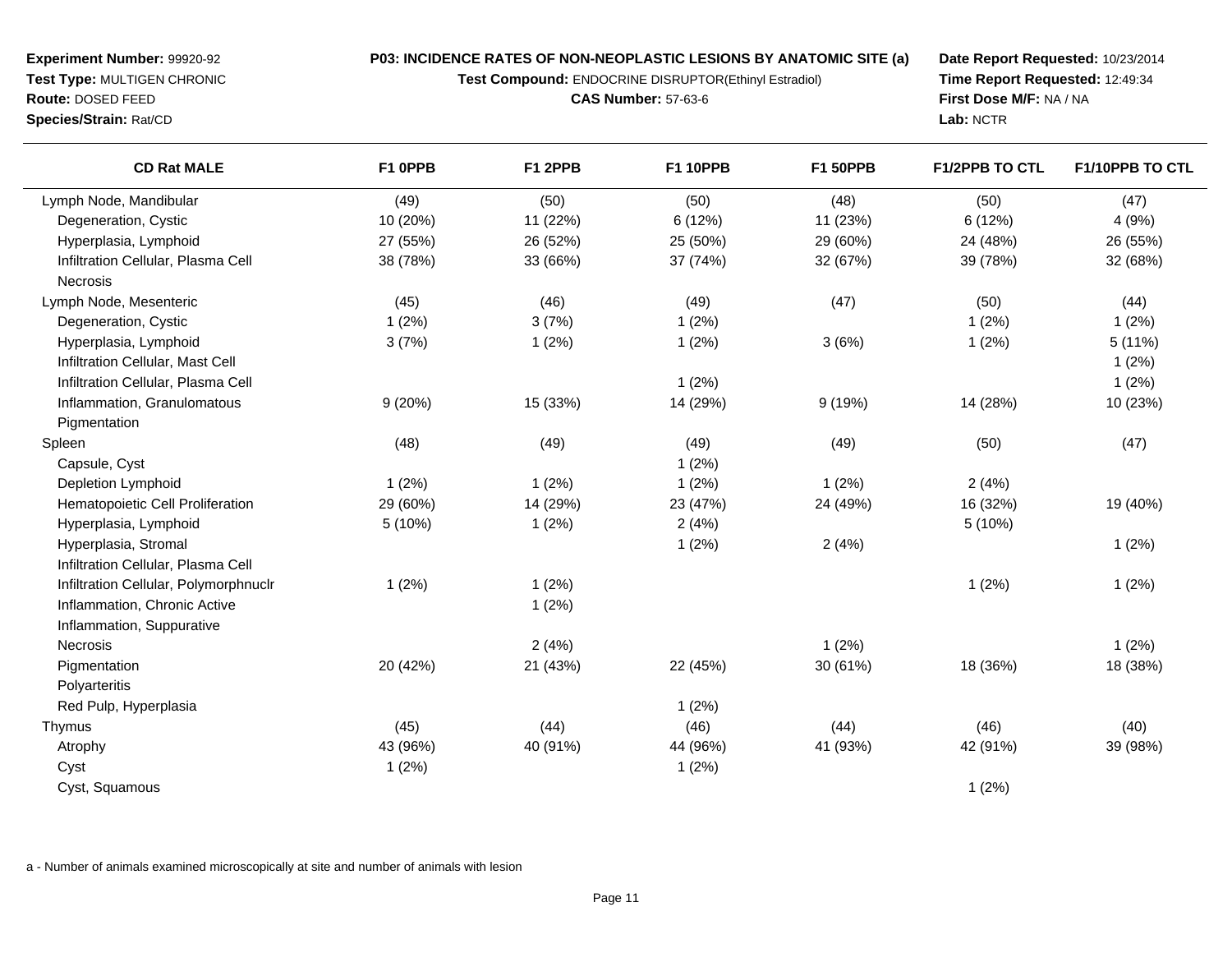**Test Compound:** ENDOCRINE DISRUPTOR(Ethinyl Estradiol)

**CAS Number:** 57-63-6

**Date Report Requested:** 10/23/2014**Time Report Requested:** 12:49:34**First Dose M/F:** NA / NA**Lab:** NCTR

| <b>CD Rat MALE</b>                   | F1 OPPB  | F1 2PPB  | <b>F1 10PPB</b> | <b>F1 50PPB</b> | <b>F1/2PPB TO CTL</b> | F1/10PPB TO CTL |
|--------------------------------------|----------|----------|-----------------|-----------------|-----------------------|-----------------|
| Degeneration, Cystic                 |          |          |                 |                 | 1(2%)                 |                 |
| Epithel Cell, Hyperplasia            | 2(4%)    | 2(5%)    | 2(4%)           | 4(9%)           | 2(4%)                 | 2(5%)           |
| Polyarteritis                        |          |          |                 |                 |                       |                 |
| <b>INTEGUMENTARY SYSTEM</b>          |          |          |                 |                 |                       |                 |
| Mammary Gland                        | (44)     | (45)     | (47)            | (44)            | (45)                  | (47)            |
| Acinus, Degeneration                 | 29 (66%) | 19 (42%) | 24 (51%)        | 11 (25%)        | 24 (53%)              | 17 (36%)        |
| Alveolus, Hyperplasia                | 1(2%)    | 4(9%)    | 6(13%)          | 18 (41%)        | 2(4%)                 | 6 (13%)         |
| <b>Atypical Focus</b>                |          | 1(2%)    |                 |                 |                       | 1(2%)           |
| Cyst                                 |          |          |                 |                 |                       |                 |
| Duct, Dilatation                     |          |          | 1(2%)           |                 |                       |                 |
| Duct, Ectasia                        |          |          | 1(2%)           |                 |                       |                 |
| Duct, Hyperplasia                    |          |          | 2(4%)           | 3(7%)           |                       | 1(2%)           |
| Duct, Inflammation, Chronic Active   |          |          | 1(2%)           |                 |                       |                 |
| Ectasia                              | 1(2%)    | 3(7%)    | 7 (15%)         | 4 (9%)          | 3(7%)                 | 12 (26%)        |
| Fibrosis                             |          |          |                 |                 |                       |                 |
| Galactocele                          |          |          |                 |                 |                       |                 |
| Lactation                            | 3(7%)    | 9(20%)   | 10 (21%)        | 4 (9%)          | 5(11%)                | 14 (30%)        |
| Polyarteritis                        |          |          |                 |                 |                       |                 |
| Skin                                 | (51)     | (50)     | (50)            | (50)            | (50)                  | (49)            |
| Abscess                              |          |          | 1(2%)           |                 |                       | 1(2%)           |
| <b>Cyst Epithelial Inclusion</b>     | 2(4%)    | 1(2%)    | 2(4%)           | 4(8%)           | 2(4%)                 | 2(4%)           |
| Dermis, Fibrosis                     |          |          |                 |                 | 1(2%)                 |                 |
| Dermis, Inflammation, Chronic Active |          |          |                 |                 | 1(2%)                 | 2(4%)           |
| Dermis, Necrosis                     |          |          |                 |                 | 1(2%)                 |                 |
| Epidermis, Hyperplasia               | 1(2%)    |          |                 | 1(2%)           |                       | 1(2%)           |
| Epidermis, Inflammation, Suppurative | 1(2%)    |          |                 | 1(2%)           |                       |                 |
| Epidermis, Necrosis                  |          | 1(2%)    |                 |                 |                       |                 |
| Fibrosis                             | 1(2%)    |          | 1(2%)           |                 |                       |                 |
| Foreign Body                         |          |          | 1(2%)           |                 |                       |                 |
| Hair Follicle, Hemorrhage            |          |          |                 |                 |                       | 1(2%)           |

a - Number of animals examined microscopically at site and number of animals with lesion

**Experiment Number:** 99920-92**Test Type:** MULTIGEN CHRONIC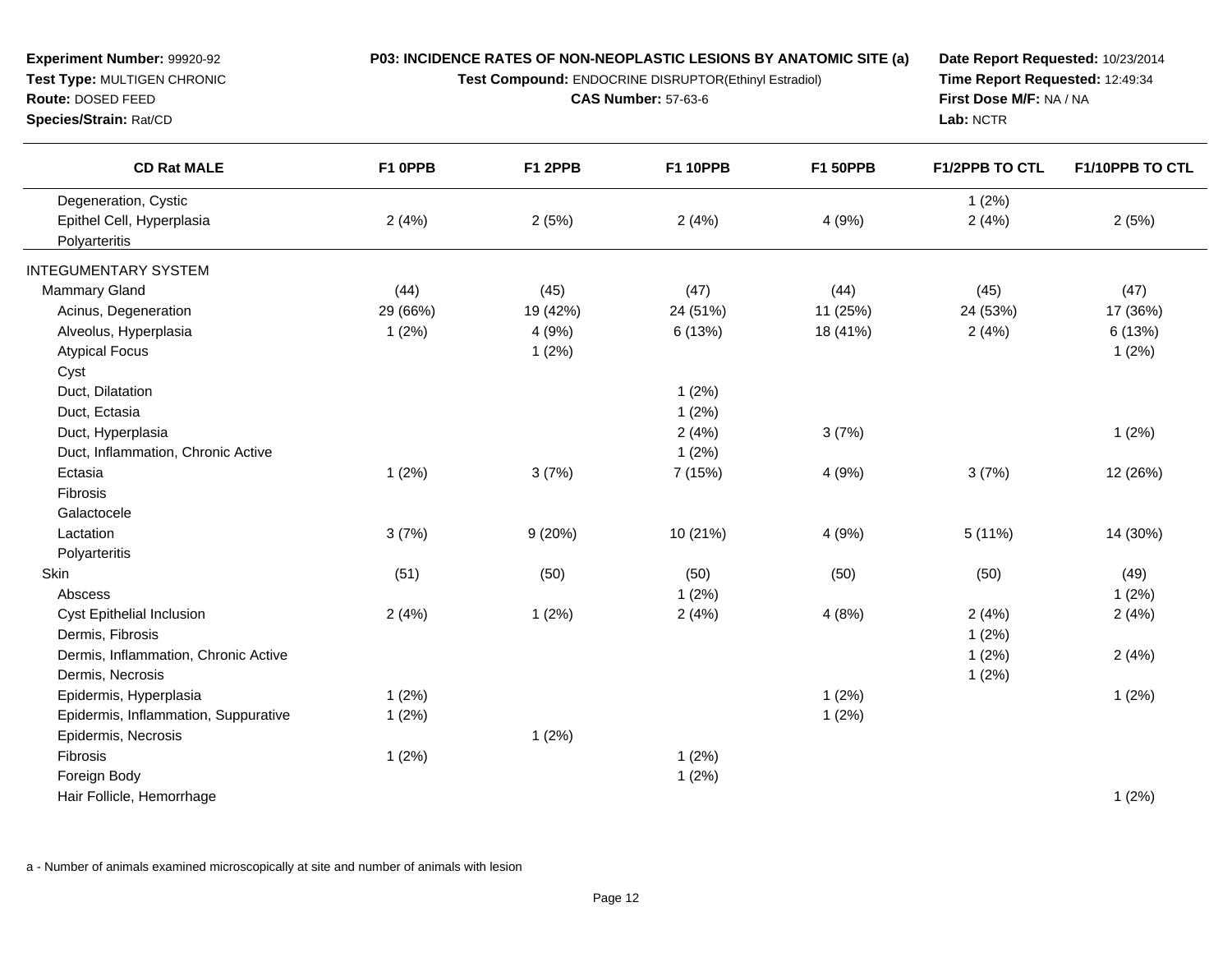**Test Compound:** ENDOCRINE DISRUPTOR(Ethinyl Estradiol)

**CAS Number:** 57-63-6

**Date Report Requested:** 10/23/2014**Time Report Requested:** 12:49:34**First Dose M/F:** NA / NA**Lab:** NCTR

| <b>CD Rat MALE</b>                  | F1 OPPB  | F1 2PPB  | <b>F1 10PPB</b> | <b>F1 50PPB</b> | F1/2PPB TO CTL | F1/10PPB TO CTL |
|-------------------------------------|----------|----------|-----------------|-----------------|----------------|-----------------|
| Hyperkeratosis                      | 1(2%)    | 1(2%)    |                 | 1(2%)           | 2(4%)          | 1(2%)           |
| Inflammation, Chronic               |          |          |                 |                 |                |                 |
| Inflammation, Chronic Active        | 24 (47%) | 14 (28%) | 21 (42%)        | 16 (32%)        | 28 (56%)       | 28 (57%)        |
| Inflammation, Pyogranulomat         |          |          |                 |                 | 1(2%)          |                 |
| Inflammation, Suppurative           |          |          |                 | 2(4%)           | 1(2%)          | 1(2%)           |
| Keratin Cyst                        |          |          |                 |                 |                |                 |
| Ulcer                               |          |          |                 | 1(2%)           |                |                 |
| MUSCULOSKELETAL SYSTEM              |          |          |                 |                 |                |                 |
| <b>Bone</b>                         | (2)      | (0)      | (0)             | (1)             | (0)            | (0)             |
| Bone, Femur                         | (51)     | (50)     | (50)            | (50)            | (50)           | (50)            |
| <b>Skeletal Muscle</b>              | (1)      | (1)      | (1)             | (2)             | (2)            | (0)             |
| Degeneration                        |          |          |                 |                 |                |                 |
| <b>NERVOUS SYSTEM</b>               |          |          |                 |                 |                |                 |
| <b>Brain</b>                        | (0)      | (0)      | (0)             | (0)             | (0)            | (0)             |
| Brain, Brain Stem                   | (49)     | (50)     | (50)            | (50)            | (50)           | (48)            |
| Compression                         | 5(10%)   | 7(14%)   | 9(18%)          | 4(8%)           | 7 (14%)        | 10 (21%)        |
| Gliosis                             |          |          |                 |                 |                | 1(2%)           |
| Hemorrhage                          |          |          | 1(2%)           |                 | 1(2%)          | 3(6%)           |
| Meninges, Inflammation, Suppurative |          |          |                 |                 |                |                 |
| Brain, Cerebellum                   | (49)     | (50)     | (50)            | (50)            | (50)           | (48)            |
| Angiectasis                         |          |          | 1(2%)           |                 |                |                 |
| Gliosis                             |          |          |                 |                 |                |                 |
| Hemorrhage                          |          |          |                 |                 |                |                 |
| Hydrocephalus                       |          |          |                 |                 | 2(4%)          |                 |
| Brain, Cerebrum                     | (49)     | (50)     | (50)            | (50)            | (50)           | (48)            |
| Gliosis                             |          |          |                 |                 |                |                 |
| Hydrocephalus                       | 1(2%)    | 3(6%)    | 1(2%)           | 1(2%)           | 3(6%)          | 4(8%)           |
| <b>Infiltration Cellular</b>        |          |          |                 | 1(2%)           |                |                 |
| Meninges, Hyperplasia               |          |          |                 |                 |                |                 |

a - Number of animals examined microscopically at site and number of animals with lesion

**Experiment Number:** 99920-92**Test Type:** MULTIGEN CHRONIC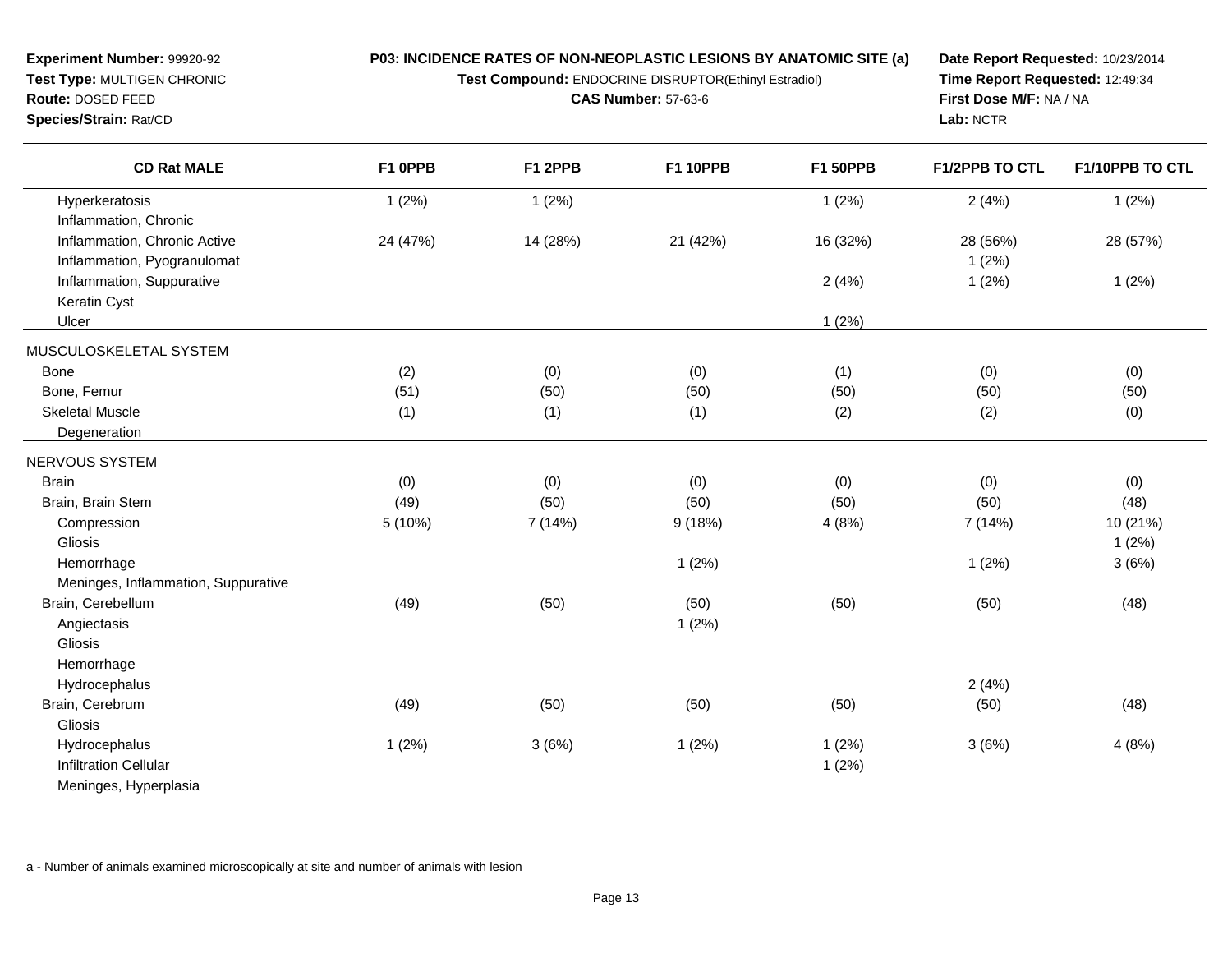**Test Compound:** ENDOCRINE DISRUPTOR(Ethinyl Estradiol)

**CAS Number:** 57-63-6

**Date Report Requested:** 10/23/2014**Time Report Requested:** 12:49:34**First Dose M/F:** NA / NA**Lab:** NCTR

| <b>CD Rat MALE</b>                     | F1 OPPB  | F1 2PPB  | <b>F1 10PPB</b> | <b>F1 50PPB</b> | <b>F1/2PPB TO CTL</b> | F1/10PPB TO CTL |
|----------------------------------------|----------|----------|-----------------|-----------------|-----------------------|-----------------|
| Peripheral Nerve                       | (0)      | (1)      | (1)             | (2)             | (2)                   | (0)             |
| RESPIRATORY SYSTEM                     |          |          |                 |                 |                       |                 |
| Lung                                   | (46)     | (46)     | (48)            | (48)            | (50)                  | (45)            |
| Alveolar Epith, Hyperplasia            | 7 (15%)  | 2(4%)    | 4(8%)           | 3(6%)           | 6 (12%)               | 9(20%)          |
| Artery, Mineralization                 |          |          |                 | 2(4%)           | 2(4%)                 | 3(7%)           |
| Congestion                             |          | 1(2%)    |                 |                 |                       |                 |
| Hemorrhage                             |          |          |                 |                 |                       |                 |
| Infiltration Cellular, Histiocyte      | 18 (39%) | 18 (39%) | 13 (27%)        | 11 (23%)        | 23 (46%)              | 17 (38%)        |
| Infiltration Cellular, Lymphocyte      |          |          |                 | 1(2%)           |                       |                 |
| Inflammation, Chronic                  |          |          |                 |                 | 2(4%)                 |                 |
| Inflammation, Chronic Active           |          | 1(2%)    | 2(4%)           | 1(2%)           | 2(4%)                 | 1(2%)           |
| Mediastinum, Hemorrhage                | 1(2%)    |          |                 |                 |                       |                 |
| Mediastinum, Inflammation, Suppurative | 1(2%)    |          |                 |                 |                       |                 |
| Mediastinum, Necrosis                  | 1(2%)    |          |                 |                 |                       |                 |
| Metaplasia, Osseous                    | 1(2%)    | 1(2%)    | 3(6%)           | 1(2%)           |                       | 2(4%)           |
| Polyarteritis                          |          |          |                 |                 |                       |                 |
| Thrombosis                             |          |          |                 |                 |                       | 1(2%)           |
| <b>Nose</b>                            | (48)     | (49)     | (50)            | (49)            | (49)                  | (48)            |
| Exudate                                |          | 1(2%)    |                 |                 | 1(2%)                 |                 |
| Foreign Body                           |          |          |                 | 1(2%)           |                       |                 |
| Infiltration Cellular, Lymphocyte      |          |          |                 |                 |                       |                 |
| Inflammation, Chronic Active           | 3(6%)    |          | 1(2%)           |                 | 3(6%)                 | 3(6%)           |
| Inflammation, Suppurative              | 4(8%)    | 6(12%)   | 7(14%)          | 7(14%)          | 6 (12%)               | 2(4%)           |
| Metaplasia, Squamous                   |          | 1(2%)    |                 |                 |                       |                 |
| Mucosa, Hyperkeratosis                 | 2(4%)    |          |                 |                 | 2(4%)                 | 1(2%)           |
| Mucosa, Hyperplasia                    |          |          |                 |                 | 1(2%)                 | 1(2%)           |
| Mucosa, Keratin Cyst                   |          |          | 2(4%)           | 1(2%)           | 1(2%)                 | 1(2%)           |
| Polyp, Inflammatory                    |          | 1(2%)    |                 |                 |                       |                 |
| Vomeronas Org, Dilatation              |          | 3(6%)    | 3(6%)           |                 | 1(2%)                 |                 |
| Trachea                                | (49)     | (50)     | (50)            | (50)            | (50)                  | (46)            |

a - Number of animals examined microscopically at site and number of animals with lesion

**Route:** DOSED FEED

**Species/Strain:** Rat/CD

# **Experiment Number:** 99920-92**Test Type:** MULTIGEN CHRONIC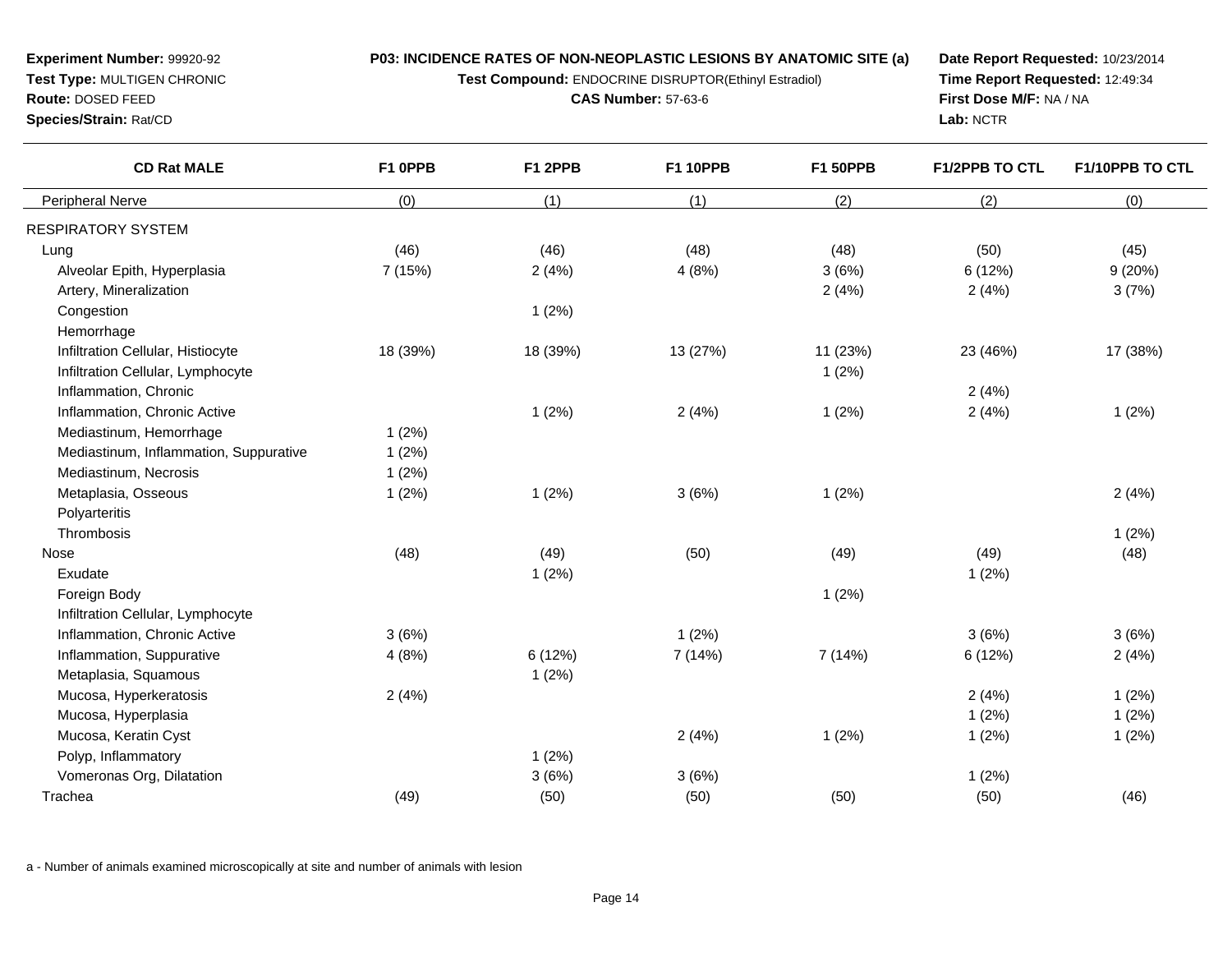| Test Type: MULTIGEN CHRONIC                                  |          |          | Test Compound: ENDOCRINE DISRUPTOR(Ethinyl Estradiol) | Time Report Requested: 12:49:35 |                |                 |
|--------------------------------------------------------------|----------|----------|-------------------------------------------------------|---------------------------------|----------------|-----------------|
| Route: DOSED FEED                                            |          |          | <b>CAS Number: 57-63-6</b>                            | First Dose M/F: NA / NA         |                |                 |
| Species/Strain: Rat/CD                                       |          |          |                                                       |                                 | Lab: NCTR      |                 |
| <b>CD Rat MALE</b>                                           | F1 OPPB  | F1 2PPB  | <b>F1 10PPB</b>                                       | <b>F1 50PPB</b>                 | F1/2PPB TO CTL | F1/10PPB TO CTL |
| Epithelium, Hyperplasia<br>Infiltration Cellular, Lymphocyte |          |          |                                                       | 1(2%)<br>1(2%)                  |                |                 |
| SPECIAL SENSES SYSTEM                                        |          |          |                                                       |                                 |                |                 |
| Ear                                                          | (0)      | (0)      | (0)                                                   | (0)                             | (0)            | (0)             |
| Eye                                                          | (46)     | (46)     | (47)                                                  | (46)                            | (49)           | (45)            |
| Bilateral, Cataract                                          | 2(4%)    |          |                                                       |                                 |                |                 |
| Bilateral, Retina, Degeneration                              |          |          |                                                       | 1(2%)                           |                |                 |
| Cataract                                                     | 1(2%)    |          |                                                       | 1(2%)                           |                |                 |
| Cornea, Hemorrhage                                           |          |          |                                                       |                                 |                |                 |
| Cornea, Inflammation, Chronic Active                         |          |          |                                                       | 1(2%)                           |                |                 |
| Hemorrhage                                                   | 1(2%)    |          |                                                       |                                 |                |                 |
| Inflammation, Chronic Active                                 |          |          |                                                       | 1(2%)                           |                |                 |
| Inflammation, Suppurative                                    | 1(2%)    |          |                                                       | 2(4%)                           | 1(2%)          |                 |
| Retina, Degeneration                                         |          |          |                                                       |                                 |                | 1(2%)           |
| Harderian Gland                                              | (48)     | (47)     | (48)                                                  | (48)                            | (50)           | (46)            |
| Acinus, Degeneration                                         |          |          | 4(8%)                                                 | 1(2%)                           | 2(4%)          |                 |
| Degeneration                                                 |          |          | 1(2%)                                                 |                                 |                |                 |
| Infiltration Cellular, Lymphocyte                            | 3(6%)    |          | 1(2%)                                                 | 5 (10%)                         | 3(6%)          | 1(2%)           |
| Inflammation, Suppurative                                    |          |          |                                                       |                                 |                |                 |
| Polyarteritis                                                |          |          |                                                       |                                 |                |                 |
| <b>Lacrimal Gland</b>                                        | (0)      | (0)      | (0)                                                   | (2)                             | (0)            | (1)             |
| Ectopic Harderian                                            |          |          |                                                       | 1 (50%)                         |                | 1 (100%)        |
| Zymbal's Gland                                               | (1)      | (0)      | (0)                                                   | (2)                             | (1)            | (0)             |
| Inflammation, Suppurative                                    |          |          |                                                       |                                 | 1 (100%)       |                 |
|                                                              |          |          |                                                       |                                 |                |                 |
| <b>URINARY SYSTEM</b>                                        |          |          |                                                       |                                 |                |                 |
| Kidney                                                       | (46)     | (49)     | (48)                                                  | (49)                            | (49)           | (47)            |
| Capsule, Inflammation, Chronic Active                        |          |          | 1(2%)                                                 |                                 |                |                 |
| Cyst                                                         | 20 (43%) | 18 (37%) | 21 (44%)                                              | 19 (39%)                        | 25 (51%)       | 24 (51%)        |
| Hemorrhage                                                   |          |          |                                                       |                                 |                |                 |

**Date Report Requested:** 10/23/2014

a - Number of animals examined microscopically at site and number of animals with lesion

**Experiment Number:** 99920-92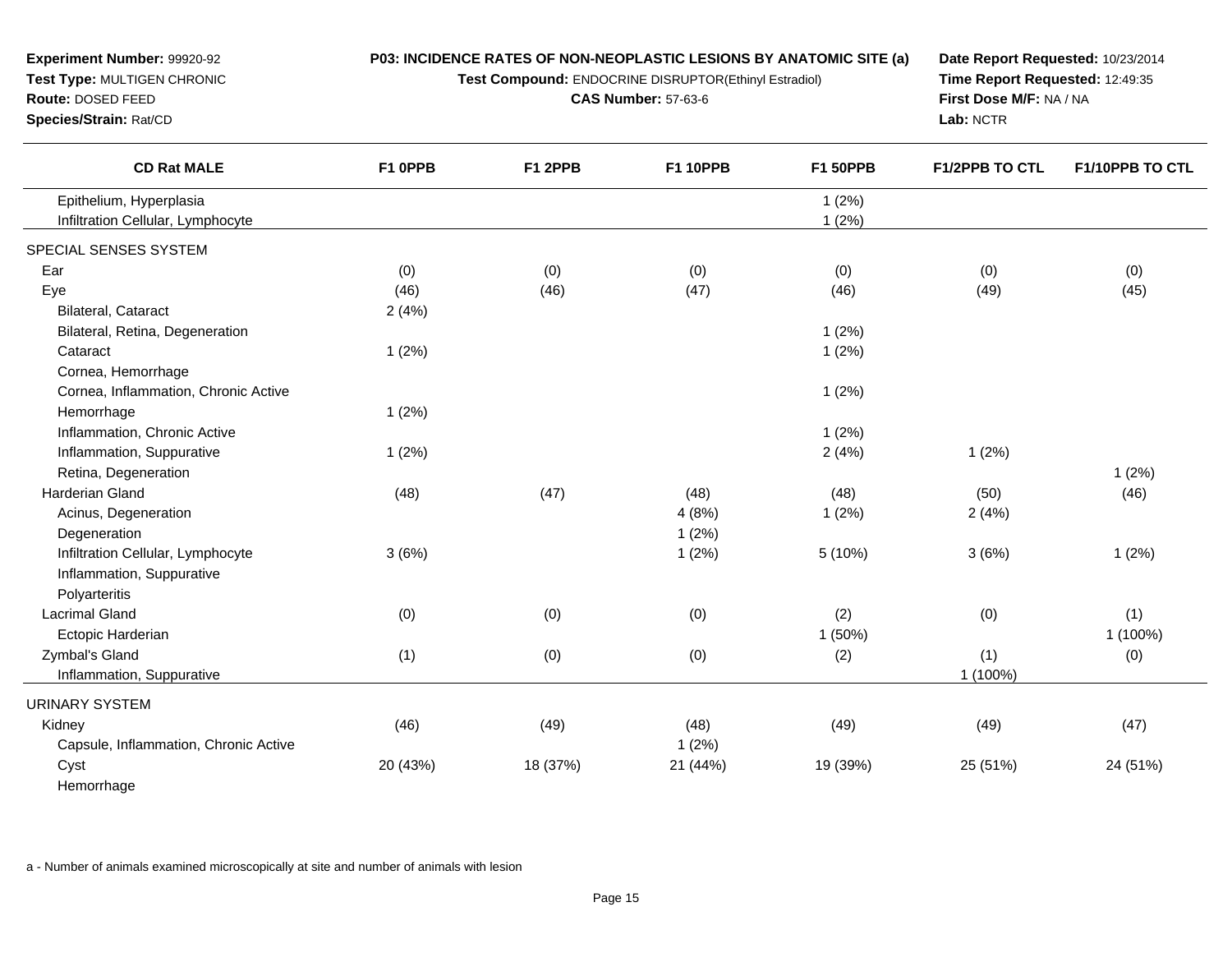**Test Compound:** ENDOCRINE DISRUPTOR(Ethinyl Estradiol)

**CAS Number:** 57-63-6

**Date Report Requested:** 10/23/2014**Time Report Requested:** 12:49:35**First Dose M/F:** NA / NA**Lab:** NCTR

| <b>CD Rat MALE</b>                | F1 OPPB  | F1 2PPB  | <b>F1 10PPB</b> | <b>F1 50PPB</b> | F1/2PPB TO CTL | F1/10PPB TO CTL |
|-----------------------------------|----------|----------|-----------------|-----------------|----------------|-----------------|
| Hydronephrosis                    |          |          | 1(2%)           |                 | 2(4%)          | 2(4%)           |
| Infiltration Cellular, Lymphocyte |          |          |                 |                 |                |                 |
| Inflammation, Suppurative         |          |          |                 |                 | 1(2%)          | 1(2%)           |
| Medulla, Cyst                     | 1(2%)    |          | 1(2%)           |                 | 1(2%)          |                 |
| Mineralization                    |          |          | 1(2%)           | 4(8%)           | 1(2%)          |                 |
| Nephropathy                       | 42 (91%) | 41 (84%) | 46 (96%)        | 40 (82%)        | 47 (96%)       | 44 (94%)        |
| Pelvis, Hemorrhage                |          |          |                 |                 | 1(2%)          |                 |
| Pelvis, Inflammation, Suppurative |          | 2(4%)    | 2(4%)           | 1(2%)           | 2(4%)          |                 |
| Polyarteritis                     |          |          |                 |                 |                |                 |
| Polycystic Kidney                 |          |          | 1(2%)           |                 | 1(2%)          |                 |
| Renal Tubule, Hyperplasia         |          |          | 1(2%)           | 1(2%)           | 1(2%)          |                 |
| Transit Epithe, Hyperplasia       | 3(7%)    | 2(4%)    | 5 (10%)         |                 | 1(2%)          |                 |
| Urethra                           | (2)      | (2)      | (0)             | (2)             | (1)            | (5)             |
| Hemorrhage                        |          |          |                 |                 | 1 (100%)       |                 |
| Urinary Bladder                   | (45)     | (48)     | (49)            | (49)            | (49)           | (45)            |
| <b>Dilatation</b>                 | 1(2%)    |          |                 |                 | 2(4%)          | 3(7%)           |
| Hemorrhage                        |          |          |                 | 2(4%)           | 1(2%)          | 1(2%)           |
| Inflammation, Chronic Active      |          |          |                 |                 | 1(2%)          |                 |
| Inflammation, Suppurative         |          |          |                 | 2(4%)           | 1(2%)          | 1(2%)           |
| Transit Epithe, Hyperplasia       |          |          |                 | 1(2%)           | 2(4%)          |                 |

**Species/Strain:** Rat/CD

**Route:** DOSED FEED

**Experiment Number:** 99920-92**Test Type:** MULTIGEN CHRONIC

a - Number of animals examined microscopically at site and number of animals with lesion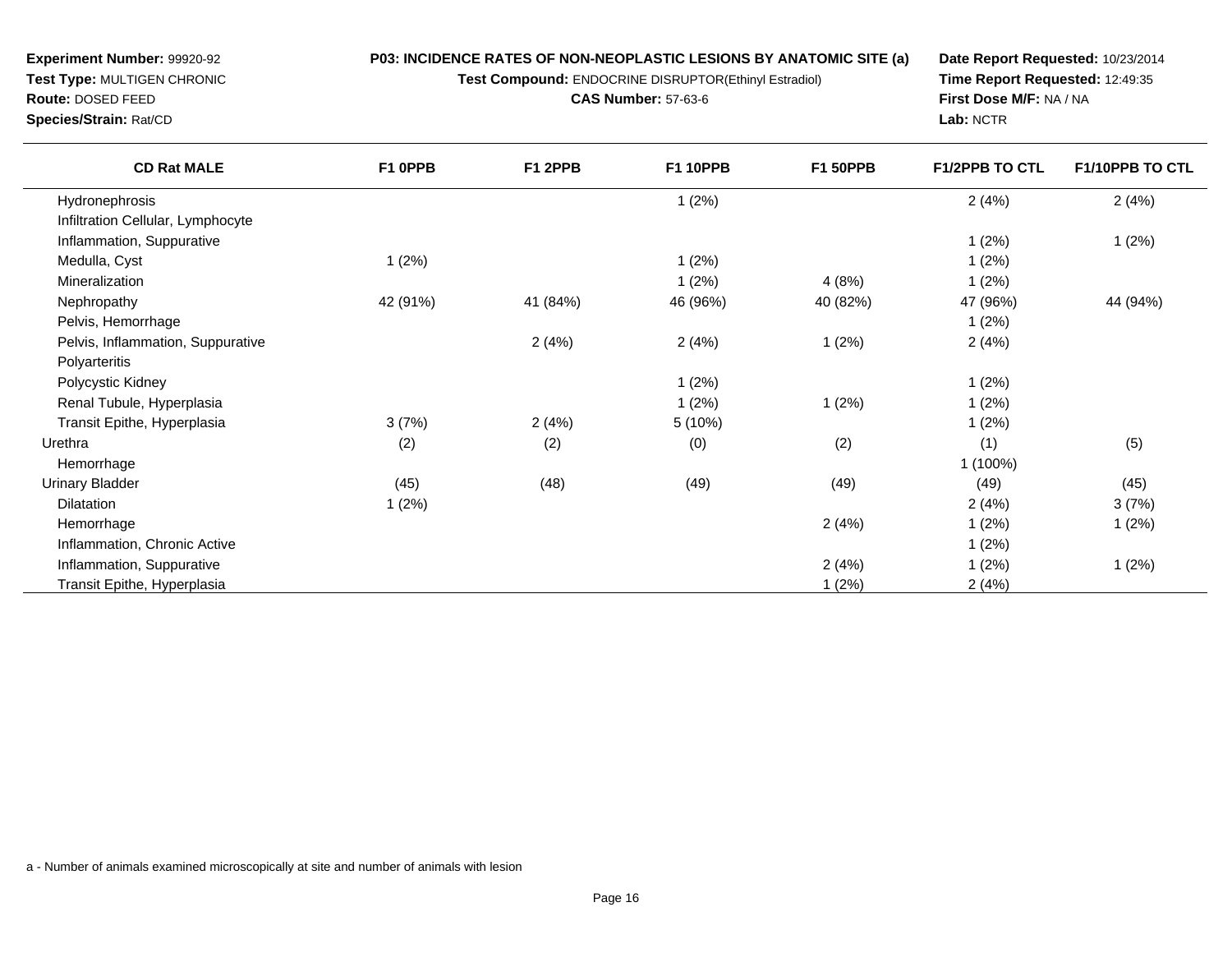**Test Compound:** ENDOCRINE DISRUPTOR(Ethinyl Estradiol)

**CAS Number:** 57-63-6

**Date Report Requested:** 10/23/2014**Time Report Requested:** 12:49:35**First Dose M/F:** NA / NA**Lab:** NCTR

| <b>CD Rat MALE</b>                      | F1/50PPB TO CTL | F3 OPPB | F3/2PPB TO CTL | F3/10 PPB TO CTL | F3/50 PPB TO CTL |
|-----------------------------------------|-----------------|---------|----------------|------------------|------------------|
| <b>Disposition Summary</b>              |                 |         |                |                  |                  |
| <b>Animals Initially In Study</b>       | 50              | 50      | 49             | 50               | 50               |
| <b>Early Deaths</b>                     |                 |         |                |                  |                  |
| <b>Moribund Sacrifice</b>               | 14              | 5       | $\mathbf 3$    | 4                | 3                |
| <b>Natural Death</b>                    | 3               | 4       | 3              | 4                | $\mathbf 2$      |
| <b>Survivors</b>                        |                 |         |                |                  |                  |
| <b>Moribund Sacrifice</b>               |                 | 8       | 13             | 9                | 9                |
| <b>Natural Death</b>                    |                 | 3       | 3              | $\mathbf 2$      | 1                |
| <b>Terminal Sacrifice</b>               | 33              | 30      | 27             | 31               | 35               |
| <b>Animals Examined Microscopically</b> | 50              | 50      | 49             | 50               | 50               |
| ALIMENTARY SYSTEM                       |                 |         |                |                  |                  |
| Esophagus                               | (50)            | (50)    | (48)           | (50)             | (50)             |
| <b>Dilatation</b>                       |                 |         |                | 1(2%)            |                  |
| Hyperkeratosis                          |                 | 3(6%)   | 4(8%)          |                  | 1(2%)            |
| Inflammation, Suppurative               |                 |         |                |                  |                  |
| Intestine Large, Cecum                  | (46)            | (45)    | (43)           | (47)             | (47)             |
| <b>Dilatation</b>                       |                 |         |                | 1(2%)            |                  |
| Edema                                   |                 |         | 1(2%)          |                  |                  |
| Hyperplasia, Lymphoid                   |                 |         |                |                  |                  |
| Inflammation, Chronic Active            |                 |         |                |                  | 1(2%)            |
| Inflammation, Suppurative               |                 |         | 1(2%)          |                  |                  |
| Necrosis                                |                 |         |                |                  | 1(2%)            |
| Polyarteritis                           |                 |         |                |                  | 1(2%)            |
| Intestine Large, Colon                  | (48)            | (45)    | (43)           | (48)             | (48)             |
| <b>Dilatation</b>                       |                 |         |                |                  |                  |
| Hyperplasia, Lymphoid                   |                 |         |                |                  |                  |
| Polyarteritis                           | 1(2%)           |         |                |                  |                  |
| Intestine Large, Rectum                 | (48)            | (45)    | (44)           | (48)             | (48)             |
| <b>Dilatation</b>                       |                 |         |                |                  |                  |

a - Number of animals examined microscopically at site and number of animals with lesion

**Experiment Number:** 99920-92**Test Type:** MULTIGEN CHRONIC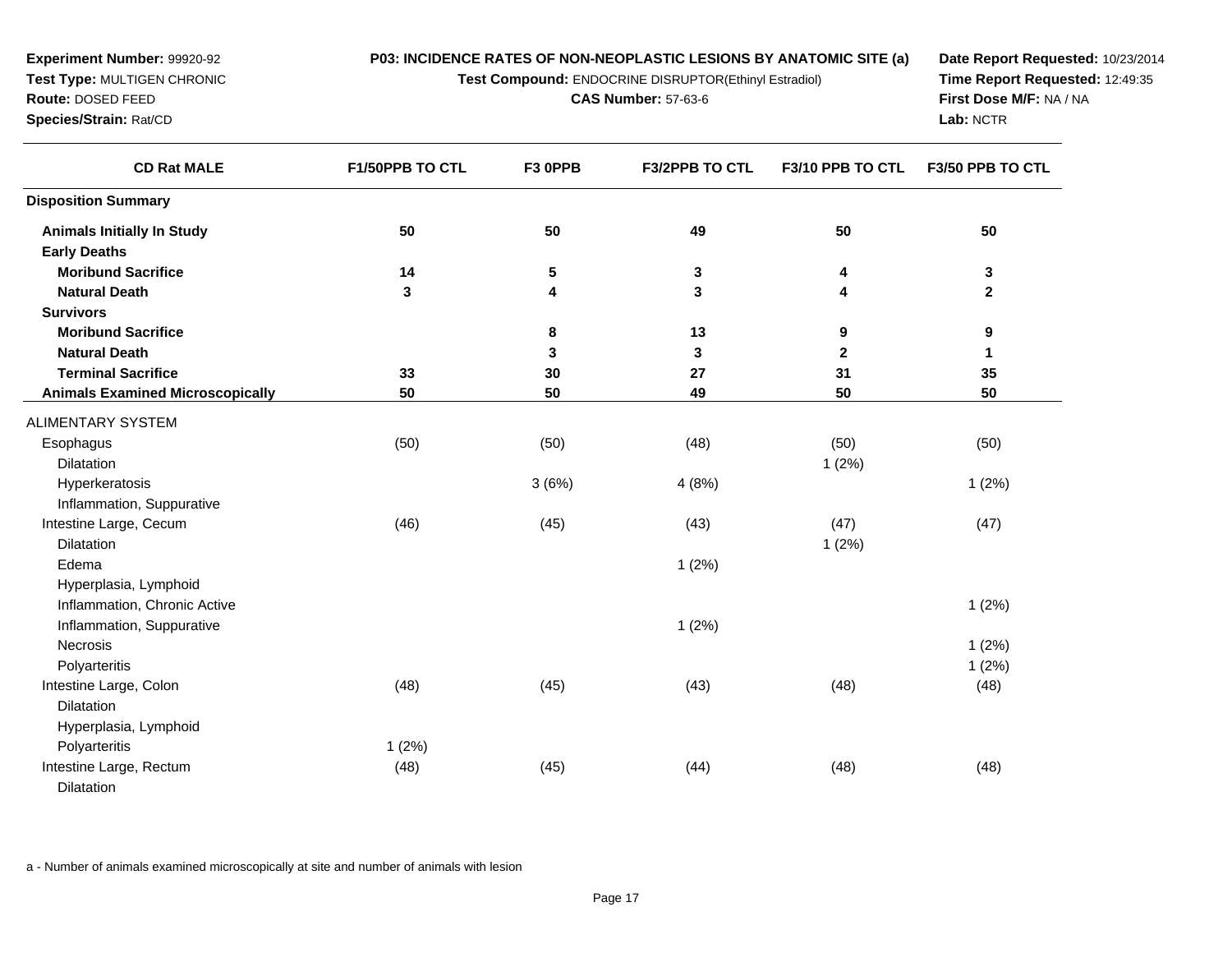**Test Compound:** ENDOCRINE DISRUPTOR(Ethinyl Estradiol)

**CAS Number:** 57-63-6

e  $1(2\%)$ 

m (47) (44) (43) (47) (47) (47) (47)

s and  $1(2\%)$ 

**Date Report Requested:** 10/23/2014**Time Report Requested:** 12:49:35**First Dose M/F:** NA / NA**Lab:** NCTR

**F3/2PPB TO CTL F3/10 PPB TO CTL F3/50 PPB TO CTL**

| Intestine Small, Ileum                | (45)     | (44)     | (38)    | (47)     | (47)    |
|---------------------------------------|----------|----------|---------|----------|---------|
| <b>Dilatation</b>                     |          |          |         |          |         |
| Inflammation, Chronic Active          |          |          |         |          | 1(2%)   |
| Necrosis                              |          |          |         |          | 1(2%)   |
| Ulcer                                 |          |          |         |          | 1(2%)   |
| Intestine Small, Jejunum              | (48)     | (44)     | (41)    | (45)     | (46)    |
| <b>Dilatation</b>                     |          |          |         |          |         |
| Inflammation, Chronic Active          |          |          |         |          |         |
| Lymphoid Tiss, Hyperplasia            |          |          |         | 1(2%)    |         |
| Liver                                 | (49)     | (49)     | (47)    | (50)     | (49)    |
| Angiectasis                           | 1(2%)    | 3(6%)    | 1(2%)   | 1(2%)    | 5 (10%) |
| <b>Basophilic Focus</b>               | 6 (12%)  | 9(18%)   | 7 (15%) | 5 (10%)  | 7 (14%) |
| Bile Duct, Hyperplasia                | 4(8%)    | 8 (16%)  | 9(19%)  | 11 (22%) | 5 (10%) |
| <b>Biliar Tract, Cyst</b>             |          | 1(2%)    |         | 1(2%)    | 1(2%)   |
| <b>Biliar Tract, Fibrosis</b>         |          | 7 (14%)  | 4(9%)   | 7 (14%)  | 3(6%)   |
| Capsule, Fibrosis                     |          |          |         |          |         |
| Capsule, Inflammation, Chronic Active |          |          | 1(2%)   |          |         |
| <b>Clear Cell Focus</b>               |          |          |         |          |         |
| Congestion                            |          |          |         | 1(2%)    |         |
| Cyst                                  | 2(4%)    | 1(2%)    | 1(2%)   |          |         |
| <b>Cyst Multilocular</b>              |          | 2(4%)    |         |          | 1(2%)   |
| Cytomegaly                            |          |          |         | 1(2%)    |         |
| Degeneration, Cystic                  | 10 (20%) | 10 (20%) | 7 (15%) | 6(12%)   | 5 (10%) |
| <b>Eosinophilic Focus</b>             | 10 (20%) | 8 (16%)  | 5(11%)  | 4(8%)    | 5 (10%) |
| <b>Focal Cellular Change</b>          |          |          |         |          |         |
| Hematopoietic Cell Proliferation      | 2(4%)    | 1(2%)    | 1(2%)   | 2(4%)    | 3(6%)   |

**F1/50PPB TO CTL F3 0PPB**

e and  $1(2\%)$ 

a - Number of animals examined microscopically at site and number of animals with lesion

**Species/Strain:** Rat/CD

Necrosis

**CD Rat MALE**

Infiltration Cellular, Lymphocyte

Inflammation, Chronic Active

Intestine Small, Duodenum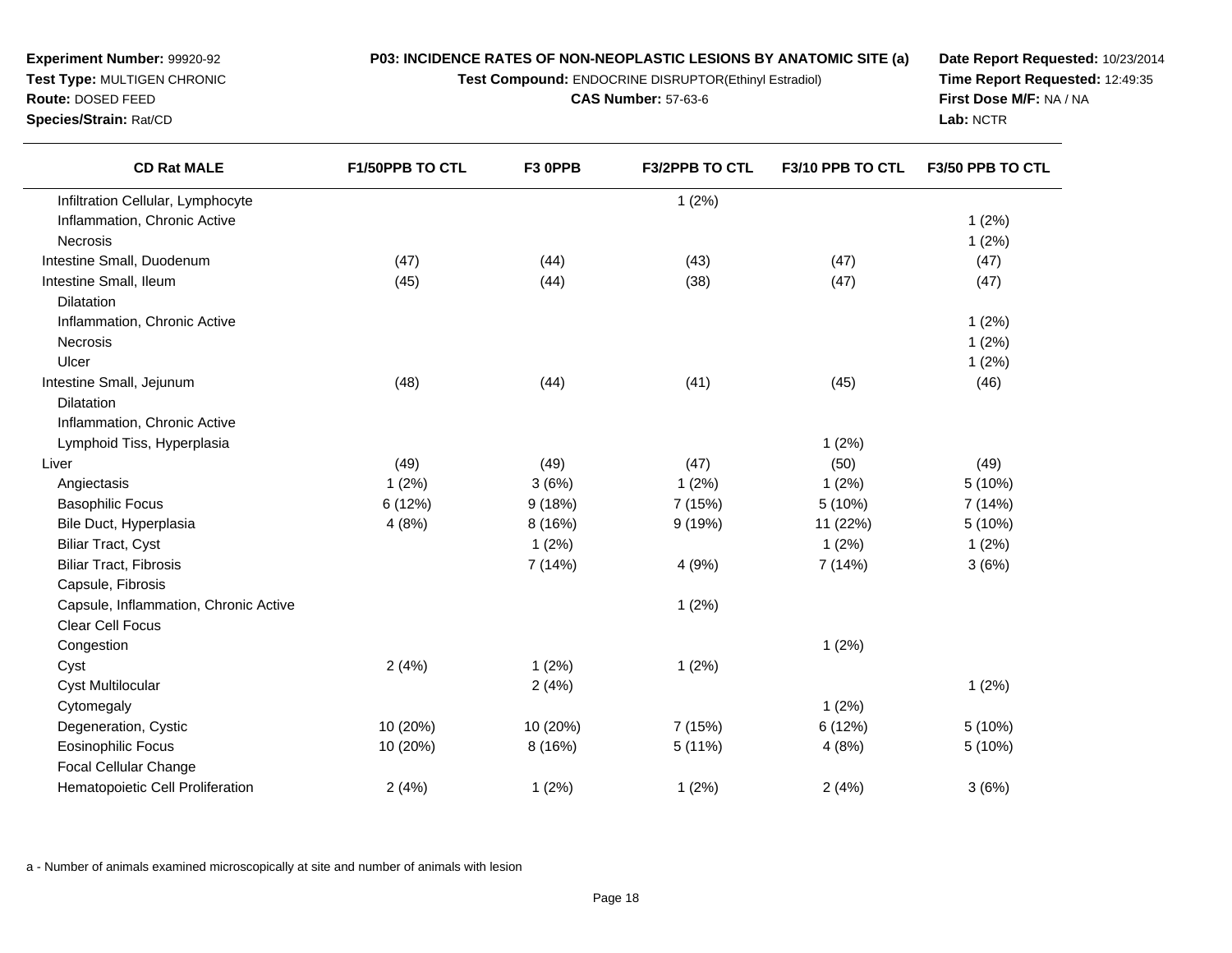**Test Compound:** ENDOCRINE DISRUPTOR(Ethinyl Estradiol)

**CAS Number:** 57-63-6

**Date Report Requested:** 10/23/2014**Time Report Requested:** 12:49:35**First Dose M/F:** NA / NA**Lab:** NCTR

| <b>CD Rat MALE</b>                        | F1/50PPB TO CTL | F3 OPPB  | F3/2PPB TO CTL | F3/10 PPB TO CTL | F3/50 PPB TO CTL |
|-------------------------------------------|-----------------|----------|----------------|------------------|------------------|
| Hepatodiaphragmatic Nodule                | 3(6%)           | 8 (16%)  | 2(4%)          | 4(8%)            | 7 (14%)          |
| Hyperplasia                               |                 |          |                |                  | 1(2%)            |
| Hyperplasia, Regenerative                 |                 | 1(2%)    | 1(2%)          |                  |                  |
| Infiltration Cellular, Lymphocyte         | 2(4%)           | 2(4%)    | 2(4%)          | 4(8%)            |                  |
| Inflammation, Chronic                     |                 |          |                |                  |                  |
| Inflammation, Chronic Active              | 12 (24%)        | 6 (12%)  | 7 (15%)        | 3(6%)            | 4(8%)            |
| Inflammation, Suppurative                 |                 |          |                |                  | 1(2%)            |
| Karyomegaly                               |                 |          |                | 1(2%)            |                  |
| Left Lat Lobe, Developmental Malformation |                 | 1(2%)    |                |                  |                  |
| <b>Mixed Cell Focus</b>                   |                 | 1(2%)    |                |                  |                  |
| Necrosis                                  | 1(2%)           | 2(4%)    | 4(9%)          | 2(4%)            | 3(6%)            |
| Oval Cell, Hyperplasia                    |                 |          |                | 1(2%)            | 1(2%)            |
| Pigmentation                              |                 | 1(2%)    |                |                  |                  |
| <b>Tension Lipidosis</b>                  | 2(4%)           | 3(6%)    | 1(2%)          | 2(4%)            | 2(4%)            |
| Vacuolization Cytoplasmic                 | 12 (24%)        | 6(12%)   | 7 (15%)        | 6 (12%)          | 3(6%)            |
| Mesentery                                 | (0)             | (4)      | (0)            | (6)              | (3)              |
| Abscess                                   |                 |          |                | 1(17%)           |                  |
| Fat, Necrosis                             |                 | 4 (100%) |                | 4 (67%)          | 3 (100%)         |
| Oral Mucosa                               | (6)             | (3)      | (8)            | (4)              | (6)              |
| Gingival, Inflammation, Chronic Active    |                 |          | 1(13%)         |                  |                  |
| Inflammation, Suppurative                 |                 | 1(33%)   |                | 1(25%)           |                  |
| Keratin Cyst                              | 1(17%)          |          | 3(38%)         | 3(75%)           | 1(17%)           |
| Pancreas                                  | (50)            | (47)     | (48)           | (49)             | (49)             |
| Acinar Cell, Degeneration                 | 46 (92%)        | 42 (89%) | 39 (81%)       | 36 (73%)         | 40 (82%)         |
| <b>Basophilic Focus</b>                   |                 |          |                |                  |                  |
| Infiltration Cellular, Lymphocyte         |                 |          |                |                  | 1(2%)            |
| Polyarteritis                             | 1(2%)           | 1(2%)    | 1(2%)          |                  | 1(2%)            |
| <b>Salivary Glands</b>                    | (49)            | (48)     | (49)           | (49)             | (50)             |
| Acinus, Degeneration                      |                 |          |                |                  |                  |
| Duct, Dilatation                          |                 |          |                |                  |                  |

a - Number of animals examined microscopically at site and number of animals with lesion

**Experiment Number:** 99920-92**Test Type:** MULTIGEN CHRONIC

**Route:** DOSED FEED**Species/Strain:** Rat/CD

 $\overline{\phantom{0}}$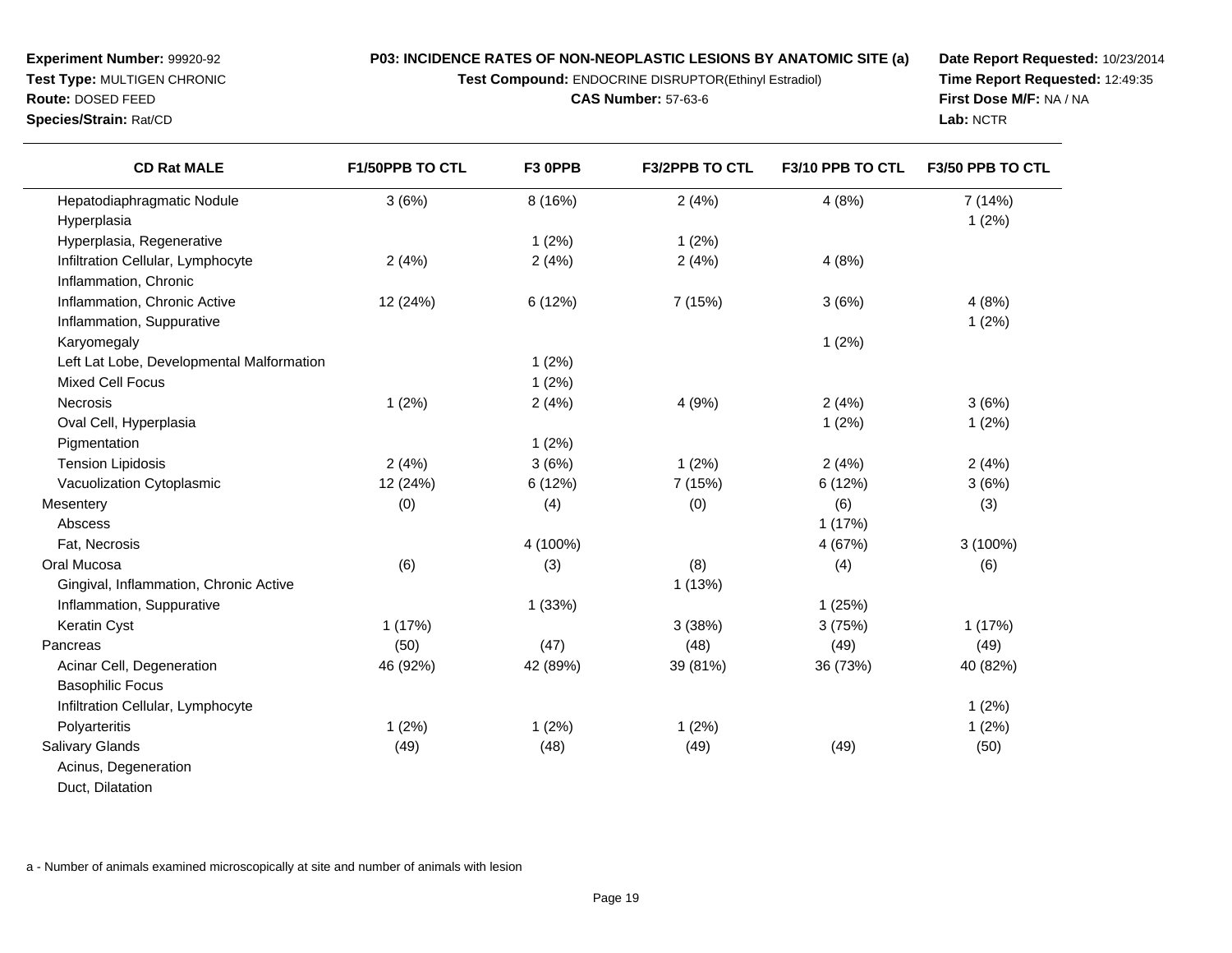**Test Compound:** ENDOCRINE DISRUPTOR(Ethinyl Estradiol)

**CAS Number:** 57-63-6

**Date Report Requested:** 10/23/2014**Time Report Requested:** 12:49:35**First Dose M/F:** NA / NA**Lab:** NCTR

| <b>CD Rat MALE</b>                | F1/50PPB TO CTL | F3 OPPB  | <b>F3/2PPB TO CTL</b> | F3/10 PPB TO CTL | F3/50 PPB TO CTL |
|-----------------------------------|-----------------|----------|-----------------------|------------------|------------------|
| Infiltration Cellular, Lymphocyte |                 |          |                       |                  | 1(2%)            |
| Inflammation, Chronic Active      |                 |          |                       |                  |                  |
| Inflammation, Suppurative         |                 |          |                       |                  |                  |
| Stomach, Forestomach              | (49)            | (46)     | (48)                  | (49)             | (49)             |
| Edema                             |                 |          |                       | 2(4%)            |                  |
| Epithelium, Hyperplasia           | 2(4%)           | 1(2%)    | 1(2%)                 | 2(4%)            |                  |
| Hyperkeratosis                    |                 | 2(4%)    | 1(2%)                 | 1(2%)            | 1(2%)            |
| Hyperplasia, Basal Cell           |                 |          |                       |                  |                  |
| Inflammation, Chronic Active      |                 |          |                       | 1(2%)            |                  |
| Inflammation, Suppurative         |                 |          |                       |                  |                  |
| Keratin Cyst                      |                 |          |                       |                  |                  |
| <b>Necrosis</b>                   |                 |          |                       |                  |                  |
| Ulcer                             |                 |          |                       |                  |                  |
| Stomach, Glandular                | (49)            | (45)     | (46)                  | (47)             | (47)             |
| Cyst                              |                 |          |                       |                  |                  |
| Edema                             |                 |          |                       |                  |                  |
| Epithelium, Hyperplasia           |                 |          |                       |                  |                  |
| Infiltration Cellular, Lymphocyte |                 |          |                       |                  | 1(2%)            |
| Tongue                            | (1)             | (0)      | (0)                   | (0)              | (0)              |
| Inflammation, Chronic Active      | 1 (100%)        |          |                       |                  |                  |
| CARDIOVASCULAR SYSTEM             |                 |          |                       |                  |                  |
| <b>Blood Vessel</b>               | (50)            | (50)     | (49)                  | (50)             | (50)             |
| Heart                             | (50)            | (50)     | (49)                  | (50)             | (50)             |
| Atrium, Dilatation                | 2(4%)           | 2(4%)    | 2(4%)                 | 1(2%)            |                  |
| Atrium, Thrombosis                |                 |          |                       |                  |                  |
| Cardiomyopathy                    | 41 (82%)        | 40 (80%) | 37 (76%)              | 38 (76%)         | 42 (84%)         |
| Endocardium, Hyperplasia          |                 |          | 1(2%)                 | 1(2%)            |                  |
| Inflammation, Suppurative         |                 |          |                       |                  | 1(2%)            |
| Metaplasia, Osseous               | 1(2%)           |          | 2(4%)                 |                  |                  |
| Polyarteritis                     |                 |          | 1(2%)                 |                  |                  |

a - Number of animals examined microscopically at site and number of animals with lesion

**Experiment Number:** 99920-92**Test Type:** MULTIGEN CHRONIC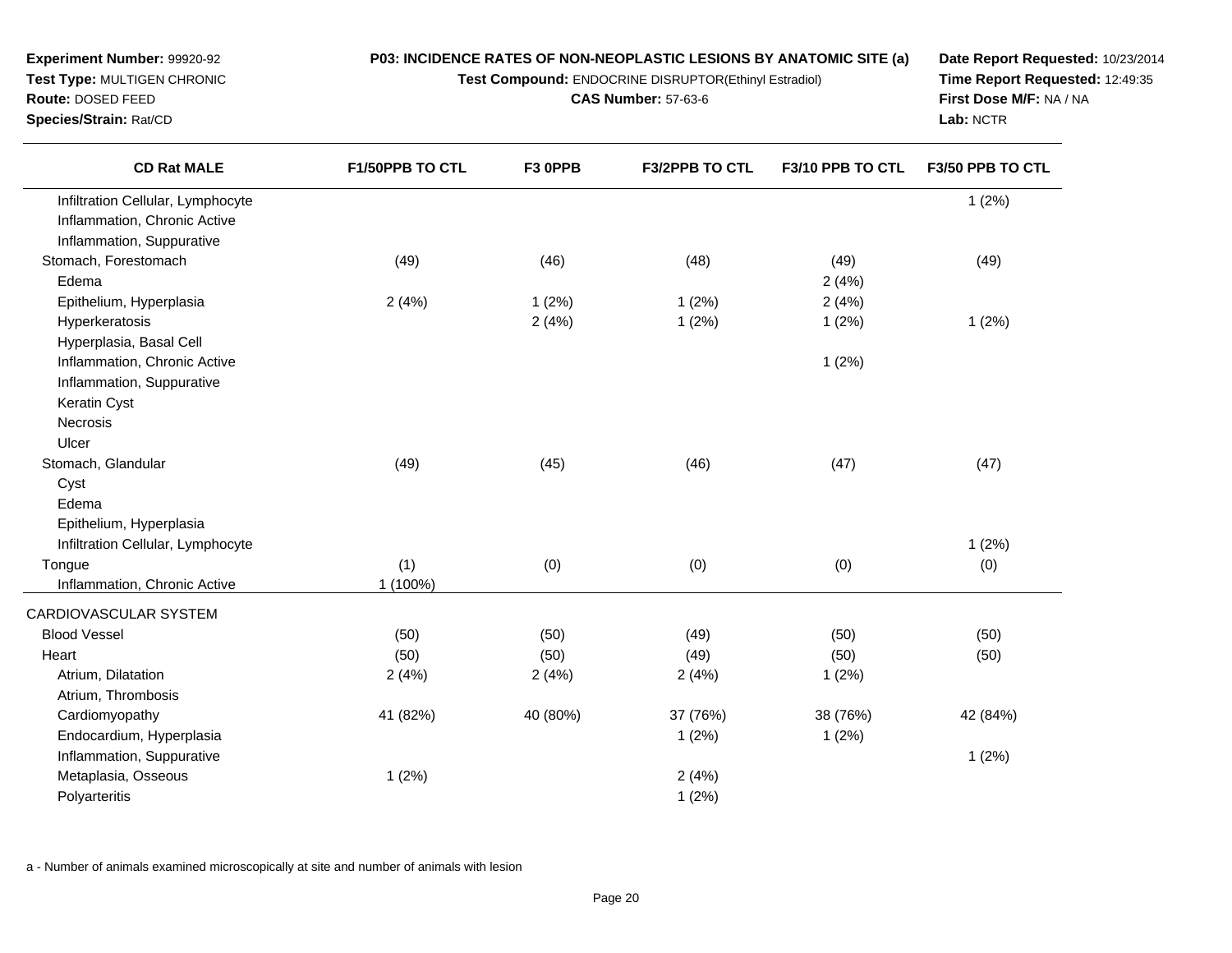**Test Compound:** ENDOCRINE DISRUPTOR(Ethinyl Estradiol)

**CAS Number:** 57-63-6

**Date Report Requested:** 10/23/2014**Time Report Requested:** 12:49:35**First Dose M/F:** NA / NA**Lab:** NCTR

| <b>CD Rat MALE</b>                       | F1/50PPB TO CTL | F3 OPPB  | F3/2PPB TO CTL | F3/10 PPB TO CTL | F3/50 PPB TO CTL |
|------------------------------------------|-----------------|----------|----------------|------------------|------------------|
| Ventricle, Dilatation                    | 1(2%)           | 1(2%)    | 1(2%)          | 1(2%)            | 1(2%)            |
| <b>ENDOCRINE SYSTEM</b>                  |                 |          |                |                  |                  |
| <b>Adrenal Cortex</b>                    | (50)            | (49)     | (49)           | (49)             | (50)             |
| <b>Accessory Adrenal Cortical Nodule</b> |                 | 1(2%)    |                | 4(8%)            | 1(2%)            |
| Angiectasis                              | 2(4%)           | 3(6%)    | 1(2%)          | 1(2%)            | 2(4%)            |
| Atrophy                                  | 1(2%)           |          |                |                  |                  |
| Bilateral, Hyperplasia                   |                 | 1(2%)    |                |                  |                  |
| Cyst                                     |                 |          |                |                  |                  |
| Degeneration, Cystic                     | 6(12%)          | 2(4%)    | 4(8%)          | 5 (10%)          | 1(2%)            |
| Hyperplasia                              | 14 (28%)        | 7 (14%)  | 7 (14%)        | 3(6%)            | 4(8%)            |
| Hypertrophy                              | 6(12%)          | 3(6%)    | 5 (10%)        | 4(8%)            | 4(8%)            |
| Metaplasia, Osseous                      |                 |          |                |                  |                  |
| Pigmentation                             |                 |          |                |                  |                  |
| Vacuolization Cytoplasmic                | 15 (30%)        | 7 (14%)  | 8 (16%)        | 9(18%)           | 4(8%)            |
| Adrenal Medulla                          | (50)            | (49)     | (48)           | (49)             | (50)             |
| Angiectasis                              |                 |          |                |                  |                  |
| Atrophy                                  |                 |          |                |                  |                  |
| Bilateral, Hyperplasia                   |                 |          |                |                  |                  |
| Cyst                                     |                 |          |                |                  |                  |
| Hyperplasia                              | 7 (14%)         | 15 (31%) | 9(19%)         | 8 (16%)          | 10 (20%)         |
| Islets, Pancreatic                       | (50)            | (48)     | (48)           | (50)             | (50)             |
| Degeneration                             |                 |          |                |                  | 1(2%)            |
| Hyperplasia                              | 7(14%)          | 7 (15%)  | 13 (27%)       | 8 (16%)          | 10 (20%)         |
| Parathyroid Gland                        | (50)            | (47)     | (44)           | (50)             | (46)             |
| Bilateral, Hyperplasia                   | 1(2%)           |          | 1(2%)          | 1(2%)            |                  |
| Cyst                                     |                 |          | 1(2%)          |                  |                  |
| Hyperplasia                              | 6 (12%)         | 4(9%)    | 2(5%)          | 7 (14%)          | 6(13%)           |
| <b>Pituitary Gland</b>                   | (49)            | (49)     | (48)           | (49)             | (50)             |
| Inflammation, Suppurative                |                 |          | 1(2%)          |                  |                  |
| <b>Necrosis</b>                          |                 |          | 1(2%)          |                  |                  |

a - Number of animals examined microscopically at site and number of animals with lesion

**Experiment Number:** 99920-92**Test Type:** MULTIGEN CHRONIC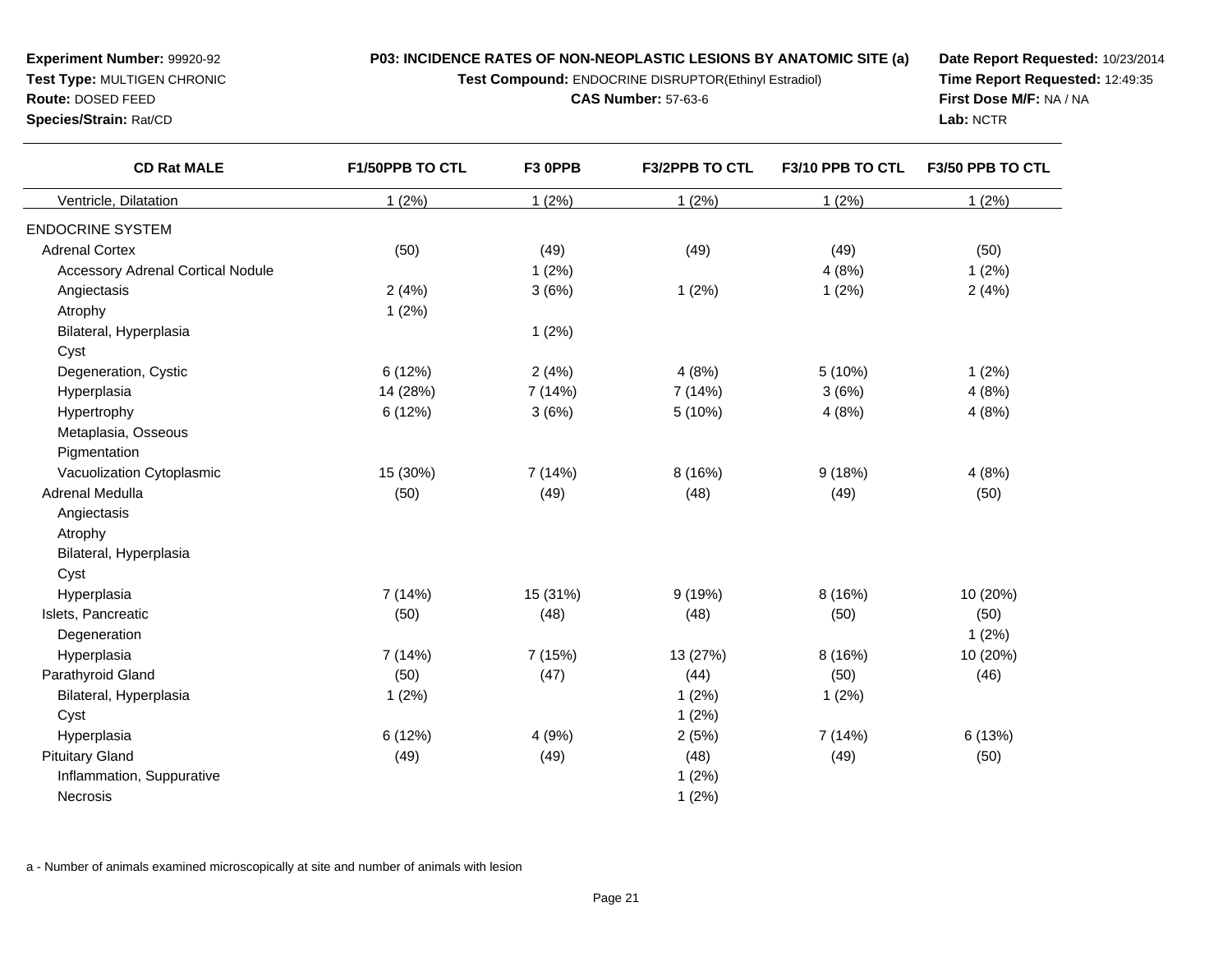**Test Compound:** ENDOCRINE DISRUPTOR(Ethinyl Estradiol)

**CAS Number:** 57-63-6

**Date Report Requested:** 10/23/2014**Time Report Requested:** 12:49:36**First Dose M/F:** NA / NA**Lab:** NCTR

| <b>CD Rat MALE</b>                 | F1/50PPB TO CTL | F3 OPPB  | F3/2PPB TO CTL | F3/10 PPB TO CTL | F3/50 PPB TO CTL |
|------------------------------------|-----------------|----------|----------------|------------------|------------------|
| Pars Distalis, Cyst                | 1(2%)           | 3(6%)    | 5(10%)         | 6(12%)           | 6(12%)           |
| Pars Distalis, Hyperplasia         | 10 (20%)        | 8(16%)   | 18 (38%)       | 15 (31%)         | 13 (26%)         |
| Pars Intermed, Cyst                | 1(2%)           |          | 3(6%)          | 2(4%)            | 2(4%)            |
| Pars Intermed, Hyperplasia         |                 |          |                |                  |                  |
| <b>Thyroid Gland</b>               | (49)            | (48)     | (49)           | (50)             | (50)             |
| C Cell, Hyperplasia                | 7 (14%)         | 4(8%)    | 6 (12%)        | 4(8%)            | 3(6%)            |
| Cyst, Squamous                     | 8 (16%)         | 12 (25%) | 12 (24%)       | 13 (26%)         | 9(18%)           |
| Follicle, Cyst                     |                 |          |                | 1(2%)            |                  |
| Follicular Cel, Hyperplasia        |                 |          |                | 1(2%)            |                  |
| Infiltration Cellular, Lymphocyte  |                 |          |                |                  |                  |
| Inflammation, Chronic Active       |                 |          | 1(2%)          |                  |                  |
| <b>GENERAL BODY SYSTEM</b>         |                 |          |                |                  |                  |
| <b>Tissue NOS</b>                  | (0)             | (0)      | (0)            | (0)              | (1)              |
| Degeneration, Cystic               |                 |          |                |                  |                  |
| Infiltration Cellular, Plasma Cell |                 |          |                |                  |                  |
| <b>GENITAL SYSTEM</b>              |                 |          |                |                  |                  |
| <b>Coagulating Gland</b>           | (48)            | (47)     | (49)           | (48)             | (50)             |
| Atrophy                            | 2(4%)           | 1(2%)    | 1(2%)          | 1(2%)            | 2(4%)            |
| Degeneration, Cystic               |                 |          |                |                  |                  |
| Developmental Malformation         | 8 (17%)         | 6 (13%)  | 5(10%)         | 6 (13%)          | 9(18%)           |
| Hemorrhage                         |                 |          |                |                  |                  |
| Inflammation, Chronic Active       |                 | 1(2%)    |                |                  |                  |
| Inflammation, Suppurative          | 1(2%)           |          |                |                  | 1(2%)            |
| Lumen, Dilatation                  | 3(6%)           |          | 2(4%)          |                  | 1(2%)            |
| <b>Ductus Deferens</b>             | (0)             | (0)      | (0)            | (0)              | (1)              |
| <b>Dilatation</b>                  |                 |          |                |                  | 1 (100%)         |
| Inflammation, Chronic Active       |                 |          |                |                  | 1 (100%)         |
| Inflammation, Suppurative          |                 |          |                |                  |                  |
| Epididymis                         | (50)            | (49)     | (49)           | (50)             | (50)             |

a - Number of animals examined microscopically at site and number of animals with lesion

**Experiment Number:** 99920-92**Test Type:** MULTIGEN CHRONIC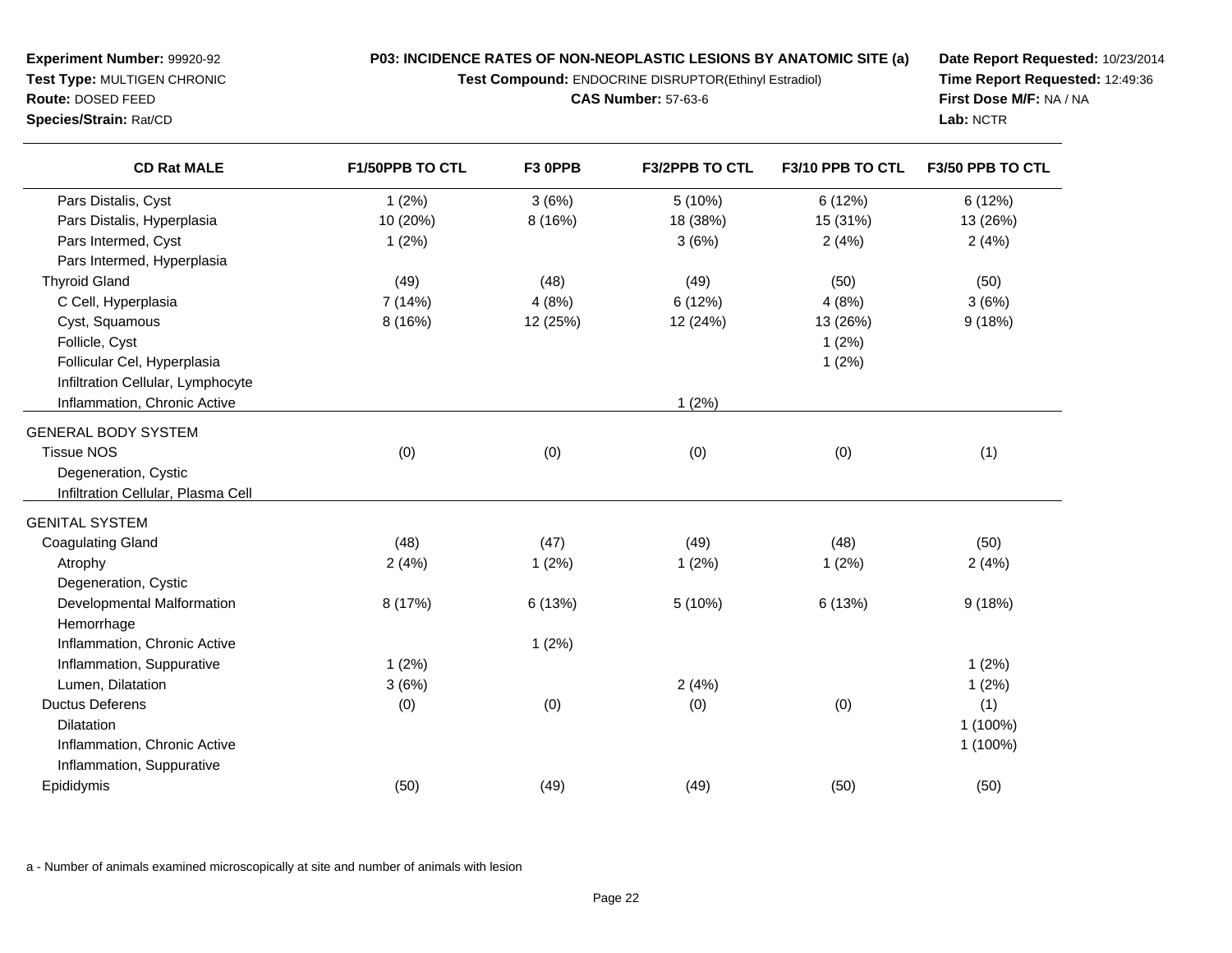**Test Compound:** ENDOCRINE DISRUPTOR(Ethinyl Estradiol)

**CAS Number:** 57-63-6

**Date Report Requested:** 10/23/2014**Time Report Requested:** 12:49:36**First Dose M/F:** NA / NA**Lab:** NCTR

| <b>CD Rat MALE</b>                | F1/50PPB TO CTL | F3 OPPB  | <b>F3/2PPB TO CTL</b> | F3/10 PPB TO CTL | F3/50 PPB TO CTL |
|-----------------------------------|-----------------|----------|-----------------------|------------------|------------------|
| Atrophy                           | 8 (16%)         | 4(8%)    | 7(14%)                | 7 (14%)          | 5 (10%)          |
| Granuloma Sperm                   |                 |          |                       |                  | 1(2%)            |
| Hyperplasia                       |                 |          |                       |                  |                  |
| Hypospermia                       | 8 (16%)         | 4(8%)    | 9(18%)                | 8 (16%)          | 7 (14%)          |
| Infiltration Cellular, Lymphocyte |                 |          |                       | 2(4%)            |                  |
| Polyarteritis                     | 1(2%)           |          |                       |                  | 1(2%)            |
| Penis                             | (0)             | (0)      | (0)                   | (0)              | (1)              |
| Dilatation                        |                 |          |                       |                  |                  |
| <b>Preputial Gland</b>            | (50)            | (49)     | (49)                  | (50)             | (49)             |
| Abscess                           | 1(2%)           |          | 1(2%)                 | 2(4%)            | 2(4%)            |
| Atrophy                           | 6 (12%)         | 1(2%)    | 4(8%)                 | 3(6%)            | 2(4%)            |
| Cyst                              |                 |          |                       |                  |                  |
| Duct, Dilatation                  | 12 (24%)        | 12 (24%) | 8 (16%)               | 11 (22%)         | 12 (24%)         |
| Hyperplasia, Basal Cell           |                 |          |                       |                  |                  |
| Infiltration Cellular, Lymphocyte | 8 (16%)         | 10 (20%) | 8 (16%)               | 9(18%)           | 7(14%)           |
| Inflammation, Chronic Active      | 3(6%)           | 1(2%)    | 4(8%)                 | 1(2%)            | 2(4%)            |
| Inflammation, Suppurative         | 23 (46%)        | 21 (43%) | 19 (39%)              | 24 (48%)         | 22 (45%)         |
| Keratin Cyst                      | 2(4%)           |          |                       |                  | 2(4%)            |
| Polyarteritis                     | 1(2%)           |          |                       |                  |                  |
| Prostate, Dorsal/Lateral Lobe     | (38)            | (43)     | (38)                  | (41)             | (43)             |
| Atrophy                           | 1(3%)           |          | 1(3%)                 |                  | 2(5%)            |
| Cyst                              |                 | 1(2%)    |                       | 2(5%)            |                  |
| Degeneration                      | 1(3%)           |          |                       |                  |                  |
| Dilatation                        |                 |          |                       |                  | 1(2%)            |
| Hemorrhage                        |                 |          |                       |                  | 1(2%)            |
| Infiltration Cellular, Lymphocyte |                 |          | 2(5%)                 |                  |                  |
| Inflammation, Chronic Active      | 3(8%)           | 11 (26%) | 5(13%)                | 7 (17%)          | 5(12%)           |
| Inflammation, Suppurative         | 35 (92%)        | 32 (74%) | 30 (79%)              | 34 (83%)         | 36 (84%)         |
| Prostate, Dorsal/lateral Lobe     | (12)            | (7)      | (10)                  | (9)              | (7)              |
| Prostate, Ventral Lobe            | (50)            | (49)     | (48)                  | (50)             | (50)             |

a - Number of animals examined microscopically at site and number of animals with lesion

**Experiment Number:** 99920-92**Test Type:** MULTIGEN CHRONIC

**Route:** DOSED FEED**Species/Strain:** Rat/CD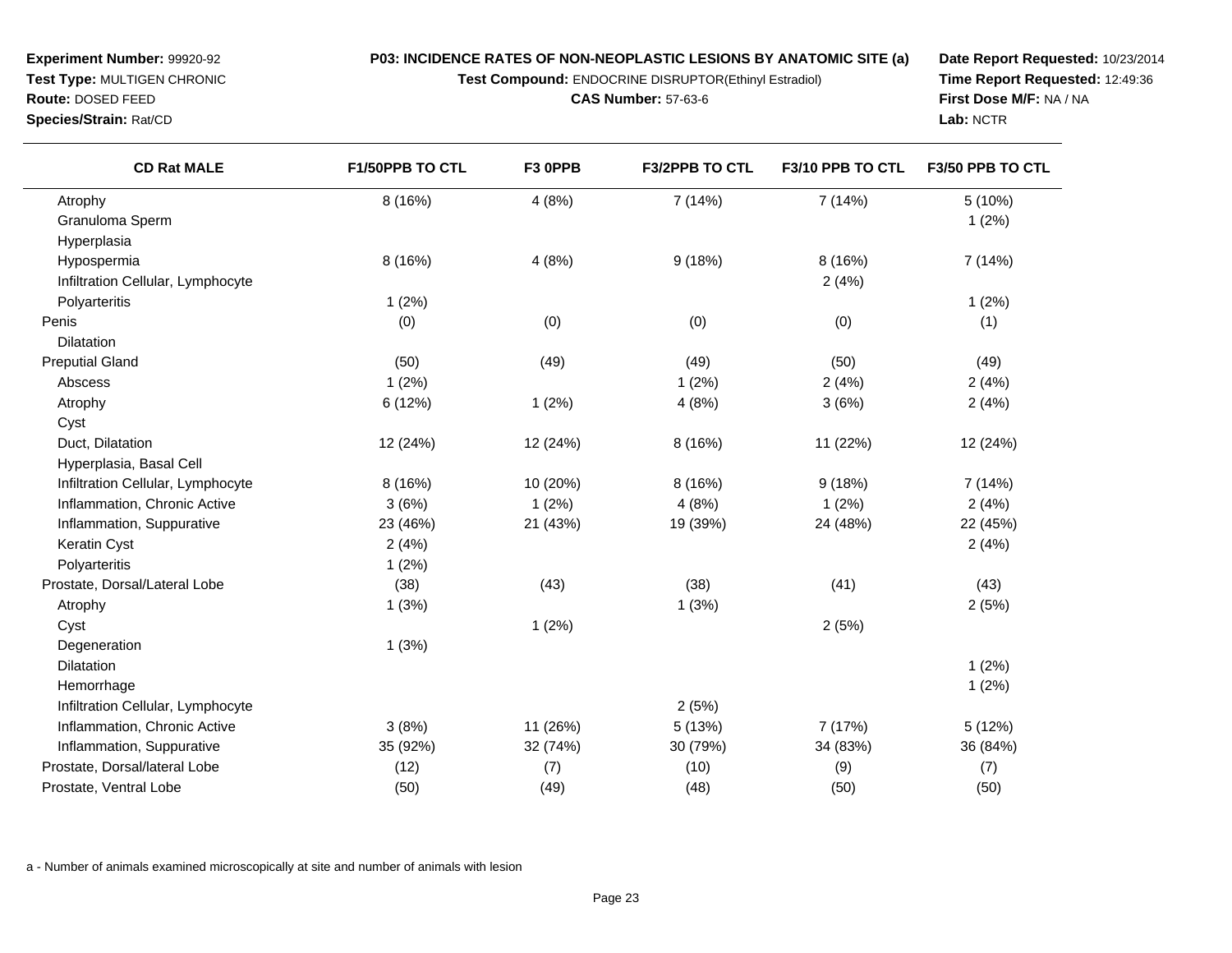**Test Compound:** ENDOCRINE DISRUPTOR(Ethinyl Estradiol)

**CAS Number:** 57-63-6

**Date Report Requested:** 10/23/2014**Time Report Requested:** 12:49:36**First Dose M/F:** NA / NA**Lab:** NCTR

| <b>CD Rat MALE</b>                | F1/50PPB TO CTL | F3 OPPB  | F3/2PPB TO CTL | F3/10 PPB TO CTL | F3/50 PPB TO CTL |
|-----------------------------------|-----------------|----------|----------------|------------------|------------------|
| Atrophy                           |                 |          | 1(2%)          |                  | 2(4%)            |
| Degeneration                      |                 |          |                |                  |                  |
| <b>Dilatation</b>                 |                 |          |                |                  | 1(2%)            |
| Hemorrhage                        |                 |          |                |                  | 1(2%)            |
| Hyperplasia                       | 3(6%)           | 4(8%)    | 3(6%)          | 2(4%)            | 3(6%)            |
| Infiltration Cellular, Lymphocyte | 2(4%)           | 1(2%)    | 4(8%)          | 2(4%)            | 3(6%)            |
| Inflammation, Chronic Active      | 4(8%)           | 5 (10%)  | 7 (15%)        | 4(8%)            | 5 (10%)          |
| Inflammation, Suppurative         | 3(6%)           | 3(6%)    | 1(2%)          | 4(8%)            | 2(4%)            |
| <b>Rete Testes</b>                | (46)            | (46)     | (45)           | (43)             | (44)             |
| Dilatation                        | 5 (11%)         | 4 (9%)   | 3(7%)          | 4 (9%)           | 2(5%)            |
| Fibrosis                          |                 | 1(2%)    | 2(4%)          | 1(2%)            |                  |
| Seminal Vesicle                   | (48)            | (44)     | (44)           | (47)             | (47)             |
| Atrophy                           | 5 (10%)         | 7 (16%)  | 5(11%)         | 4 (9%)           | 10 (21%)         |
| Dilatation                        |                 |          |                |                  |                  |
| Epithelium, Hyperplasia           | 1(2%)           |          |                |                  |                  |
| Hemorrhage                        |                 |          |                |                  |                  |
| Inflammation, Chronic Active      |                 | 1(2%)    |                |                  |                  |
| Inflammation, Suppurative         | 2(4%)           |          |                |                  | 1(2%)            |
| Lumen, Dilatation                 |                 | 2(5%)    | 4 (9%)         | 3(6%)            | 6 (13%)          |
| <b>Testes</b>                     | (50)            | (50)     | (49)           | (50)             | (50)             |
| Granuloma Sperm                   |                 |          |                |                  |                  |
| Interstit Cell, Hyperplasia       |                 |          |                |                  |                  |
| Malformation                      |                 |          |                |                  |                  |
| Polyarteritis                     | 1(2%)           |          |                | 1(2%)            | 1(2%)            |
| Seminif Tub, Degeneration         | 23 (46%)        | 19 (38%) | 20 (41%)       | 17 (34%)         | 19 (38%)         |
| <b>HEMATOPOIETIC SYSTEM</b>       |                 |          |                |                  |                  |
| <b>Bone Marrow</b>                | (49)            | (49)     | (49)           | (50)             | (50)             |
| Erythroid Cell, Hyperplasia       | 1(2%)           |          |                |                  | 2(4%)            |
| Hypocellularity                   |                 |          | 1(2%)          |                  | 2(4%)            |
| Myeloid Cell, Hyperplasia         | 7 (14%)         | 3(6%)    | 6(12%)         | 12 (24%)         | 7 (14%)          |

a - Number of animals examined microscopically at site and number of animals with lesion

**Experiment Number:** 99920-92**Test Type:** MULTIGEN CHRONIC

**Route:** DOSED FEED**Species/Strain:** Rat/CD

 $\overline{\phantom{0}}$ 

 $\frac{1}{2}$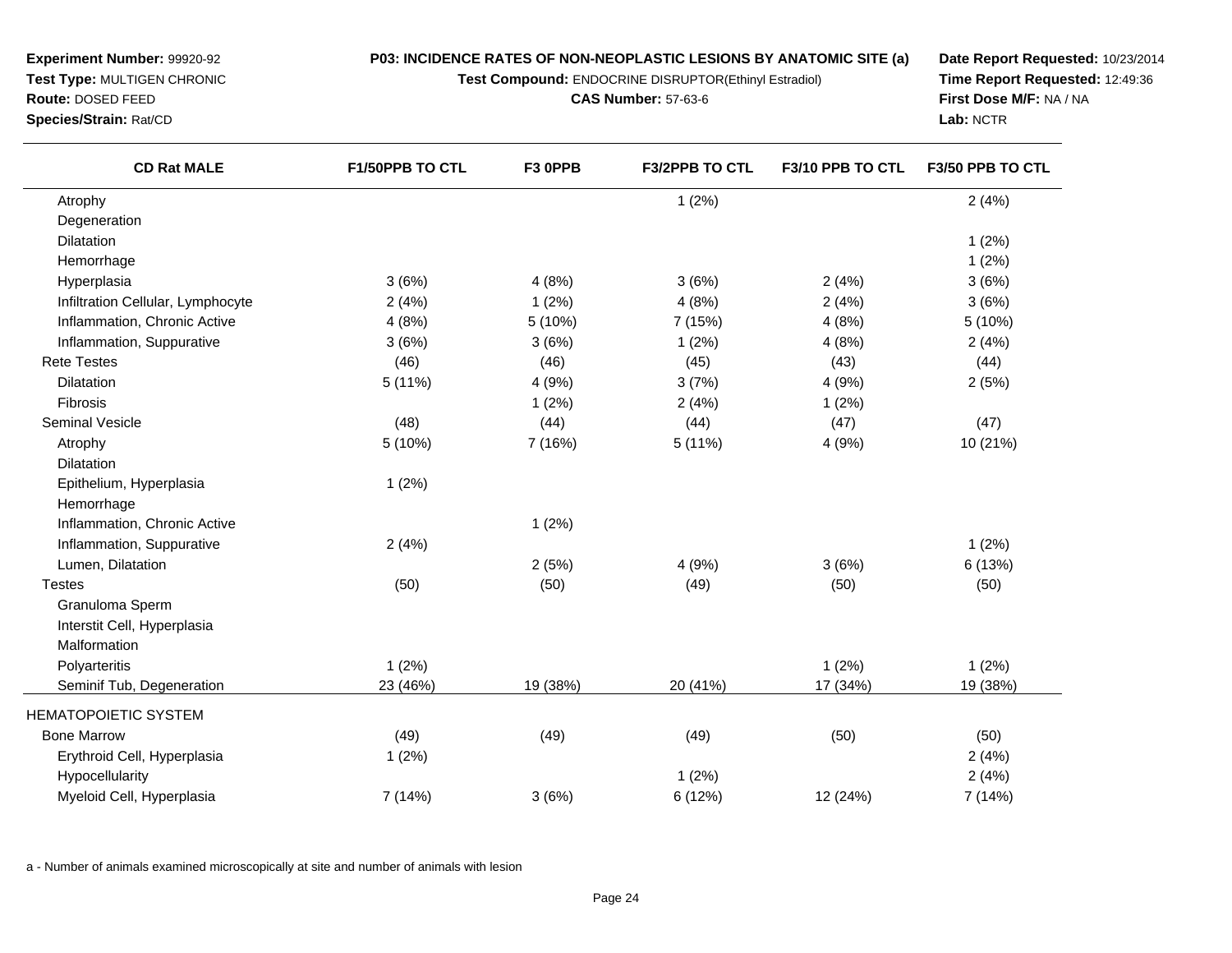**Test Compound:** ENDOCRINE DISRUPTOR(Ethinyl Estradiol)

**CAS Number:** 57-63-6

**Date Report Requested:** 10/23/2014**Time Report Requested:** 12:49:36**First Dose M/F:** NA / NA**Lab:** NCTR

| <b>CD Rat MALE</b>                              | <b>F1/50PPB TO CTL</b> | F3 OPPB  | <b>F3/2PPB TO CTL</b> | F3/10 PPB TO CTL | F3/50 PPB TO CTL |
|-------------------------------------------------|------------------------|----------|-----------------------|------------------|------------------|
| Sinusoid, Dilatation                            |                        |          |                       | 1(2%)            |                  |
| Lymph Node                                      | (19)                   | (14)     | (16)                  | (13)             | (16)             |
| Axillary, Degeneration, Cystic                  |                        |          |                       |                  | 1(6%)            |
| Axillary, Hyperplasia, Lymphoid                 | 2(11%)                 |          |                       |                  | 1(6%)            |
| Axillary, Infiltration Cellular, Plasma Cell    | 2(11%)                 |          |                       |                  | 1(6%)            |
| Degeneration, Cystic                            |                        |          |                       |                  |                  |
| Hemal, Degeneration, Cystic                     |                        |          |                       |                  | 1(6%)            |
| Hemal, Inflammation, Chronic Active             |                        |          |                       |                  |                  |
| Hemal, Necrosis                                 |                        |          |                       |                  |                  |
| Inguinal, Degeneration, Cystic                  | 1(5%)                  |          | 1(6%)                 |                  |                  |
| Inguinal, Hyperplasia, Lymphoid                 | 1(5%)                  |          |                       |                  |                  |
| Inguinal, Infiltration Cellular, Plasma Cell    |                        |          | 1(6%)                 |                  |                  |
| Lumbar, Degeneration, Cystic                    | 17 (89%)               | 10 (71%) | 8(50%)                | 7 (54%)          | 10 (63%)         |
| Lumbar, Hyperplasia, Lymphoid                   | 4 (21%)                | 4 (29%)  | 4(25%)                | 2(15%)           | 3(19%)           |
| Lumbar, Infiltration Cellular, Plasma Cell      | 9(47%)                 | 4 (29%)  | 8 (50%)               | 5 (38%)          | 5 (31%)          |
| Mediastinal, Degeneration, Cystic               | 1(5%)                  |          |                       | 1(8%)            |                  |
| Mediastinal, Infiltration Cellular, Histiocyte  | 1(5%)                  |          |                       |                  |                  |
| Mediastinal, Infiltration Cellular, Plasma Cell |                        |          |                       |                  |                  |
| Pancreatic, Degeneration, Cystic                |                        |          |                       |                  |                  |
| Pancreatic, Hyperplasia, Lymphoid               | 1(5%)                  |          |                       |                  | 1(6%)            |
| Pancreatic, Inflammation, Granulomatous         |                        |          |                       |                  | 1(6%)            |
| Pancreatic, Necrosis                            |                        |          |                       |                  | 1(6%)            |
| Popliteal, Degeneration, Cystic                 |                        |          |                       |                  |                  |
| Popliteal, Hyperplasia, Lymphoid                |                        |          | 2(13%)                | 2(15%)           | 2(13%)           |
| Popliteal, Infiltration Cellular, Plasma Cell   | 1(5%)                  |          | 2(13%)                | 2(15%)           | 2(13%)           |
| Renal, Degeneration, Cystic                     | 4 (21%)                | 2(14%)   | 6 (38%)               | 3(23%)           | 2(13%)           |

d  $1 (6\%)$ 

2 (11%)

1 (5%)

Renal, Hyperplasia, Lymphoid

Thoracic, Degeneration, Cystic

Renal, Infiltration Cellular, Plasma Cell

Thoracic, Infiltration Cellular, Plasma Cell

**Route:** DOSED FEED**Species/Strain:** Rat/CD

**Experiment Number:** 99920-92**Test Type:** MULTIGEN CHRONIC

a - Number of animals examined microscopically at site and number of animals with lesion

c 4 (21%) 2 (14%) 6 (38%) 2 (13%)

1 (7%) 3 (19%)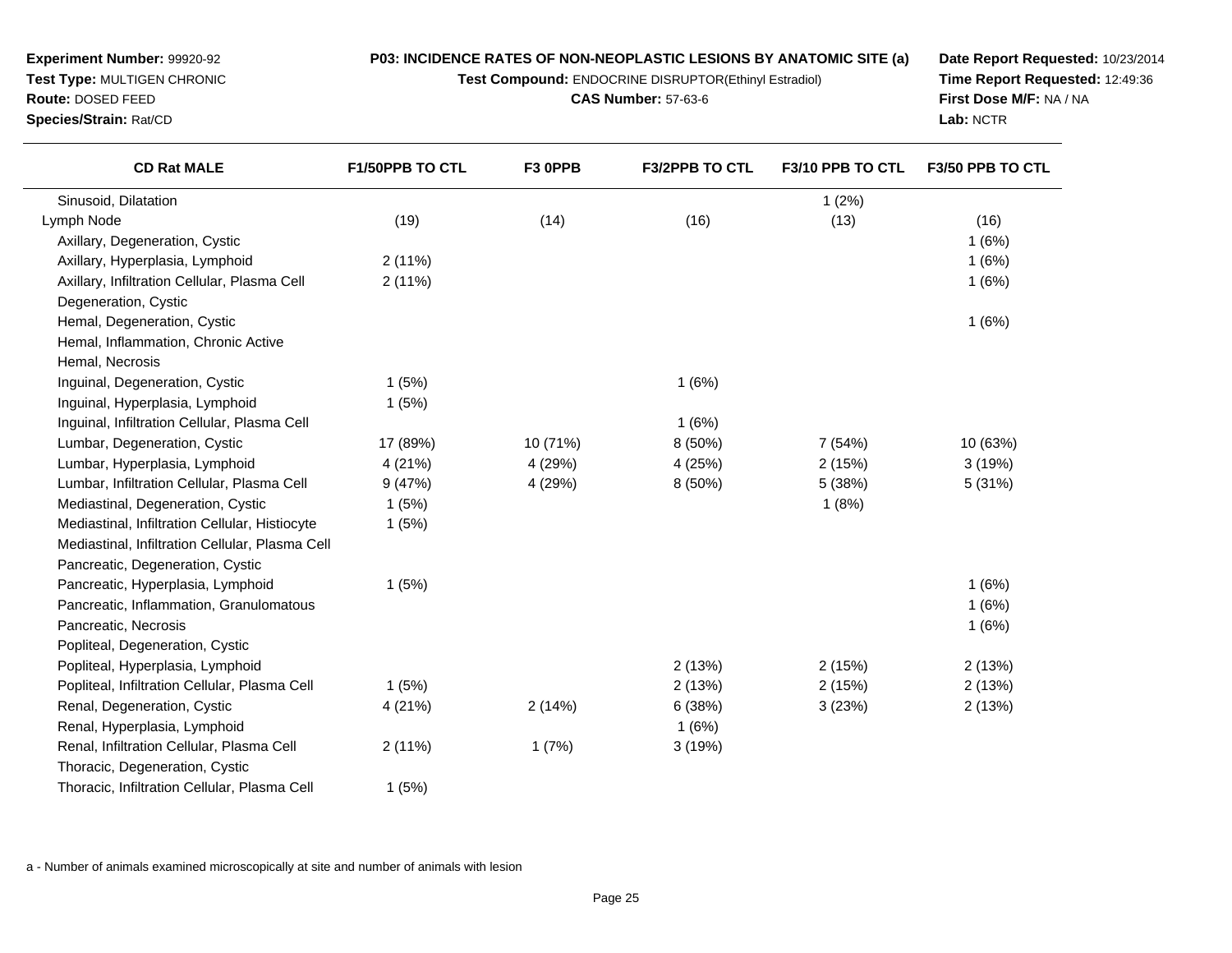**Test Compound:** ENDOCRINE DISRUPTOR(Ethinyl Estradiol)

**CAS Number:** 57-63-6

**Date Report Requested:** 10/23/2014**Time Report Requested:** 12:49:36**First Dose M/F:** NA / NA**Lab:** NCTR

| <b>CD Rat MALE</b>                    | F1/50PPB TO CTL | F3 OPPB  | F3/2PPB TO CTL | F3/10 PPB TO CTL | F3/50 PPB TO CTL |
|---------------------------------------|-----------------|----------|----------------|------------------|------------------|
| Lymph Node, Mandibular                | (50)            | (46)     | (48)           | (50)             | (49)             |
| Degeneration, Cystic                  | 15 (30%)        | 10 (22%) | 11 (23%)       | 11 (22%)         | 7(14%)           |
| Hyperplasia, Lymphoid                 | 29 (58%)        | 24 (52%) | 27 (56%)       | 29 (58%)         | 28 (57%)         |
| Infiltration Cellular, Plasma Cell    | 33 (66%)        | 28 (61%) | 26 (54%)       | 30 (60%)         | 28 (57%)         |
| Necrosis                              |                 |          |                |                  | 1(2%)            |
| Lymph Node, Mesenteric                | (48)            | (44)     | (46)           | (49)             | (48)             |
| Degeneration, Cystic                  | 2(4%)           |          |                |                  |                  |
| Hyperplasia, Lymphoid                 | 8 (17%)         | 2(5%)    | 1(2%)          | 1(2%)            | 1(2%)            |
| Infiltration Cellular, Mast Cell      |                 | 1(2%)    | 1(2%)          |                  | 1(2%)            |
| Infiltration Cellular, Plasma Cell    |                 |          |                |                  |                  |
| Inflammation, Granulomatous           | 7 (15%)         | 11 (25%) | 6 (13%)        | 10 (20%)         | 8 (17%)          |
| Pigmentation                          |                 |          |                |                  | 1(2%)            |
| Spleen                                | (50)            | (49)     | (48)           | (49)             | (50)             |
| Capsule, Cyst                         |                 |          |                |                  |                  |
| Depletion Lymphoid                    | 2(4%)           | 1(2%)    |                | 1(2%)            | 1(2%)            |
| Hematopoietic Cell Proliferation      | 21 (42%)        | 13 (27%) | 13 (27%)       | 8 (16%)          | 15 (30%)         |
| Hyperplasia, Lymphoid                 | 2(4%)           | 2(4%)    | 3(6%)          | 4(8%)            | 2(4%)            |
| Hyperplasia, Stromal                  |                 |          |                | 2(4%)            |                  |
| Infiltration Cellular, Plasma Cell    |                 |          |                |                  | 1(2%)            |
| Infiltration Cellular, Polymorphnuclr | 1(2%)           |          | 1(2%)          | 1(2%)            | 3(6%)            |
| Inflammation, Chronic Active          |                 |          |                |                  |                  |
| Inflammation, Suppurative             |                 |          | 1(2%)          |                  |                  |
| Necrosis                              |                 |          | 1(2%)          |                  | 2(4%)            |
| Pigmentation                          | 16 (32%)        | 30 (61%) | 28 (58%)       | 29 (59%)         | 27 (54%)         |
| Polyarteritis                         |                 | 1(2%)    | 1(2%)          |                  |                  |
| Red Pulp, Hyperplasia                 |                 |          |                |                  |                  |
| Thymus                                | (47)            | (47)     | (45)           | (47)             | (45)             |
| Atrophy                               | 47 (100%)       | 45 (96%) | 41 (91%)       | 45 (96%)         | 43 (96%)         |
| Cyst                                  |                 |          | 2(4%)          | 1(2%)            |                  |
| Cyst, Squamous                        |                 |          |                |                  |                  |

a - Number of animals examined microscopically at site and number of animals with lesion

**Experiment Number:** 99920-92**Test Type:** MULTIGEN CHRONIC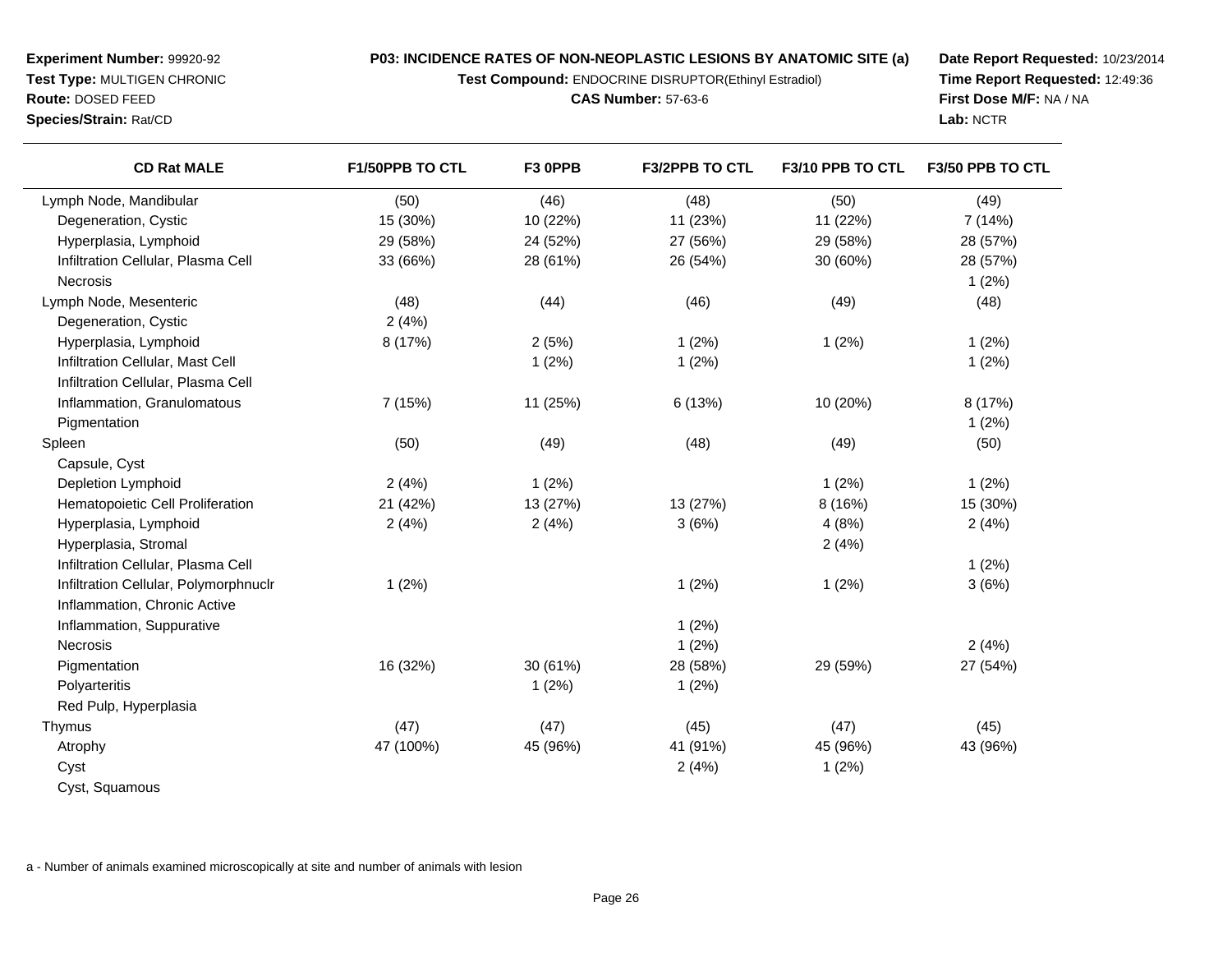**Test Compound:** ENDOCRINE DISRUPTOR(Ethinyl Estradiol)

**CAS Number:** 57-63-6

**Date Report Requested:** 10/23/2014**Time Report Requested:** 12:49:36**First Dose M/F:** NA / NA**Lab:** NCTR

| <b>CD Rat MALE</b>                   | <b>F1/50PPB TO CTL</b> | F3 OPPB  | <b>F3/2PPB TO CTL</b> | F3/10 PPB TO CTL | F3/50 PPB TO CTL |
|--------------------------------------|------------------------|----------|-----------------------|------------------|------------------|
| Degeneration, Cystic                 |                        |          |                       |                  |                  |
| Epithel Cell, Hyperplasia            | 1(2%)                  | 8 (17%)  | 7 (16%)               | 1(2%)            | 4 (9%)           |
| Polyarteritis                        |                        |          | 1(2%)                 |                  |                  |
| <b>INTEGUMENTARY SYSTEM</b>          |                        |          |                       |                  |                  |
| <b>Mammary Gland</b>                 | (48)                   | (42)     | (42)                  | (40)             | (45)             |
| Acinus, Degeneration                 | 11 (23%)               | 25 (60%) | 21 (50%)              | 17 (43%)         | 26 (58%)         |
| Alveolus, Hyperplasia                | 14 (29%)               | 2(5%)    | 6(14%)                | 4 (10%)          | 9(20%)           |
| <b>Atypical Focus</b>                | 1(2%)                  |          | 1(2%)                 | 1(3%)            |                  |
| Cyst                                 |                        |          | 1(2%)                 |                  |                  |
| Duct, Dilatation                     | 1(2%)                  |          |                       |                  |                  |
| Duct, Ectasia                        |                        |          |                       |                  |                  |
| Duct, Hyperplasia                    | 3(6%)                  |          |                       |                  | 1(2%)            |
| Duct, Inflammation, Chronic Active   |                        |          |                       |                  |                  |
| Ectasia                              | 4(8%)                  | 3(7%)    | 4 (10%)               | 6(15%)           | 4(9%)            |
| <b>Fibrosis</b>                      | 1(2%)                  |          |                       | 1(3%)            |                  |
| Galactocele                          |                        |          | 2(5%)                 |                  | 2(4%)            |
| Lactation                            | 9(19%)                 | 7 (17%)  | 6(14%)                | 7 (18%)          | 8 (18%)          |
| Polyarteritis                        |                        |          | 1(2%)                 |                  |                  |
| Skin                                 | (50)                   | (50)     | (49)                  | (50)             | (50)             |
| Abscess                              | 1(2%)                  | 1(2%)    | 1(2%)                 |                  |                  |
| <b>Cyst Epithelial Inclusion</b>     | 4(8%)                  | 4(8%)    | 4(8%)                 | 2(4%)            | 2(4%)            |
| Dermis, Fibrosis                     |                        |          |                       |                  |                  |
| Dermis, Inflammation, Chronic Active |                        |          |                       |                  |                  |
| Dermis, Necrosis                     |                        |          |                       |                  |                  |
| Epidermis, Hyperplasia               |                        |          |                       |                  |                  |
| Epidermis, Inflammation, Suppurative |                        |          |                       |                  |                  |
| Epidermis, Necrosis                  |                        |          |                       |                  |                  |
| Fibrosis                             |                        | 1(2%)    | 1(2%)                 |                  |                  |
| Foreign Body                         |                        |          |                       |                  |                  |
| Hair Follicle, Hemorrhage            |                        |          |                       |                  |                  |
|                                      |                        |          |                       |                  |                  |

a - Number of animals examined microscopically at site and number of animals with lesion

**Experiment Number:** 99920-92**Test Type:** MULTIGEN CHRONIC

**Route:** DOSED FEED**Species/Strain:** Rat/CD

 $\overline{\phantom{a}}$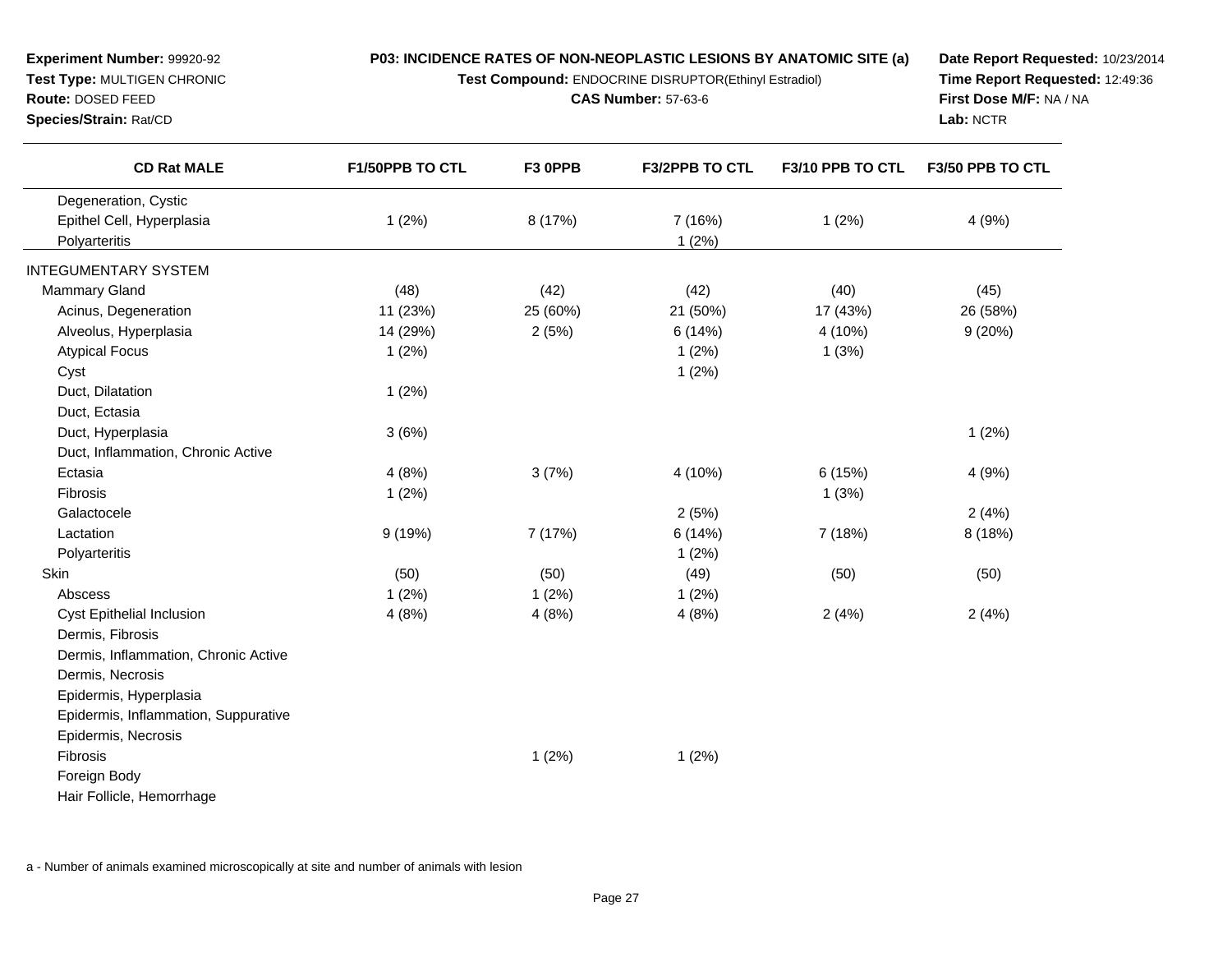**Test Compound:** ENDOCRINE DISRUPTOR(Ethinyl Estradiol)

**CAS Number:** 57-63-6

**Date Report Requested:** 10/23/2014**Time Report Requested:** 12:49:36**First Dose M/F:** NA / NA**Lab:** NCTR

| <b>CD Rat MALE</b>                  | F1/50PPB TO CTL | F3 OPPB  | F3/2PPB TO CTL | F3/10 PPB TO CTL | F3/50 PPB TO CTL |
|-------------------------------------|-----------------|----------|----------------|------------------|------------------|
| Hyperkeratosis                      |                 | 1(2%)    |                |                  |                  |
| Inflammation, Chronic               |                 | 1(2%)    |                |                  |                  |
| Inflammation, Chronic Active        | 29 (58%)        | 20 (40%) | 17 (35%)       | 10 (20%)         | 13 (26%)         |
| Inflammation, Pyogranulomat         |                 |          |                |                  |                  |
| Inflammation, Suppurative           | 1(2%)           |          |                |                  |                  |
| Keratin Cyst                        | 1(2%)           |          |                |                  | 1(2%)            |
| Ulcer                               |                 |          |                |                  |                  |
| MUSCULOSKELETAL SYSTEM              |                 |          |                |                  |                  |
| <b>Bone</b>                         | (1)             | (0)      | (1)            | (1)              | (0)              |
| Bone, Femur                         | (50)            | (49)     | (49)           | (50)             | (50)             |
| <b>Skeletal Muscle</b>              | (1)             | (3)      | (4)            | (3)              | (0)              |
| Degeneration                        |                 | 1(33%)   | 2(50%)         | 1(33%)           |                  |
| NERVOUS SYSTEM                      |                 |          |                |                  |                  |
| <b>Brain</b>                        | (0)             | (0)      | (0)            | (0)              | (1)              |
| Brain, Brain Stem                   | (50)            | (49)     | (49)           | (50)             | (50)             |
| Compression                         | 7 (14%)         | 7 (14%)  | 9(18%)         | 9(18%)           | 2(4%)            |
| Gliosis                             |                 |          |                |                  |                  |
| Hemorrhage                          |                 | 1(2%)    |                |                  |                  |
| Meninges, Inflammation, Suppurative |                 |          | 1(2%)          |                  |                  |
| Brain, Cerebellum                   | (50)            | (49)     | (49)           | (50)             | (50)             |
| Angiectasis                         |                 |          |                |                  |                  |
| Gliosis                             | 1(2%)           |          |                |                  |                  |
| Hemorrhage                          | 1(2%)           |          |                |                  |                  |
| Hydrocephalus                       |                 |          |                |                  |                  |
| Brain, Cerebrum                     | (50)            | (49)     | (49)           | (50)             | (50)             |
| Gliosis                             |                 |          |                | 1(2%)            | 1(2%)            |
| Hydrocephalus                       | 4(8%)           | 1(2%)    | 2(4%)          | 1(2%)            | 3(6%)            |
| <b>Infiltration Cellular</b>        |                 |          |                |                  |                  |
| Meninges, Hyperplasia               | 1(2%)           |          |                |                  |                  |

a - Number of animals examined microscopically at site and number of animals with lesion

**Experiment Number:** 99920-92**Test Type:** MULTIGEN CHRONIC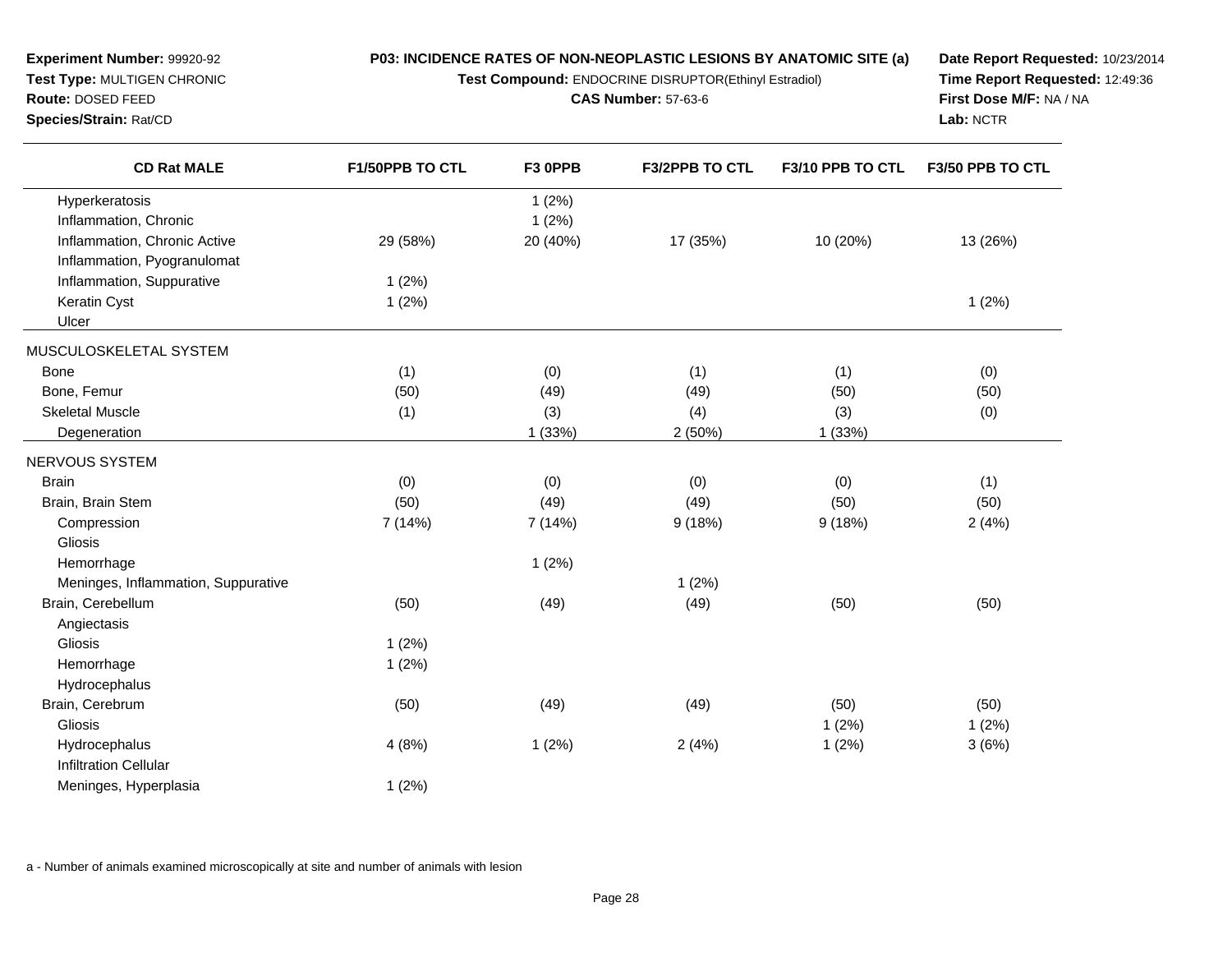**Test Compound:** ENDOCRINE DISRUPTOR(Ethinyl Estradiol)

**CAS Number:** 57-63-6

**Date Report Requested:** 10/23/2014**Time Report Requested:** 12:49:37**First Dose M/F:** NA / NA**Lab:** NCTR

| <b>CD Rat MALE</b>                     | F1/50PPB TO CTL | F3 OPPB  | F3/2PPB TO CTL | F3/10 PPB TO CTL | F3/50 PPB TO CTL |
|----------------------------------------|-----------------|----------|----------------|------------------|------------------|
| Peripheral Nerve                       | (0)             | (2)      | (4)            | (2)              | (0)              |
| RESPIRATORY SYSTEM                     |                 |          |                |                  |                  |
| Lung                                   | (50)            | (47)     | (48)           | (48)             | (50)             |
| Alveolar Epith, Hyperplasia            | 3(6%)           | 3(6%)    | 8 (17%)        | 3(6%)            | 4(8%)            |
| Artery, Mineralization                 | 2(4%)           |          |                |                  |                  |
| Congestion                             |                 |          |                |                  |                  |
| Hemorrhage                             | 1(2%)           |          |                |                  |                  |
| Infiltration Cellular, Histiocyte      | 11 (22%)        | 19 (40%) | 19 (40%)       | 14 (29%)         | 14 (28%)         |
| Infiltration Cellular, Lymphocyte      |                 |          |                | 1(2%)            | 1(2%)            |
| Inflammation, Chronic                  |                 |          |                |                  |                  |
| Inflammation, Chronic Active           | 1(2%)           |          | 2(4%)          |                  | 1(2%)            |
| Mediastinum, Hemorrhage                |                 |          |                |                  |                  |
| Mediastinum, Inflammation, Suppurative |                 |          |                |                  |                  |
| Mediastinum, Necrosis                  |                 |          |                |                  |                  |
| Metaplasia, Osseous                    | 1(2%)           | 1(2%)    | 1(2%)          | 1(2%)            |                  |
| Polyarteritis                          |                 |          |                | 1(2%)            |                  |
| Thrombosis                             |                 |          |                |                  |                  |
| <b>Nose</b>                            | (50)            | (49)     | (48)           | (49)             | (50)             |
| Exudate                                |                 |          |                |                  |                  |
| Foreign Body                           |                 |          |                |                  |                  |
| Infiltration Cellular, Lymphocyte      |                 |          |                |                  | 1(2%)            |
| Inflammation, Chronic Active           |                 | 2(4%)    | 2(4%)          | 1(2%)            | 1(2%)            |
| Inflammation, Suppurative              | 5 (10%)         | 2(4%)    | 6(13%)         | 8 (16%)          | 3(6%)            |
| Metaplasia, Squamous                   |                 |          |                |                  |                  |
| Mucosa, Hyperkeratosis                 |                 |          |                |                  |                  |
| Mucosa, Hyperplasia                    |                 |          |                |                  |                  |
| Mucosa, Keratin Cyst                   |                 | 1(2%)    | 1(2%)          | 1(2%)            | 1(2%)            |
| Polyp, Inflammatory                    |                 |          |                |                  |                  |
| Vomeronas Org, Dilatation              |                 |          | 2(4%)          |                  |                  |
| Trachea                                | (50)            | (49)     | (49)           | (50)             | (50)             |

a - Number of animals examined microscopically at site and number of animals with lesion

**Experiment Number:** 99920-92**Test Type:** MULTIGEN CHRONIC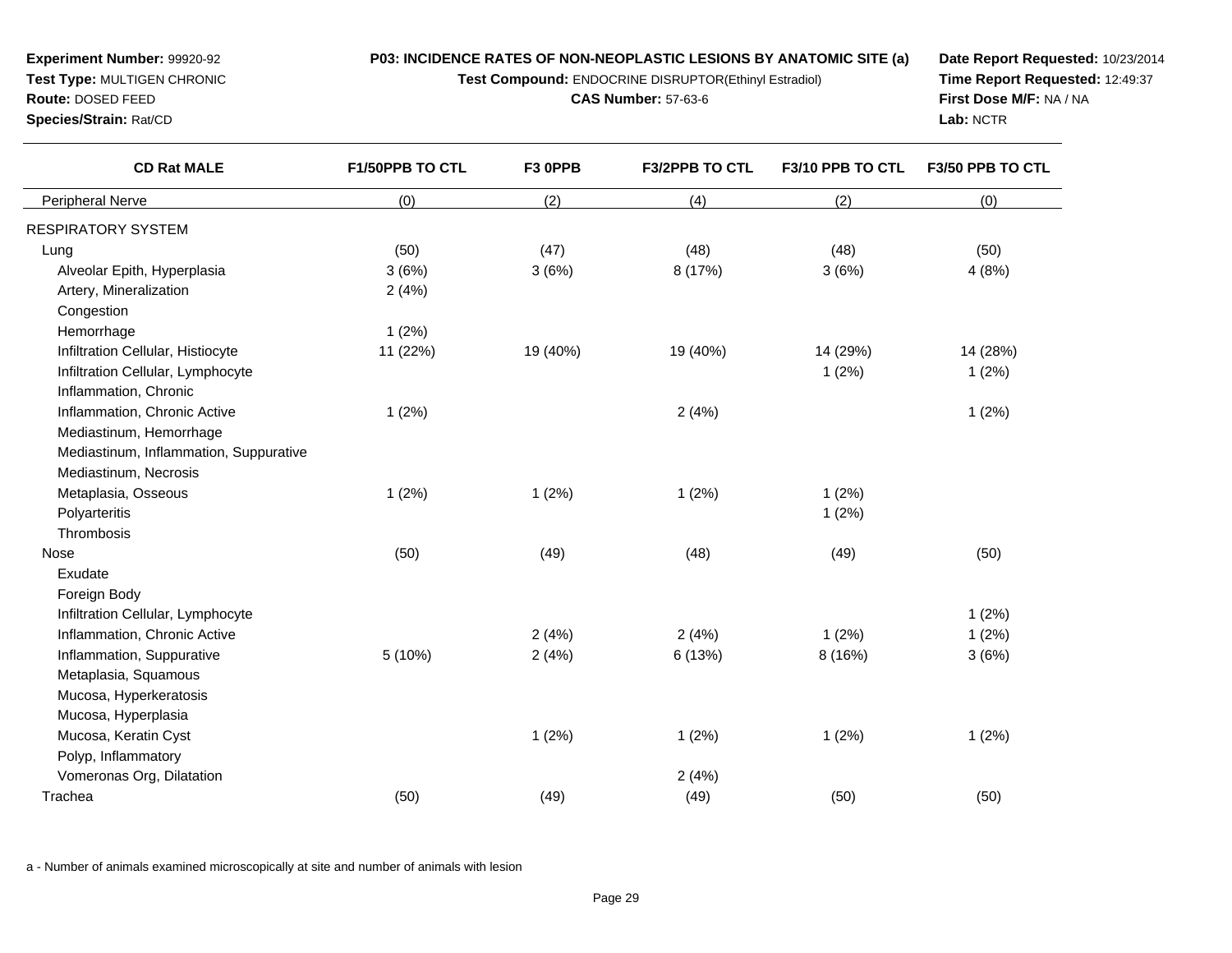| <b>Experiment Number: 99920-92</b><br>Test Type: MULTIGEN CHRONIC<br>Route: DOSED FEED<br>Species/Strain: Rat/CD | P03: INCIDENCE RATES OF NON-NEOPLASTIC LESIONS BY ANATOMIC SITE (a)<br>Test Compound: ENDOCRINE DISRUPTOR(Ethinyl Estradiol) | Date Report Requested: 10/23/2014<br>Time Report Requested: 12:49:37<br>First Dose M/F: NA / NA<br>Lab: NCTR |                       |                  |                         |
|------------------------------------------------------------------------------------------------------------------|------------------------------------------------------------------------------------------------------------------------------|--------------------------------------------------------------------------------------------------------------|-----------------------|------------------|-------------------------|
| <b>CD Rat MALE</b>                                                                                               | F1/50PPB TO CTL                                                                                                              | F3 OPPB                                                                                                      | <b>F3/2PPB TO CTL</b> | F3/10 PPB TO CTL | <b>F3/50 PPB TO CTL</b> |
| Epithelium, Hyperplasia<br>Infiltration Cellular, Lymphocyte                                                     |                                                                                                                              |                                                                                                              |                       |                  |                         |
| SPECIAL SENSES SYSTEM                                                                                            |                                                                                                                              |                                                                                                              |                       |                  |                         |
| Ear                                                                                                              | (0)                                                                                                                          | (0)                                                                                                          | (0)                   | (1)              | (1)                     |
| Eye                                                                                                              | (48)                                                                                                                         | (46)                                                                                                         | (47)                  | (48)             | (50)                    |
| Bilateral, Cataract                                                                                              |                                                                                                                              |                                                                                                              |                       |                  | 3(6%)                   |
| Bilateral, Retina, Degeneration                                                                                  |                                                                                                                              |                                                                                                              |                       |                  |                         |
| Cataract                                                                                                         | 2(4%)                                                                                                                        |                                                                                                              | 1(2%)                 |                  |                         |
| Cornea, Hemorrhage                                                                                               |                                                                                                                              |                                                                                                              | 1(2%)                 |                  |                         |
| Cornea, Inflammation, Chronic Active                                                                             |                                                                                                                              |                                                                                                              |                       |                  |                         |
| Hemorrhage                                                                                                       |                                                                                                                              |                                                                                                              |                       |                  |                         |
| Inflammation, Chronic Active                                                                                     | 1(2%)                                                                                                                        | 1(2%)                                                                                                        | 2(4%)                 | 1(2%)            |                         |
| Inflammation, Suppurative                                                                                        |                                                                                                                              | 1(2%)                                                                                                        | 1(2%)                 |                  |                         |
| Retina, Degeneration                                                                                             | 1(2%)                                                                                                                        |                                                                                                              |                       |                  | 1(2%)                   |
| Harderian Gland                                                                                                  | (50)                                                                                                                         | (49)                                                                                                         | (48)                  | (50)             | (50)                    |
| Acinus, Degeneration                                                                                             | 5 (10%)                                                                                                                      | 3(6%)                                                                                                        | 3(6%)                 | 3(6%)            |                         |
| Degeneration                                                                                                     |                                                                                                                              |                                                                                                              |                       |                  |                         |
| Infiltration Cellular, Lymphocyte                                                                                | 8 (16%)                                                                                                                      | 2(4%)                                                                                                        | 1(2%)                 | 1(2%)            | 4(8%)                   |
| Inflammation, Suppurative                                                                                        |                                                                                                                              | 1(2%)                                                                                                        | 1(2%)                 |                  | 1(2%)                   |
| Polyarteritis                                                                                                    | 1(2%)                                                                                                                        |                                                                                                              |                       |                  |                         |
| <b>Lacrimal Gland</b>                                                                                            | (1)                                                                                                                          | (1)                                                                                                          | (1)                   | (2)              | (1)                     |
| Ectopic Harderian                                                                                                |                                                                                                                              | 1 (100%)                                                                                                     | 1 (100%)              | 2 (100%)         | 1 (100%)                |
| Zymbal's Gland                                                                                                   | (0)                                                                                                                          | (1)                                                                                                          | (0)                   | (2)              | (0)                     |
| Inflammation, Suppurative                                                                                        |                                                                                                                              |                                                                                                              |                       | 1(50%)           |                         |
| <b>URINARY SYSTEM</b>                                                                                            |                                                                                                                              |                                                                                                              |                       |                  |                         |
| Kidney                                                                                                           | (49)                                                                                                                         | (49)                                                                                                         | (48)                  | (50)             | (50)                    |
| Capsule, Inflammation, Chronic Active                                                                            |                                                                                                                              |                                                                                                              |                       |                  |                         |
| Cyst                                                                                                             | 23 (47%)                                                                                                                     | 18 (37%)                                                                                                     | 19 (40%)              | 18 (36%)         | 27 (54%)                |
| Hemorrhage                                                                                                       |                                                                                                                              |                                                                                                              |                       |                  | 1(2%)                   |
|                                                                                                                  |                                                                                                                              |                                                                                                              |                       |                  |                         |

a - Number of animals examined microscopically at site and number of animals with lesion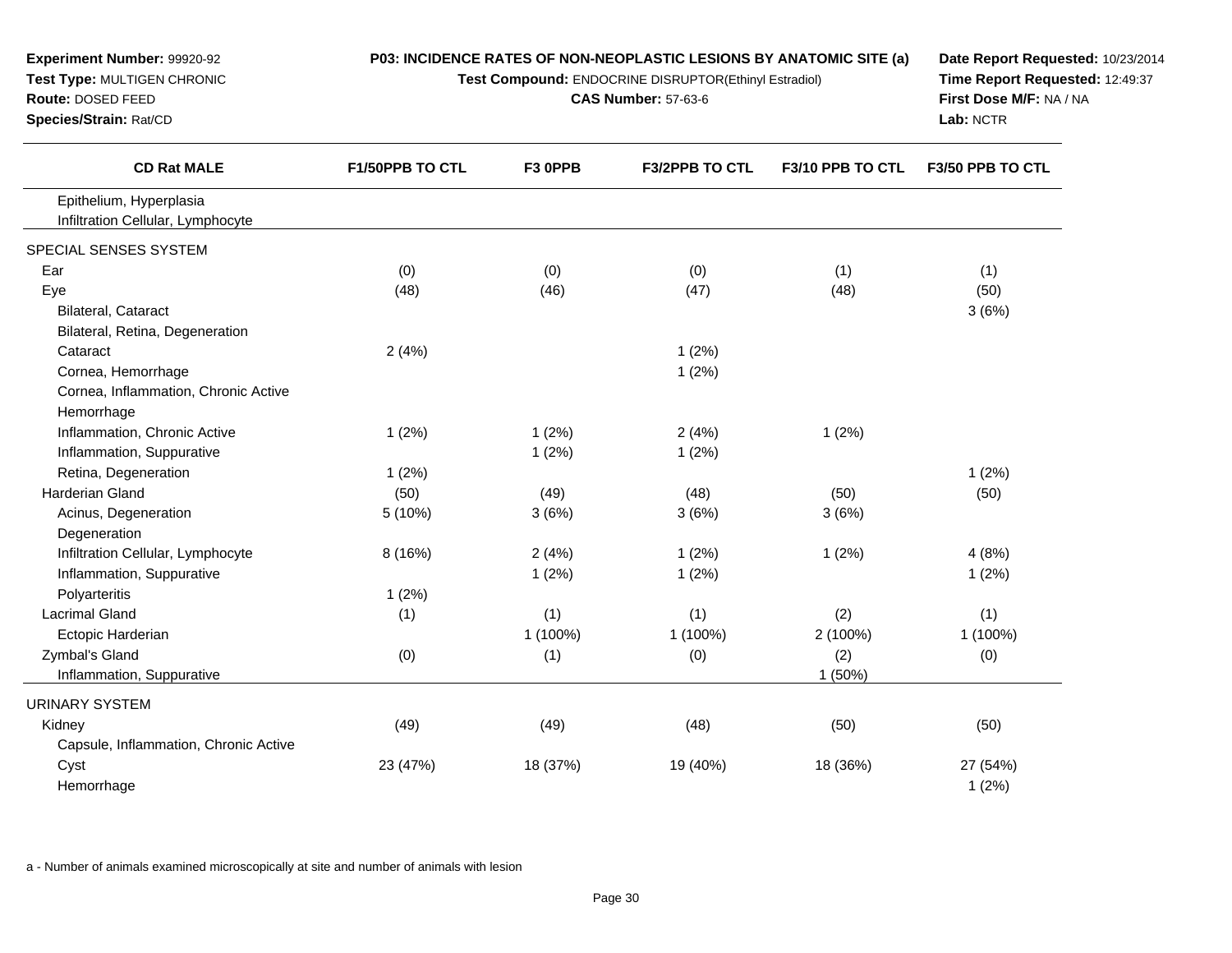**Test Compound:** ENDOCRINE DISRUPTOR(Ethinyl Estradiol)

**CAS Number:** 57-63-6

**Date Report Requested:** 10/23/2014**Time Report Requested:** 12:49:37**First Dose M/F:** NA / NA**Lab:** NCTR

| <b>CD Rat MALE</b>                | F1/50PPB TO CTL | F3 OPPB  | <b>F3/2PPB TO CTL</b> | F3/10 PPB TO CTL | F3/50 PPB TO CTL |
|-----------------------------------|-----------------|----------|-----------------------|------------------|------------------|
| Hydronephrosis                    |                 | 2(4%)    | 3(6%)                 | 3(6%)            | 3(6%)            |
| Infiltration Cellular, Lymphocyte |                 |          |                       |                  | 1(2%)            |
| Inflammation, Suppurative         |                 |          |                       |                  | 1(2%)            |
| Medulla, Cyst                     |                 |          |                       |                  |                  |
| Mineralization                    | 4(8%)           |          |                       |                  |                  |
| Nephropathy                       | 46 (94%)        | 46 (94%) | 44 (92%)              | 44 (88%)         | 48 (96%)         |
| Pelvis, Hemorrhage                |                 |          |                       |                  |                  |
| Pelvis, Inflammation, Suppurative | 1(2%)           |          |                       | 1(2%)            |                  |
| Polyarteritis                     |                 | 1(2%)    | 1(2%)                 |                  |                  |
| Polycystic Kidney                 |                 |          |                       |                  | 1(2%)            |
| Renal Tubule, Hyperplasia         | 1(2%)           |          |                       | 1(2%)            |                  |
| Transit Epithe, Hyperplasia       | 2(4%)           |          | 1(2%)                 | 4(8%)            | 1(2%)            |
| Urethra                           | (1)             | (3)      | (1)                   | (1)              | (0)              |
| Hemorrhage                        |                 |          |                       |                  |                  |
| <b>Urinary Bladder</b>            | (49)            | (49)     | (48)                  | (49)             | (50)             |
| <b>Dilatation</b>                 |                 |          |                       |                  | 1(2%)            |
| Hemorrhage                        |                 |          |                       | 1(2%)            |                  |
| Inflammation, Chronic Active      |                 | 1(2%)    |                       |                  |                  |
| Inflammation, Suppurative         |                 |          |                       | 1(2%)            |                  |
| Transit Epithe, Hyperplasia       |                 |          |                       |                  |                  |
|                                   |                 |          |                       |                  |                  |

\*\*\*END OF MALE DATA\*\*\*

a - Number of animals examined microscopically at site and number of animals with lesion

**Experiment Number:** 99920-92**Test Type:** MULTIGEN CHRONIC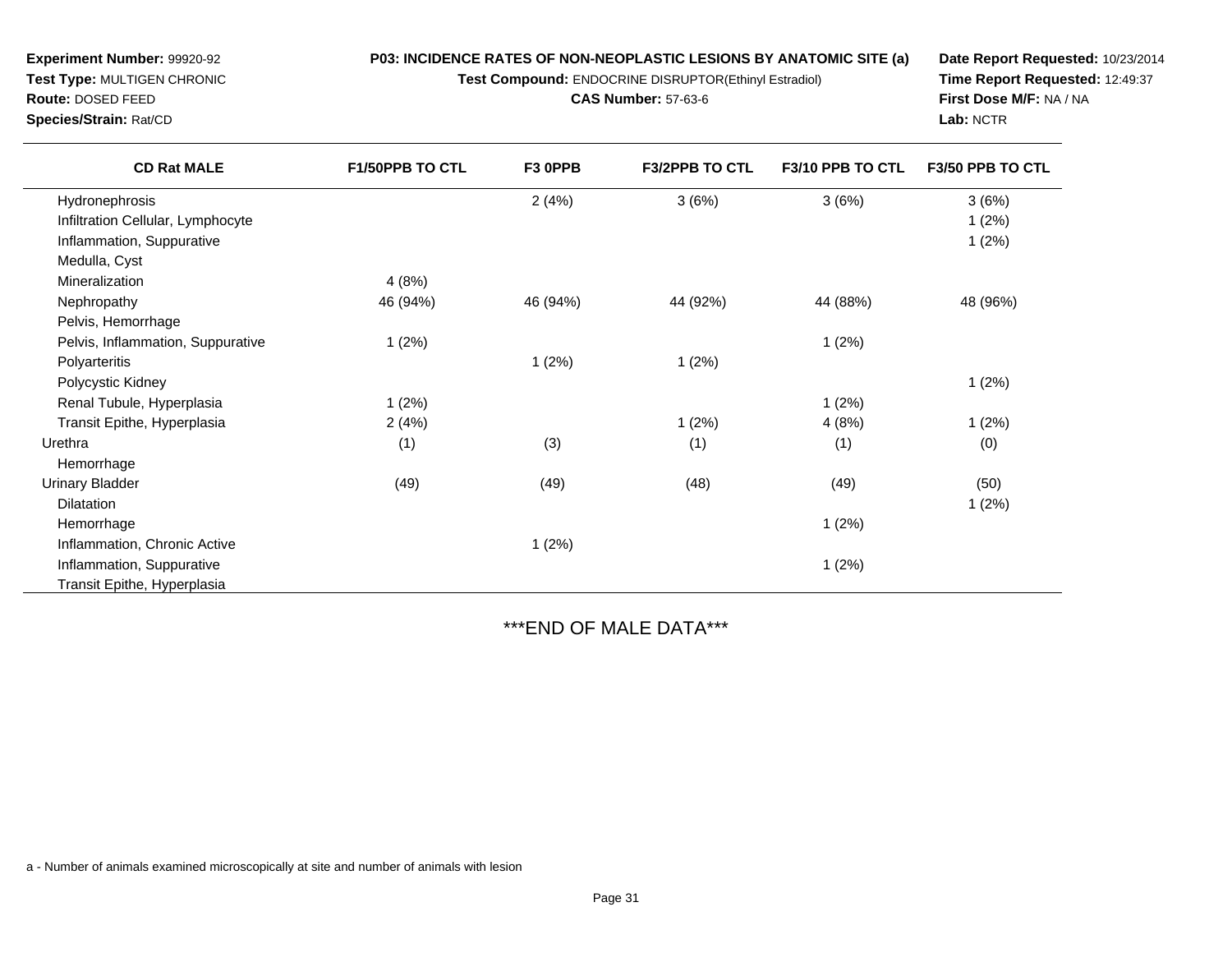**Test Compound:** ENDOCRINE DISRUPTOR(Ethinyl Estradiol)

**CAS Number:** 57-63-6

**Date Report Requested:** 10/23/2014**Time Report Requested:** 12:49:37**First Dose M/F:** NA / NA**Lab:** NCTR

| <b>CD Rat FEMALE</b>                    | F1 OPPB     | F1 2PPB         | F1 10 PPB    | F1 50 PPB | <b>F1/2PPB TO CTL</b>   | F1/10PPB TO CTL |
|-----------------------------------------|-------------|-----------------|--------------|-----------|-------------------------|-----------------|
| <b>Disposition Summary</b>              |             |                 |              |           |                         |                 |
| <b>Animals Initially In Study</b>       | 51          | 50              | 50           | 50        | 50                      | 50              |
| <b>Early Deaths</b>                     |             |                 |              |           |                         |                 |
| <b>Moribund Sacrifice</b>               | 24          | 22              | 27           | 17        | 26                      | 27              |
| <b>Natural Death</b>                    |             | $5\phantom{.0}$ | $\mathbf{3}$ | 8         | $\overline{\mathbf{r}}$ | $\mathbf{1}$    |
| <b>Survivors</b>                        |             |                 |              |           |                         |                 |
| <b>Moribund Sacrifice</b>               | $\mathbf 1$ |                 | $\mathbf{1}$ |           | 1                       |                 |
| <b>Natural Death</b>                    |             |                 |              |           |                         |                 |
| <b>Terminal Sacrifice</b>               | 26          | 23              | 19           | 25        | 16                      | 22              |
| <b>Animals Examined Microscopically</b> | 51          | 50              | 50           | 50        | 50                      | 50              |
| ALIMENTARY SYSTEM                       |             |                 |              |           |                         |                 |
| Esophagus                               | (51)        | (50)            | (49)         | (50)      | (50)                    | (50)            |
| Hemorrhage                              |             |                 |              | 1(2%)     |                         |                 |
| Inflammation                            |             | 2(4%)           | 1(2%)        | 1(2%)     | 1(2%)                   | 2(4%)           |
| Necrosis                                |             |                 |              |           | 1(2%)                   |                 |
| Intestine Large, Cecum                  | (51)        | (50)            | (49)         | (49)      | (50)                    | (50)            |
| Dilatation                              |             |                 |              |           | 1(2%)                   |                 |
| Erosion                                 |             |                 |              |           | 1(2%)                   |                 |
| Inflammation, Chronic                   |             | 1(2%)           |              |           | 1(2%)                   |                 |
| Intestine Large, Colon                  | (51)        | (50)            | (49)         | (49)      | (50)                    | (50)            |
| Developmental Malformation              |             |                 | 1(2%)        |           |                         |                 |
| <b>Dilatation</b>                       |             |                 |              |           |                         |                 |
| Inflammation                            |             | 1(2%)           |              |           |                         |                 |
| Lymphoid Tiss, Inflammation             |             | 1(2%)           |              |           |                         |                 |
| Mineralization                          |             |                 | 1(2%)        |           |                         |                 |
| Muscularis, Inflammation, Chronic       |             |                 | 1(2%)        |           |                         |                 |
| Intestine Large, Rectum                 | (51)        | (50)            | (49)         | (50)      | (50)                    | (50)            |
| Inflammation, Chronic                   |             | 1(2%)           |              |           |                         |                 |
| Intestine Small, Duodenum               | (51)        | (50)            | (49)         | (49)      | (50)                    | (50)            |

a - Number of animals examined microscopically at site and number of animals with lesion

**Experiment Number:** 99920-92**Test Type:** MULTIGEN CHRONIC

**Route:** DOSED FEED**Species/Strain:** Rat/CD

 $\overline{\phantom{a}}$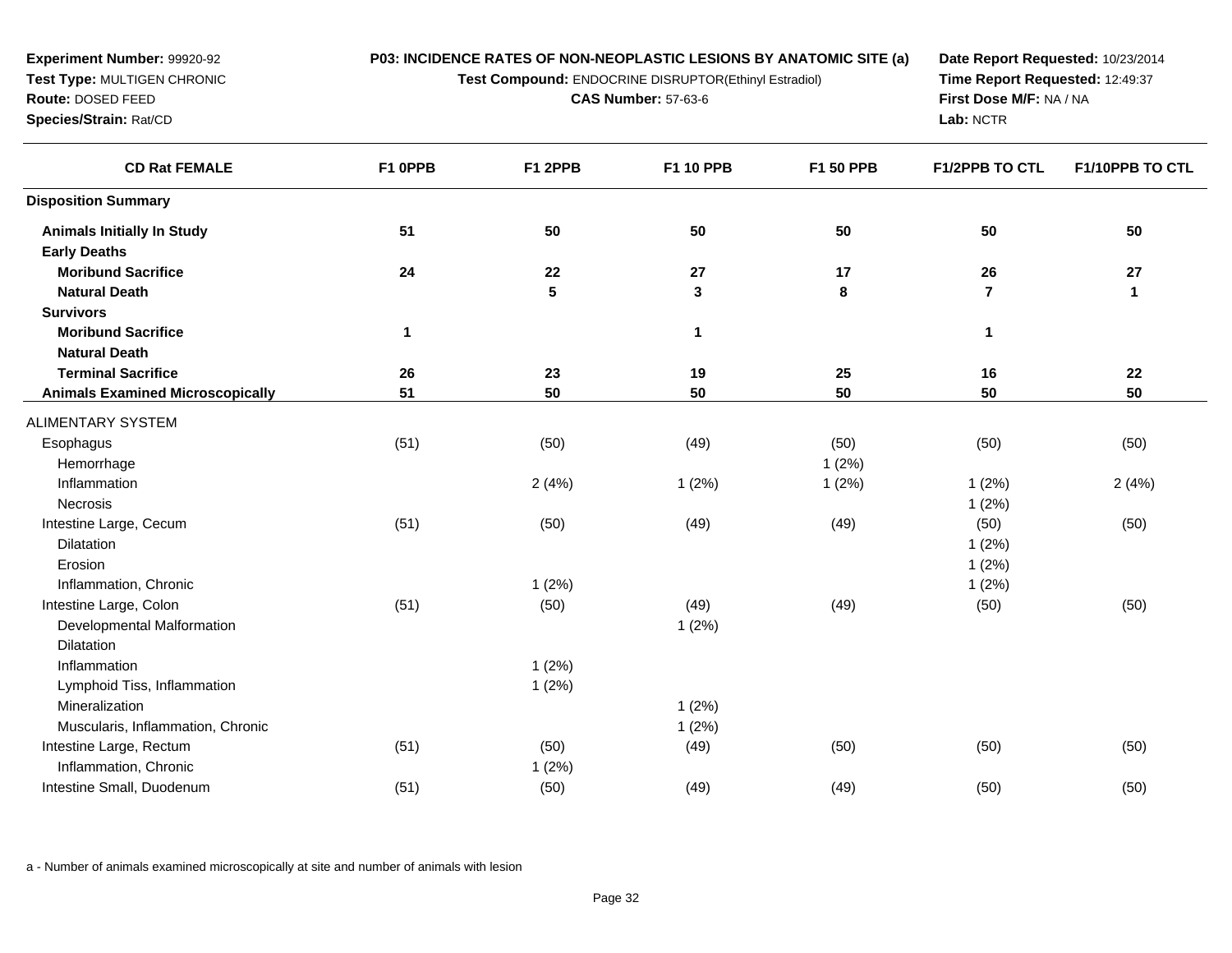**P03: INCIDENCE RATES OF NON-NEOPLASTIC LESIONS BY ANATOMIC SITE (a)Test Compound:** ENDOCRINE DISRUPTOR(Ethinyl Estradiol)

**CAS Number:** 57-63-6

**Experiment Number:** 99920-92**Test Type:** MULTIGEN CHRONIC

**Route:** DOSED FEED

**Species/Strain:** Rat/CD

**Date Report Requested:** 10/23/2014**Time Report Requested:** 12:49:37**First Dose M/F:** NA / NA**Lab:** NCTR

| <b>CD Rat FEMALE</b>                           | F1 OPPB  | F1 2PPB  | F1 10 PPB | <b>F1 50 PPB</b> | <b>F1/2PPB TO CTL</b> | F1/10PPB TO CTL |
|------------------------------------------------|----------|----------|-----------|------------------|-----------------------|-----------------|
| Autolysis                                      |          |          |           | 1(2%)            |                       |                 |
| Dilatation                                     |          |          | 1(2%)     |                  |                       |                 |
| Intestine Small, Ileum                         | (51)     | (50)     | (48)      | (49)             | (48)                  | (50)            |
| Autolysis                                      |          |          |           | 1(2%)            |                       |                 |
| Lymphoid Tiss, Inflammation, Chronic<br>Active |          |          |           |                  |                       |                 |
| Intestine Small, Jejunum                       | (51)     | (50)     | (47)      | (47)             | (48)                  | (50)            |
| Autolysis                                      |          |          |           | 1(2%)            |                       |                 |
| Inflammation, Chronic                          |          | 1(2%)    |           |                  |                       |                 |
| Liver                                          | (51)     | (50)     | (49)      | (50)             | (50)                  | (50)            |
| Angiectasis                                    | 2(4%)    | 1(2%)    | 1(2%)     | 1(2%)            | 2(4%)                 | 4(8%)           |
| <b>Basophilic Focus</b>                        | 1(2%)    | 1(2%)    | 1(2%)     | $1(2\%)$         | 1(2%)                 | 1(2%)           |
| Bile Duct, Hyperplasia                         | 13 (25%) | 15 (30%) | 10 (20%)  | 10 (20%)         | 7 (14%)               | 16 (32%)        |
| Capsule, Hemorrhage, Focal                     | 2(4%)    |          |           |                  | 1(2%)                 |                 |
| Caudate Lobe, Developmental<br>Malformation    |          |          |           |                  |                       |                 |
| Centrilobular, Necrosis                        |          |          | 1(2%)     |                  |                       |                 |
| Cyst                                           |          | 1(2%)    |           |                  | 2(4%)                 | 2(4%)           |
| <b>Cyst Multilocular</b>                       | 3(6%)    |          | 1(2%)     |                  | 2(4%)                 | 1(2%)           |
| Degeneration, Cystic                           | $1(2\%)$ |          |           | 2(4%)            | 3(6%)                 | 5(10%)          |
| <b>Eosinophilic Focus</b>                      | 1(2%)    | 1(2%)    | 1(2%)     | 5 (10%)          | 2(4%)                 | 5(10%)          |
| Eosinophilic Focus, Multiple                   |          |          |           |                  |                       |                 |
| Hematopoietic Cell Proliferation               | 2(4%)    | 4(8%)    | 3(6%)     | 1(2%)            | 2(4%)                 | 1(2%)           |
| Hepatocyte, Periportal, Hypertrophy            |          |          |           |                  |                       |                 |
| Hepatodiaphragmatic Nodule                     | 1(2%)    |          |           | 1(2%)            | 2(4%)                 |                 |
| Infiltration Cellular, Lymphocyte              | 3(6%)    | 2(4%)    | 1(2%)     | 1(2%)            |                       | 1(2%)           |
| Inflammation, Chronic Active                   | 6(12%)   | 1(2%)    | 6 (12%)   | 5 (10%)          | 3(6%)                 | 6(12%)          |
| Left Lat Lobe, Developmental Malformation      |          |          |           |                  |                       |                 |
| Median Lobe, Developmental Malformation        |          |          |           |                  | 1(2%)                 |                 |
| <b>Mixed Cell Focus</b>                        |          |          |           |                  |                       |                 |
| Necrosis                                       |          |          |           |                  | 2(4%)                 |                 |

a - Number of animals examined microscopically at site and number of animals with lesion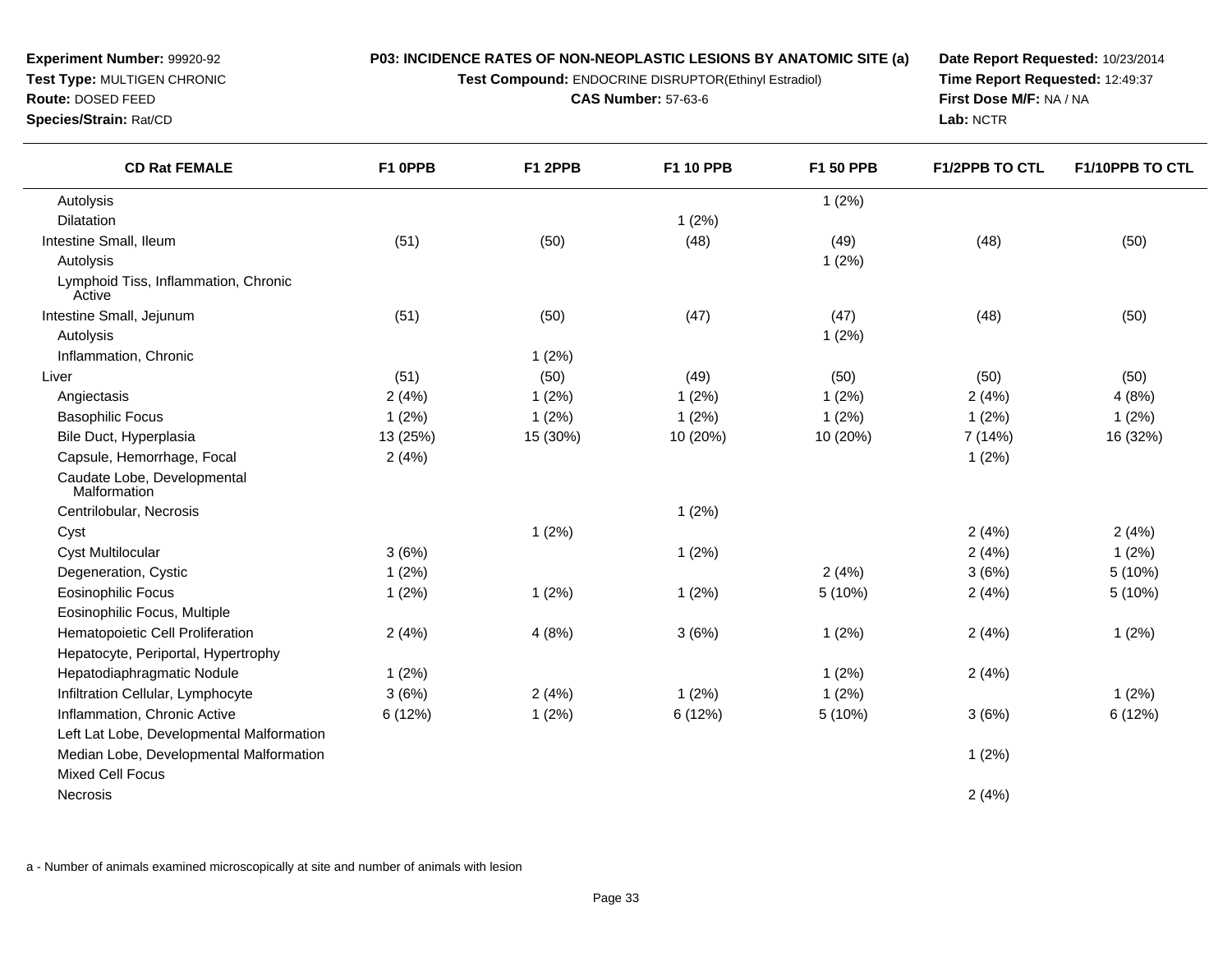**Test Compound:** ENDOCRINE DISRUPTOR(Ethinyl Estradiol)

**CAS Number:** 57-63-6

**Date Report Requested:** 10/23/2014**Time Report Requested:** 12:49:37**First Dose M/F:** NA / NA**Lab:** NCTR

| <b>CD Rat FEMALE</b>                          | F1 OPPB  | F1 2PPB  | <b>F1 10 PPB</b> | F1 50 PPB | <b>F1/2PPB TO CTL</b> | F1/10PPB TO CTL |
|-----------------------------------------------|----------|----------|------------------|-----------|-----------------------|-----------------|
| Oval Cell, Hyperplasia                        |          |          |                  |           | 1(2%)                 |                 |
| Periportal, Inflammation, Chronic             | 3(6%)    | 7 (14%)  | 5 (10%)          | 5 (10%)   | 3(6%)                 | 5(10%)          |
| Right Lat Lobe, Developmental<br>Malformation |          | 1(2%)    |                  |           |                       |                 |
| <b>Tension Lipidosis</b>                      |          |          | 1(2%)            | 1(2%)     |                       |                 |
| Vacuolization Cytoplasmic                     | 12 (24%) | 8(16%)   | 4(8%)            | 2(4%)     | 9(18%)                | 11 (22%)        |
| Mesentery                                     | (2)      | (2)      | (0)              | (1)       | (2)                   | (1)             |
| Cyst                                          |          |          |                  |           | 1(50%)                |                 |
| Fat, Necrosis                                 | 2 (100%) | 1(50%)   |                  | 1 (100%)  | 2 (100%)              |                 |
| Oral Mucosa                                   | (3)      | (1)      | (4)              | (4)       | (5)                   | (7)             |
| Abscess                                       |          |          |                  |           |                       |                 |
| Gingival, Inflammation                        |          |          |                  | 1(25%)    |                       |                 |
| Keratin Cyst                                  |          |          | 3(75%)           | 2(50%)    | 2(40%)                | 4 (57%)         |
| Pancreas                                      | (51)     | (50)     | (49)             | (49)      | (50)                  | (50)            |
| <b>Accessory Spleen</b>                       |          |          |                  |           |                       |                 |
| Acinar Cell, Degeneration                     | 20 (39%) | 24 (48%) | 20 (41%)         | 24 (49%)  | 19 (38%)              | 26 (52%)        |
| Acinar Cell, Hyperplasia                      |          |          |                  | 1(2%)     |                       | 1(2%)           |
| Artery, Inflammation, Chronic                 |          |          |                  |           |                       | 1(2%)           |
| Artery, Mineralization                        |          |          | 1(2%)            |           |                       |                 |
| Inflammation, Chronic                         |          | 7 (14%)  |                  | 1(2%)     | 1(2%)                 |                 |
| Lipomatosis                                   | 1(2%)    | 1(2%)    | 1(2%)            | 2(4%)     | 1(2%)                 | 3(6%)           |
| <b>Salivary Glands</b>                        | (51)     | (49)     | (49)             | (50)      | (50)                  | (50)            |
| Artery, Mineralization                        |          |          | 1(2%)            |           |                       |                 |
| Infiltration Cellular, Lymphocyte             |          |          |                  |           |                       |                 |
| Inflammation, Chronic                         | 1(2%)    | 2(4%)    |                  |           | 2(4%)                 | 1(2%)           |
| Parotid GI, Degeneration                      |          |          |                  |           |                       |                 |
| Stomach, Forestomach                          | (51)     | (50)     | (49)             | (50)      | (50)                  | (50)            |
| Edema                                         | 1(2%)    |          | 1(2%)            | 2(4%)     | 3(6%)                 |                 |
| Hyperplasia                                   | 2(4%)    | 2(4%)    |                  | 1(2%)     | 4(8%)                 |                 |
| Inflammation                                  | 1(2%)    | 4(8%)    | 1(2%)            |           | 2(4%)                 |                 |
| Keratin Cyst                                  |          |          |                  |           | 1(2%)                 |                 |

a - Number of animals examined microscopically at site and number of animals with lesion

**Test Type:** MULTIGEN CHRONIC

**Experiment Number:** 99920-92

**Route:** DOSED FEED

**Species/Strain:** Rat/CD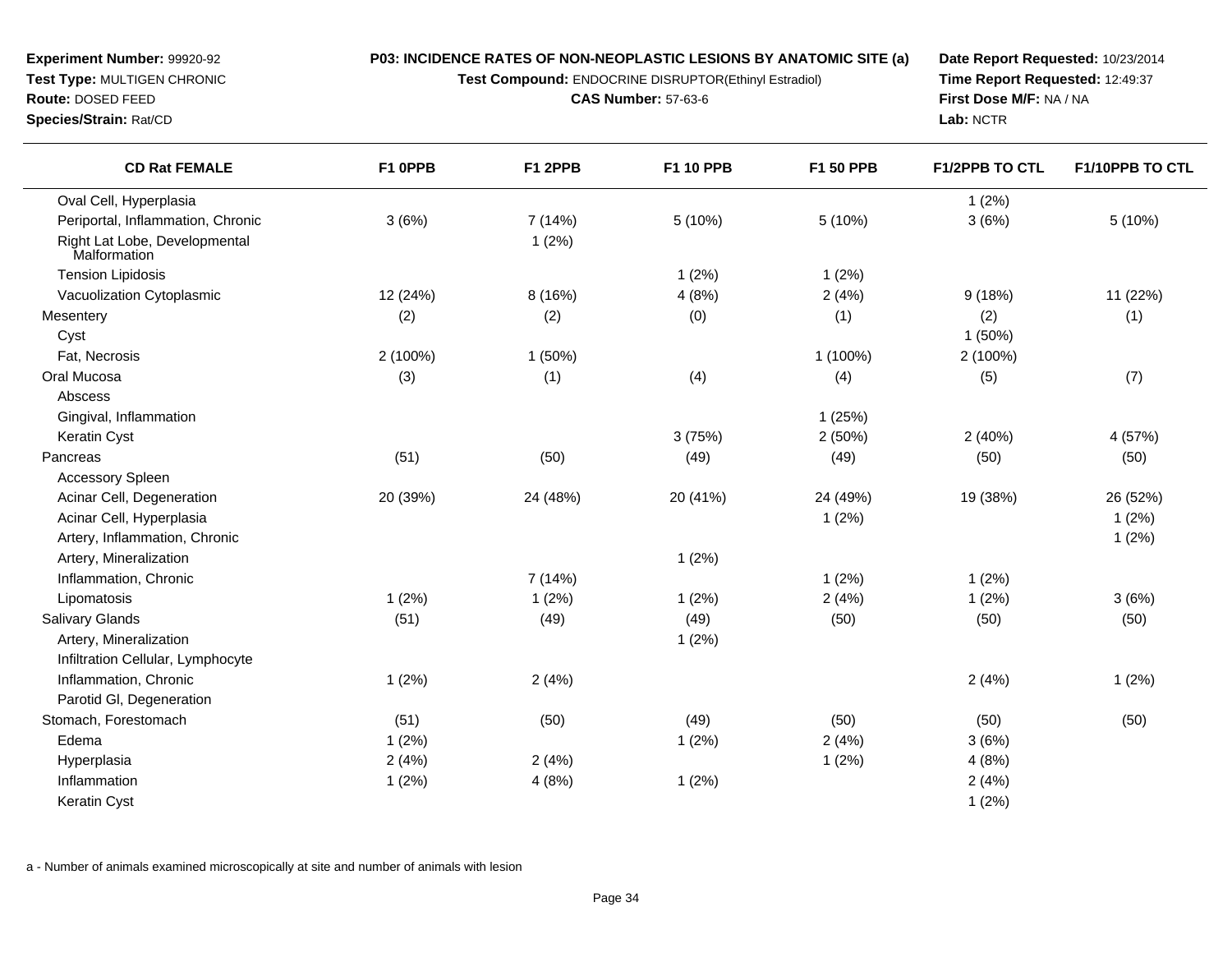**P03: INCIDENCE RATES OF NON-NEOPLASTIC LESIONS BY ANATOMIC SITE (a)Test Compound:** ENDOCRINE DISRUPTOR(Ethinyl Estradiol)

**CAS Number:** 57-63-6

**Test Type:** MULTIGEN CHRONIC

**Experiment Number:** 99920-92

**Route:** DOSED FEED

**Species/Strain:** Rat/CD

**Date Report Requested:** 10/23/2014**Time Report Requested:** 12:49:38**First Dose M/F:** NA / NA**Lab:** NCTR

| <b>CD Rat FEMALE</b>                     | F1 0PPB  | F1 2PPB  | F1 10 PPB | F1 50 PPB | <b>F1/2PPB TO CTL</b> | F1/10PPB TO CTL |
|------------------------------------------|----------|----------|-----------|-----------|-----------------------|-----------------|
| Ulcer                                    |          |          |           | 1(2%)     |                       | 1(2%)           |
| Stomach, Glandular                       | (51)     | (50)     | (49)      | (50)      | (50)                  | (50)            |
| Edema                                    |          |          |           |           |                       |                 |
| Glands, Dilatation                       |          |          | 1(2%)     |           |                       |                 |
| Infiltration Cellular, Lymphocyte        |          | 1(2%)    |           |           | 1(2%)                 |                 |
| Inflammation                             |          |          |           | 1(2%)     | 1(2%)                 |                 |
| Mineralization                           |          |          | 1(2%)     |           |                       |                 |
| Tongue                                   | (0)      | (0)      | (0)       | (0)       | (0)                   | (0)             |
| Tooth                                    | (0)      | (0)      | (0)       | (0)       | (1)                   | (0)             |
| Dysplasia                                |          |          |           |           | 1 (100%)              |                 |
| CARDIOVASCULAR SYSTEM                    |          |          |           |           |                       |                 |
| <b>Blood Vessel</b>                      | (51)     | (50)     | (49)      | (50)      | (50)                  | (50)            |
| Mineralization                           |          |          | 1(2%)     |           | 1(2%)                 |                 |
| Heart                                    | (51)     | (50)     | (49)      | (50)      | (50)                  | (50)            |
| Artery, Mineralization                   |          |          | 1(2%)     |           |                       |                 |
| Cardiomyopathy                           | 23 (45%) | 18 (36%) | 10 (20%)  | 12 (24%)  | 22 (44%)              | 16 (32%)        |
| Endocardium, Hyperplasia                 |          |          |           |           |                       |                 |
| Myocardium, Necrosis                     |          | 1(2%)    |           |           |                       |                 |
| <b>ENDOCRINE SYSTEM</b>                  |          |          |           |           |                       |                 |
| <b>Adrenal Cortex</b>                    | (51)     | (50)     | (49)      | (50)      | (50)                  | (50)            |
| <b>Accessory Adrenal Cortical Nodule</b> |          |          |           |           |                       |                 |
| Angiectasis                              | 2(4%)    | 1(2%)    |           | 2(4%)     | 1(2%)                 | 3(6%)           |
| Atrophy                                  | 2(4%)    |          | 2(4%)     |           | 1(2%)                 |                 |
| Cyst                                     |          |          |           | 1(2%)     |                       |                 |
| Degeneration, Cystic                     | 46 (90%) | 43 (86%) | 43 (88%)  | 45 (90%)  | 43 (86%)              | 44 (88%)        |
| Hematopoietic Cell Proliferation         |          |          |           | 1(2%)     |                       | 1(2%)           |
| Hyperplasia                              | 1(2%)    | 3(6%)    | 1(2%)     |           |                       |                 |
| Hypertrophy                              | 5 (10%)  | 11 (22%) | 7 (14%)   | 7(14%)    | 2(4%)                 | 2(4%)           |
| Infarct                                  |          |          |           |           |                       |                 |

a - Number of animals examined microscopically at site and number of animals with lesion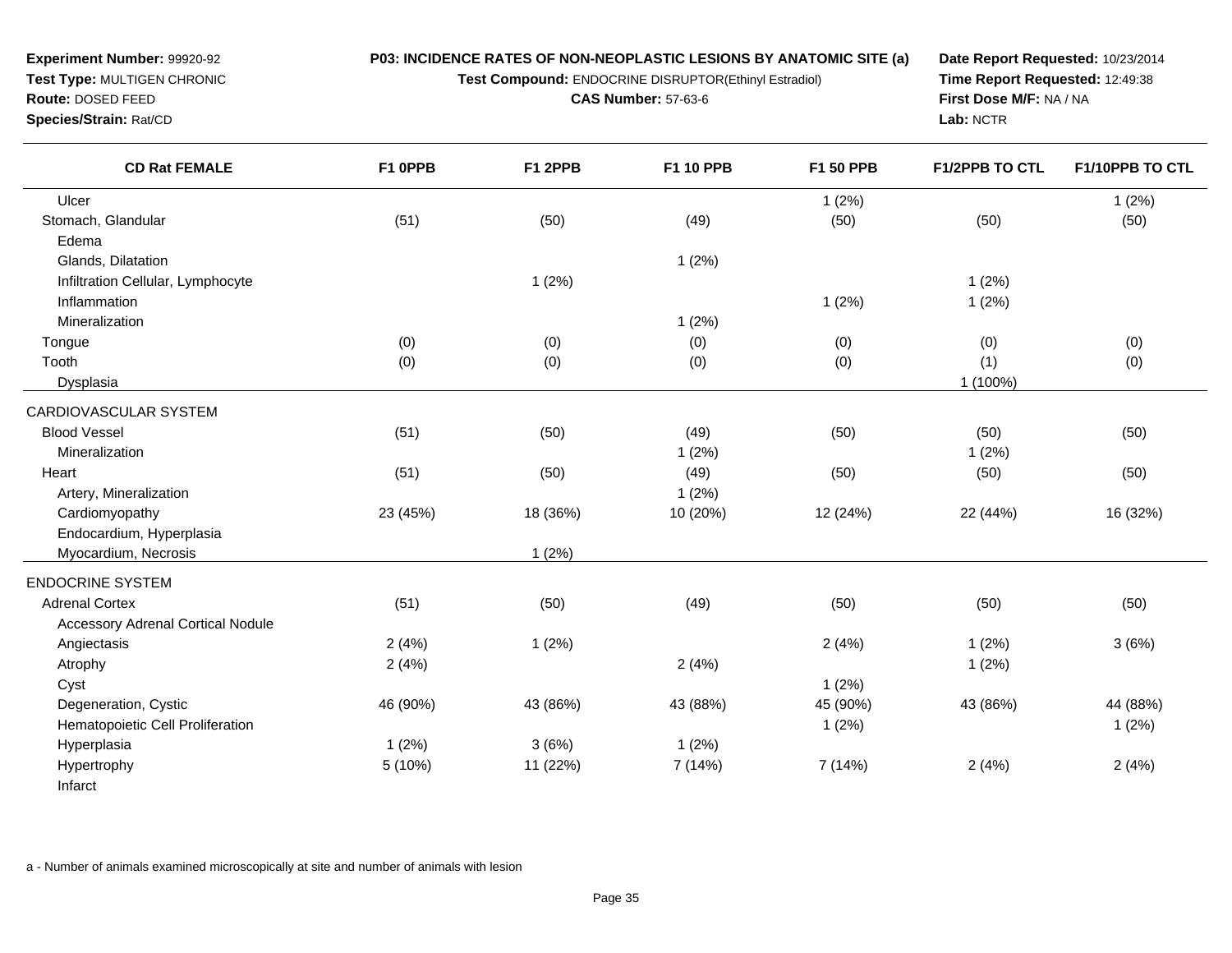**Test Compound:** ENDOCRINE DISRUPTOR(Ethinyl Estradiol)

**CAS Number:** 57-63-6

**Date Report Requested:** 10/23/2014**Time Report Requested:** 12:49:38**First Dose M/F:** NA / NA**Lab:** NCTR

| <b>CD Rat FEMALE</b>              | F1 OPPB | F1 2PPB | <b>F1 10 PPB</b> | F1 50 PPB | <b>F1/2PPB TO CTL</b> | F1/10PPB TO CTL |
|-----------------------------------|---------|---------|------------------|-----------|-----------------------|-----------------|
| Metaplasia, Osseous               | 1(2%)   |         |                  |           |                       |                 |
| Vacuolization Cytoplasmic         | 1(2%)   |         | 1(2%)            |           |                       |                 |
| Adrenal Medulla                   | (48)    | (50)    | (49)             | (50)      | (49)                  | (48)            |
| Atrophy                           |         |         |                  |           |                       |                 |
| Hyperplasia                       |         |         |                  |           | 1(2%)                 | 1(2%)           |
| Islets, Pancreatic                | (51)    | (50)    | (49)             | (49)      | (50)                  | (50)            |
| Hyperplasia                       | 1(2%)   | 1(2%)   | 3(6%)            |           | 1(2%)                 |                 |
| Parathyroid Gland                 | (48)    | (47)    | (46)             | (43)      | (46)                  | (44)            |
| Hyperplasia                       |         | 2(4%)   | 1(2%)            | 1(2%)     | 1(2%)                 |                 |
| Inflammation                      |         |         |                  |           |                       |                 |
| Thrombosis                        |         |         |                  |           |                       |                 |
| <b>Pituitary Gland</b>            | (51)    | (50)    | (50)             | (50)      | (50)                  | (50)            |
| Angiectasis                       | 2(4%)   |         |                  |           |                       | 2(4%)           |
| Cyst                              |         |         | 1(2%)            |           |                       |                 |
| Degeneration, Cystic              |         |         |                  |           |                       |                 |
| Hypertrophy, Focal                |         |         |                  |           |                       |                 |
| Necrosis                          |         |         |                  |           |                       |                 |
| Pars Distalis, Cyst               | 2(4%)   | 2(4%)   | 1(2%)            | 1(2%)     | 1(2%)                 | 1(2%)           |
| Pars Distalis, Hyperplasia        | 4(8%)   | 3(6%)   | 3(6%)            | 2(4%)     | 2(4%)                 | 4(8%)           |
| Pars Intermed, Cyst               | 1(2%)   | 3(6%)   |                  |           | 1(2%)                 |                 |
| Pigmentation                      |         |         |                  |           |                       | 1(2%)           |
| <b>Thyroid Gland</b>              | (51)    | (50)    | (49)             | (50)      | (50)                  | (50)            |
| C Cell, Hyperplasia               | 7 (14%) | 4(8%)   | 3(6%)            | 4(8%)     |                       | 3(6%)           |
| Cyst                              |         |         |                  |           |                       |                 |
| Follicle, Cyst                    |         |         |                  |           |                       | 1(2%)           |
| Follicular Cel, Hyperplasia       |         |         |                  | 1(2%)     | 1(2%)                 | 2(4%)           |
| Infiltration Cellular, Lymphocyte | 1(2%)   |         |                  |           | 1(2%)                 |                 |
| Inflammation, Chronic             | 1(2%)   | 1(2%)   |                  | 2(4%)     |                       | 1(2%)           |
| Ultimobranchial Cyst              | 2(4%)   | 4(8%)   | 1(2%)            | 5 (10%)   | 1(2%)                 | 2(4%)           |

GENERAL BODY SYSTEM

**Experiment Number:** 99920-92**Test Type:** MULTIGEN CHRONIC

**Route:** DOSED FEED**Species/Strain:** Rat/CD

 $\overline{\phantom{0}}$ 

a - Number of animals examined microscopically at site and number of animals with lesion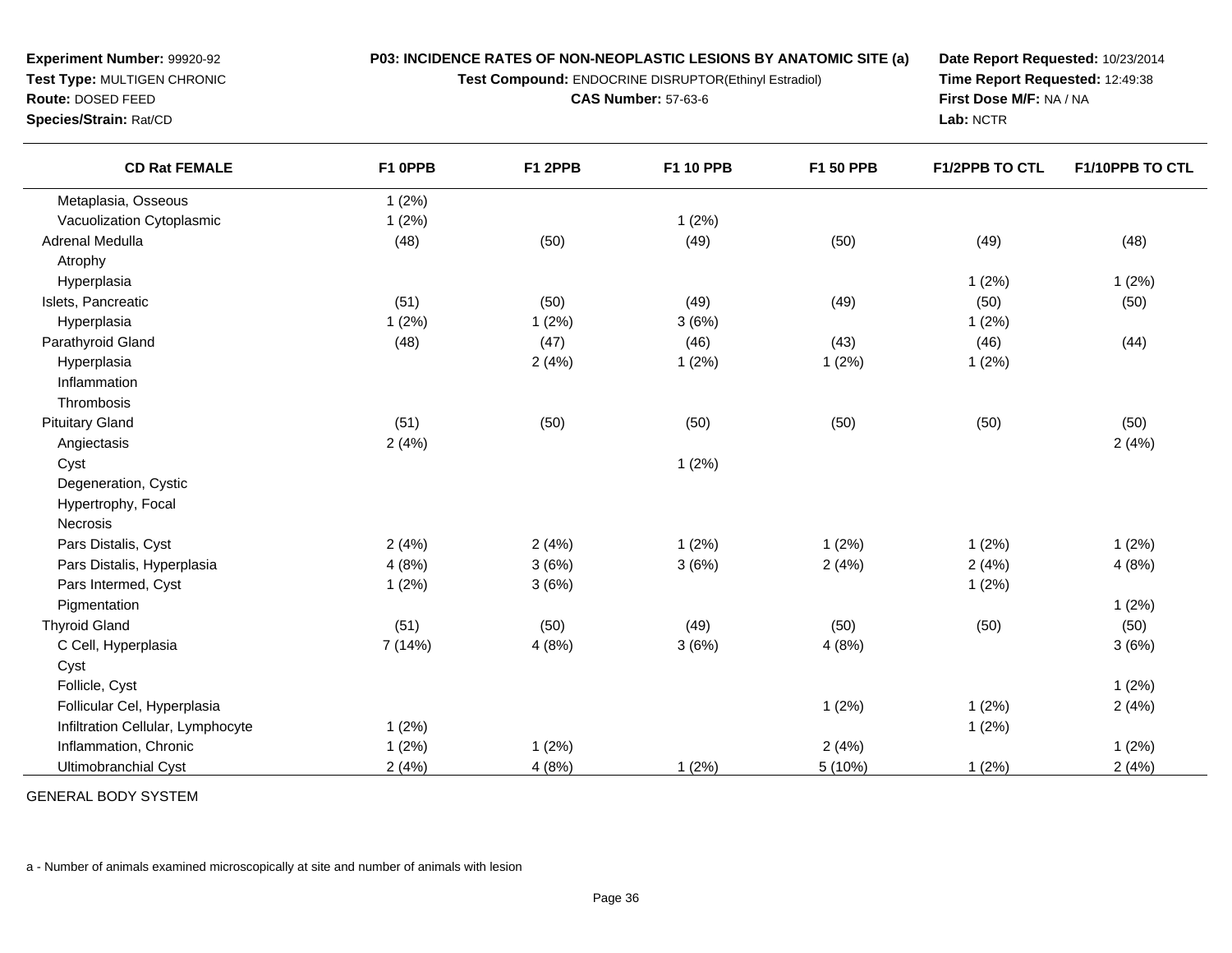**Test Compound:** ENDOCRINE DISRUPTOR(Ethinyl Estradiol)

**CAS Number:** 57-63-6

**Date Report Requested:** 10/23/2014**Time Report Requested:** 12:49:38**First Dose M/F:** NA / NA**Lab:** NCTR

| <b>CD Rat FEMALE</b>              | F1 OPPB  | F1 2PPB  | F1 10 PPB | F1 50 PPB | F1/2PPB TO CTL | F1/10PPB TO CTL |
|-----------------------------------|----------|----------|-----------|-----------|----------------|-----------------|
| <b>Tissue NOS</b>                 | (0)      | (0)      | (1)       | (0)       | (0)            | (0)             |
| <b>GENITAL SYSTEM</b>             |          |          |           |           |                |                 |
| <b>Clitoral Gland</b>             | (50)     | (49)     | (48)      | (50)      | (50)           | (49)            |
| Atrophy                           |          | 6(12%)   | 4(8%)     | 2(4%)     | 3(6%)          | 1(2%)           |
| Duct, Dilatation                  | 11 (22%) | 12 (24%) | 10 (21%)  | 9(18%)    | 17 (34%)       | 9(18%)          |
| Duct, Hyperplasia, Squamous       | 2(4%)    | 1(2%)    | 2(4%)     |           | 1(2%)          | 1(2%)           |
| Duct, Inflammation                |          |          |           |           |                |                 |
| Hyperplasia                       |          | 2(4%)    | 2(4%)     |           |                | 1(2%)           |
| Infiltration Cellular, Lymphocyte |          |          |           |           | 1(2%)          |                 |
| Infiltration Cellular, Mast Cell  |          |          |           |           |                |                 |
| Inflammation                      | 34 (68%) | 33 (67%) | 32 (67%)  | 28 (56%)  | 32 (64%)       | 29 (59%)        |
| Inflammation, Suppurative         |          |          |           |           |                |                 |
| Keratin Cyst                      |          |          |           |           |                |                 |
| Ovary                             | (51)     | (50)     | (49)      | (50)      | (50)           | (50)            |
| Angiectasis                       |          | 1(2%)    |           |           |                |                 |
| Atrophy                           | 49 (96%) | 47 (94%) | 46 (94%)  | 46 (92%)  | 46 (92%)       | 45 (90%)        |
| Corpus Luteum, Cyst               | 1(2%)    | 2(4%)    | 1(2%)     | 2(4%)     | 1(2%)          |                 |
| Cyst                              | 15 (29%) | 9(18%)   | 17 (35%)  | 22 (44%)  | 12 (24%)       | 15 (30%)        |
| Granulosa Cell, Hyperplasia       |          |          |           | 1(2%)     |                |                 |
| Hyperplasia, Sertoliform          | 23 (45%) | 17 (34%) | 13 (27%)  | 23 (46%)  | 20 (40%)       | 19 (38%)        |
| Interstit Cell, Hyperplasia       |          | 1(2%)    | 2(4%)     |           | 2(4%)          | 2(4%)           |
| Rete Ovarii, Cyst                 |          |          |           |           |                |                 |
| Oviduct                           | (51)     | (50)     | (49)      | (50)      | (50)           | (50)            |
| Pigmentation                      |          |          |           |           | 1(2%)          |                 |
| <b>Uterus</b>                     | (51)     | (50)     | (49)      | (50)      | (50)           | (50)            |
| Adenomyosis                       |          |          |           |           |                |                 |
| Atrophy                           | 4(8%)    | 1(2%)    | 2(4%)     |           | 1(2%)          | 2(4%)           |
| Cervix, Hyperplasia               |          |          |           |           |                | 1(2%)           |
| Cervix, Muscularis, Hypertrophy   |          |          |           |           |                |                 |
| Dilatation                        | 1(2%)    |          |           |           |                |                 |
|                                   |          |          |           |           |                |                 |

a - Number of animals examined microscopically at site and number of animals with lesion

**Experiment Number:** 99920-92**Test Type:** MULTIGEN CHRONIC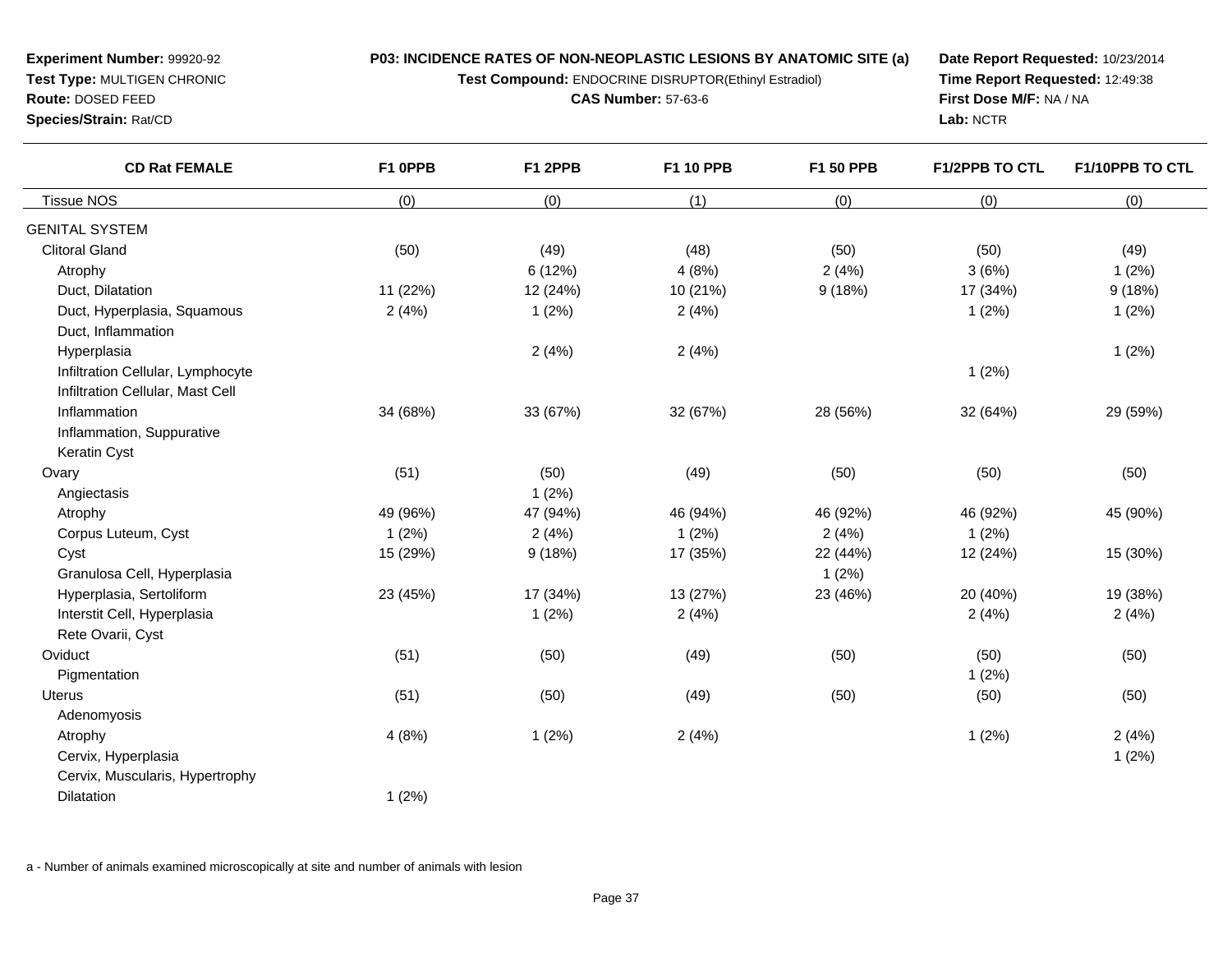**Test Compound:** ENDOCRINE DISRUPTOR(Ethinyl Estradiol)

**CAS Number:** 57-63-6

**Date Report Requested:** 10/23/2014**Time Report Requested:** 12:49:38**First Dose M/F:** NA / NA**Lab:** NCTR

| <b>CD Rat FEMALE</b>                                 | F1 OPPB  | F1 2PPB  | F1 10 PPB | F1 50 PPB | <b>F1/2PPB TO CTL</b> | F1/10PPB TO CTL |
|------------------------------------------------------|----------|----------|-----------|-----------|-----------------------|-----------------|
| Endometrium, Degeneration                            |          |          |           |           |                       |                 |
| Endometrium, Hyperplasia                             | 2(4%)    | 7 (14%)  | 3(6%)     | 12 (24%)  | 2(4%)                 | 5(10%)          |
| Endometrium, Hyperplasia, Cystic                     | 15 (29%) | 14 (28%) | 20 (41%)  | 17 (34%)  | 23 (46%)              | 12 (24%)        |
| Hemorrhage                                           |          | 1(2%)    |           |           |                       |                 |
| Hyperplasia, Atypical, Focal                         | 6(12%)   | 14 (28%) | 16 (33%)  | 20 (40%)  | 10 (20%)              | 7(14%)          |
| Hypoplasia                                           |          | 1(2%)    |           |           | 1(2%)                 |                 |
| Inflammation                                         | 2(4%)    | 1(2%)    |           | 1(2%)     | 3(6%)                 | 2(4%)           |
| Metaplasia, Squamous                                 | 2(4%)    | 6 (12%)  | 8(16%)    | 13 (26%)  | 6 (12%)               | 6(12%)          |
| Pigmentation, Focal                                  | 1(2%)    |          |           |           |                       |                 |
| Vagina                                               | (51)     | (50)     | (49)      | (49)      | (50)                  | (48)            |
| Epithelium, Atrophy                                  |          |          |           |           |                       |                 |
| Hemorrhage                                           |          |          |           |           | 1(2%)                 |                 |
| Inflammation                                         | 12 (24%) | 22 (44%) | 18 (37%)  | 17 (35%)  | 17 (34%)              | 15 (31%)        |
| Mucocyte, Hyperplasia                                | 43 (84%) | 33 (66%) | 35 (71%)  | 33 (67%)  | 33 (66%)              | 33 (69%)        |
| <b>HEMATOPOIETIC SYSTEM</b>                          |          |          |           |           |                       |                 |
| <b>Bone Marrow</b>                                   | (51)     | (50)     | (49)      | (50)      | (50)                  | (50)            |
| Hyperplasia                                          | 1(2%)    | 1(2%)    |           |           |                       | 1(2%)           |
| Myeloid Cell, Hyperplasia                            |          | 1(2%)    |           |           | 2(4%)                 |                 |
| Lymph Node                                           | (16)     | (14)     | (6)       | (10)      | (15)                  | (12)            |
| Axillary, Degeneration, Cystic                       | 1(6%)    |          |           |           |                       |                 |
| Axillary, Hyperplasia, Lymphoid                      |          |          |           |           |                       | 1(8%)           |
| Axillary, Infiltration Cellular, Plasma Cell         | 2(13%)   |          |           |           |                       | 1(8%)           |
| Deep Cervical, Hyperplasia, Lymphoid                 |          |          |           | $1(10\%)$ |                       |                 |
| Deep Cervical, Infiltration Cellular, Plasma<br>Cell | 1(6%)    |          |           | $1(10\%)$ |                       |                 |
| Degeneration, Cystic                                 |          |          |           |           | 1(7%)                 |                 |
| Hyperplasia, Lymphoid                                | 1(6%)    |          |           |           |                       |                 |
| Infiltration Cellular, Plasma Cell                   | 1(6%)    |          |           |           | 3(20%)                |                 |
| Inguinal, Degeneration, Cystic                       |          |          |           |           |                       |                 |
| Inguinal, Hyperplasia, Lymphoid                      | 1(6%)    |          |           |           |                       | 1(8%)           |

a - Number of animals examined microscopically at site and number of animals with lesion

**Experiment Number:** 99920-92**Test Type:** MULTIGEN CHRONIC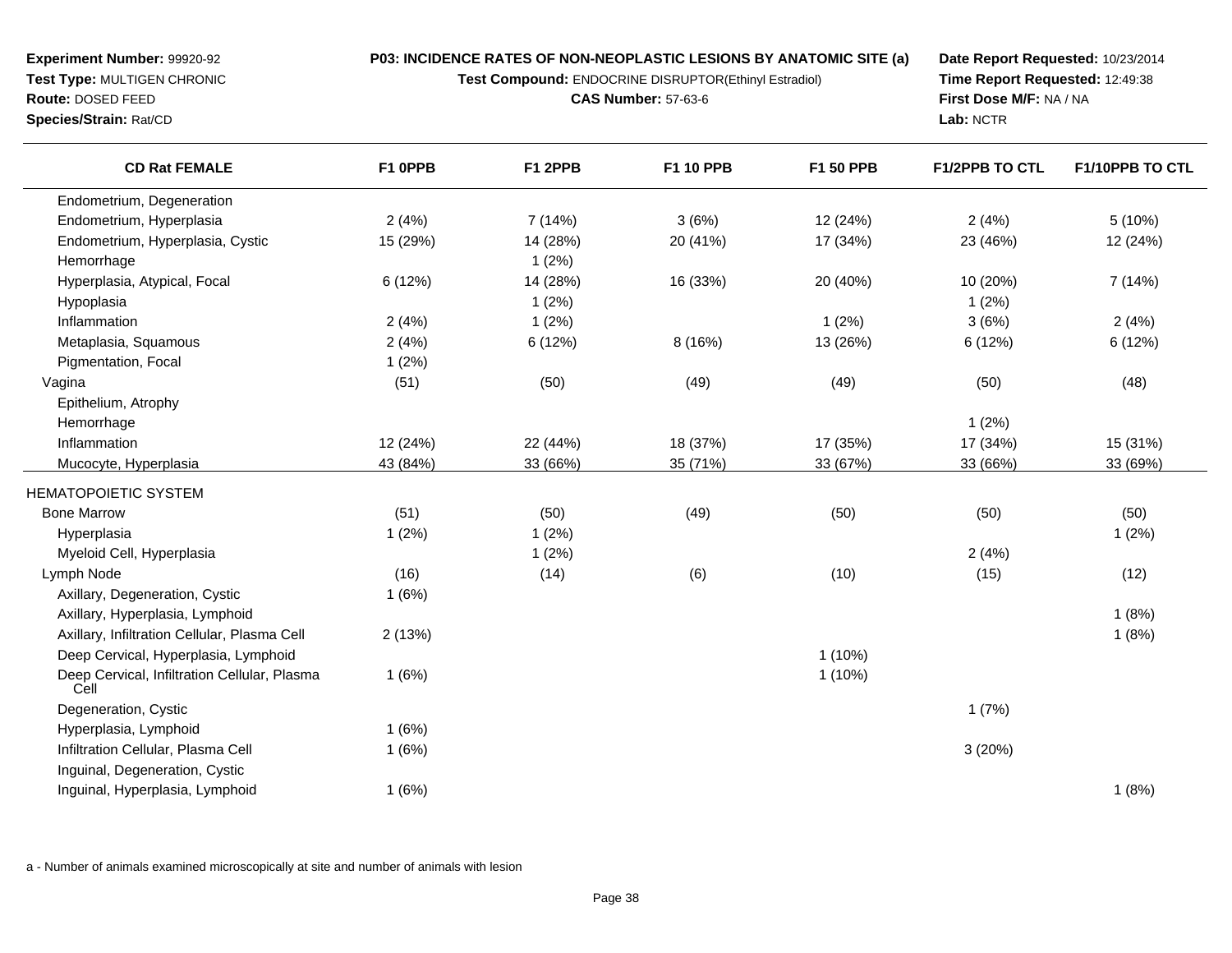**Test Compound:** ENDOCRINE DISRUPTOR(Ethinyl Estradiol)

**Date Report Requested:** 10/23/2014**Time Report Requested:** 12:49:38**First Dose M/F:** NA / NA**Lab:** NCTR

| <b>CD Rat FEMALE</b>                            | F1 0PPB  | F1 2PPB  | <b>F1 10 PPB</b> | F1 50 PPB | <b>F1/2PPB TO CTL</b> | <b>F1/10PPB TO CTL</b> |
|-------------------------------------------------|----------|----------|------------------|-----------|-----------------------|------------------------|
| Inguinal, Infiltration Cellular, Plasma Cell    | 1(6%)    | 1(7%)    |                  |           | 1(7%)                 | 1(8%)                  |
| Lumbar, Degeneration, Cystic                    | 12 (75%) | 11 (79%) | 3(50%)           | 5 (50%)   | 7 (47%)               | 9(75%)                 |
| Lumbar, Hemorrhage                              |          |          |                  |           | 1(7%)                 |                        |
| Lumbar, Hyperplasia, Lymphoid                   | 5(31%)   | 10 (71%) | 3(50%)           | 3(30%)    | 4 (27%)               | 7 (58%)                |
| Lumbar, Infiltration Cellular, Plasma Cell      | 10 (63%) | 12 (86%) | 5 (83%)          | 5(50%)    | 7 (47%)               | 10 (83%)               |
| Mediastinal, Hemorrhage                         |          |          | 1(17%)           | 1(10%)    |                       | 1(8%)                  |
| Mediastinal, Hyperplasia, Lymphoid              | 1(6%)    |          |                  |           |                       | 1(8%)                  |
| Mediastinal, Infiltration Cellular, Plasma Cell |          |          |                  |           |                       |                        |
| Mediastinal, Pigmentation                       | 1(6%)    |          |                  | $1(10\%)$ |                       |                        |
| Mediastinal, Sinus, Dilatation                  |          |          |                  |           |                       | 1(8%)                  |
| Pancreatic, Hemorrhage                          |          |          |                  | 1(10%)    |                       |                        |
| Pancreatic, Hyperplasia, Lymphoid               |          |          |                  |           | 1(7%)                 |                        |
| Pancreatic, Pigmentation                        | 1(6%)    |          |                  | $1(10\%)$ |                       |                        |
| Popliteal, Degeneration, Cystic                 | 1(6%)    |          | 1(17%)           | 1(10%)    |                       |                        |
| Popliteal, Hyperplasia, Lymphoid                | 2(13%)   |          | 2(33%)           |           |                       |                        |
| Popliteal, Infiltration Cellular, Plasma Cell   | 2(13%)   | 1(7%)    | 2(33%)           | $1(10\%)$ |                       |                        |
| Renal, Degeneration, Cystic                     | 1(6%)    | 1(7%)    |                  |           |                       |                        |
| Renal, Hemorrhage                               |          |          |                  |           |                       |                        |
| Renal, Hyperplasia, Lymphoid                    |          | 1(7%)    |                  |           | 1(7%)                 |                        |
| Renal, Infiltration Cellular, Plasma Cell       | 1(6%)    | 1(7%)    |                  |           |                       |                        |
| Thoracic, Infiltration Cellular, Plasma Cell    | 1(6%)    |          |                  |           |                       |                        |
| Lymph Node, Mandibular                          | (51)     | (50)     | (49)             | (50)      | (50)                  | (49)                   |
| Degeneration, Cystic                            | 16 (31%) | 9(18%)   | 8 (16%)          | 8 (16%)   | 8 (16%)               | 6(12%)                 |
| Hemorrhage                                      | 1(2%)    |          |                  |           |                       |                        |
| Hyperplasia, Lymphoid                           | 4(8%)    | 14 (28%) | 11 (22%)         | 5(10%)    | 10 (20%)              | 11 (22%)               |
| Infiltration Cellular, Plasma Cell              | 43 (84%) | 40 (80%) | 43 (88%)         | 39 (78%)  | 40 (80%)              | 41 (84%)               |
| Inflammation, Suppurative                       |          |          |                  | 1(2%)     | 1(2%)                 |                        |
| Lymph Node, Mesenteric                          | (51)     | (50)     | (47)             | (50)      | (50)                  | (50)                   |
| Degeneration, Cystic                            | 1(2%)    |          | 1(2%)            | 1(2%)     | 1(2%)                 |                        |
| Depletion Lymphoid                              | 1(2%)    | 1(2%)    |                  | 1(2%)     | 1(2%)                 |                        |

a - Number of animals examined microscopically at site and number of animals with lesion

**Experiment Number:** 99920-92 **Test Type:** MULTIGEN CHRONIC**Route:** DOSED FEED

**Species/Strain:** Rat/CD

**CAS Number:** 57-63-6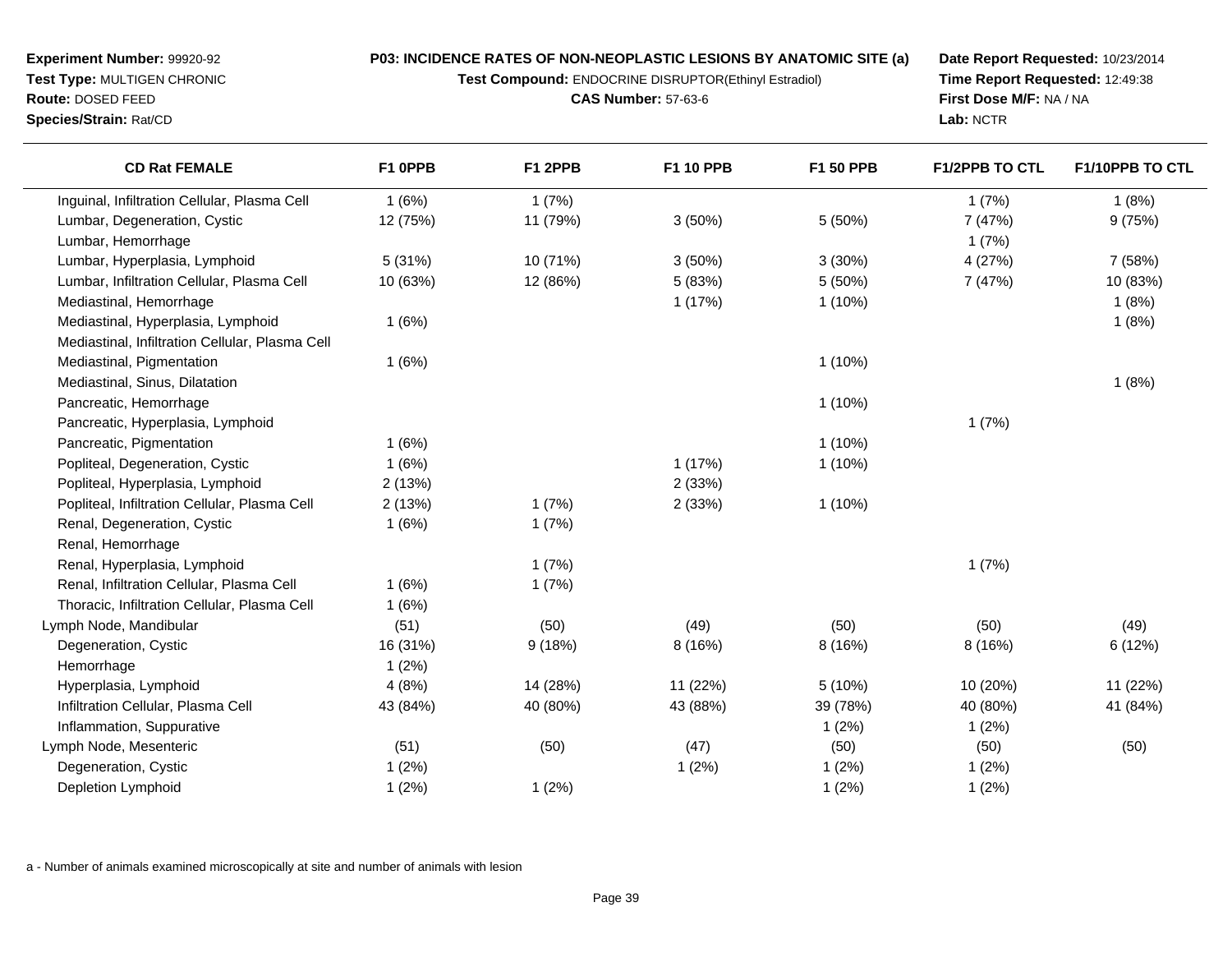**Test Compound:** ENDOCRINE DISRUPTOR(Ethinyl Estradiol)

**CAS Number:** 57-63-6

**Date Report Requested:** 10/23/2014**Time Report Requested:** 12:49:38**First Dose M/F:** NA / NA**Lab:** NCTR

| <b>CD Rat FEMALE</b>               | F1 OPPB  | F1 2PPB  | F1 10 PPB | F1 50 PPB | <b>F1/2PPB TO CTL</b> | F1/10PPB TO CTL |
|------------------------------------|----------|----------|-----------|-----------|-----------------------|-----------------|
| Hemorrhage                         |          | 1(2%)    |           | 2(4%)     | 1(2%)                 | 1(2%)           |
| Hyperplasia, Lymphoid              | 5(10%)   | 3(6%)    | 1(2%)     | 2(4%)     | 3(6%)                 | 4(8%)           |
| Infiltration Cellular, Plasma Cell | 5 (10%)  | 3(6%)    | 1(2%)     | 1(2%)     | 1(2%)                 | 1(2%)           |
| Inflammation, Chronic              |          |          |           |           |                       |                 |
| Pigmentation                       | 2(4%)    | 1(2%)    |           |           |                       |                 |
| Sinus, Dilatation                  |          |          |           | 1(2%)     |                       |                 |
| Spleen                             | (51)     | (50)     | (49)      | (50)      | (50)                  | (50)            |
| Hematopoietic Cell Proliferation   | 15 (29%) | 22 (44%) | 10 (20%)  | 6 (12%)   | 13 (26%)              | 17 (34%)        |
| Hyperplasia, Histiocytic, Focal    |          |          |           |           |                       |                 |
| Hyperplasia, Lymphoid              |          |          |           |           |                       | 1(2%)           |
| Hyperplasia, Stromal               |          | 1(2%)    |           |           |                       |                 |
| Lymphocyte, Atrophy                |          | 1(2%)    |           |           |                       |                 |
| Pigmentation                       | 33 (65%) | 31 (62%) | 34 (69%)  | 43 (86%)  | 28 (56%)              | 25 (50%)        |
| Red Pulp, Atrophy                  | 1(2%)    |          |           |           |                       |                 |
| Thymus                             | (51)     | (44)     | (45)      | (48)      | (44)                  | (46)            |
| Atrophy                            |          |          |           |           |                       |                 |
| Cyst                               | 17 (33%) | 18 (41%) | 21 (47%)  | 17 (35%)  | 13 (30%)              | 22 (48%)        |
| Hemorrhage                         |          |          |           | 1(2%)     | 1(2%)                 |                 |
| Hyperplasia, Lymphoid              |          |          |           |           | 1(2%)                 |                 |
| Inflammation, Chronic              |          | 1(2%)    |           |           | 1(2%)                 |                 |
| <b>INTEGUMENTARY SYSTEM</b>        |          |          |           |           |                       |                 |
| Mammary Gland                      | (51)     | (49)     | (49)      | (50)      | (49)                  | (50)            |
| Alveolus, Hyperplasia              | 42 (82%) | 38 (78%) | 42 (86%)  | 40 (80%)  | 36 (73%)              | 43 (86%)        |
| <b>Atypical Focus</b>              | 19 (37%) | 23 (47%) | 21 (43%)  | 23 (46%)  | 13 (27%)              | 19 (38%)        |
| Duct, Dilatation                   | 3(6%)    | 5 (10%)  |           | 4(8%)     |                       | 1(2%)           |
| Duct, Inflammation                 |          |          |           |           |                       |                 |
| Fibrosis                           |          |          |           |           |                       |                 |
| Galactocele                        | 2(4%)    | 2(4%)    | 4(8%)     | 6(12%)    | 3(6%)                 | 4(8%)           |
| Inflammation                       |          |          |           |           |                       |                 |
| Lactation                          | 26 (51%) | 32 (65%) | 31 (63%)  | 30 (60%)  | 29 (59%)              | 29 (58%)        |

a - Number of animals examined microscopically at site and number of animals with lesion

**Experiment Number:** 99920-92**Test Type:** MULTIGEN CHRONIC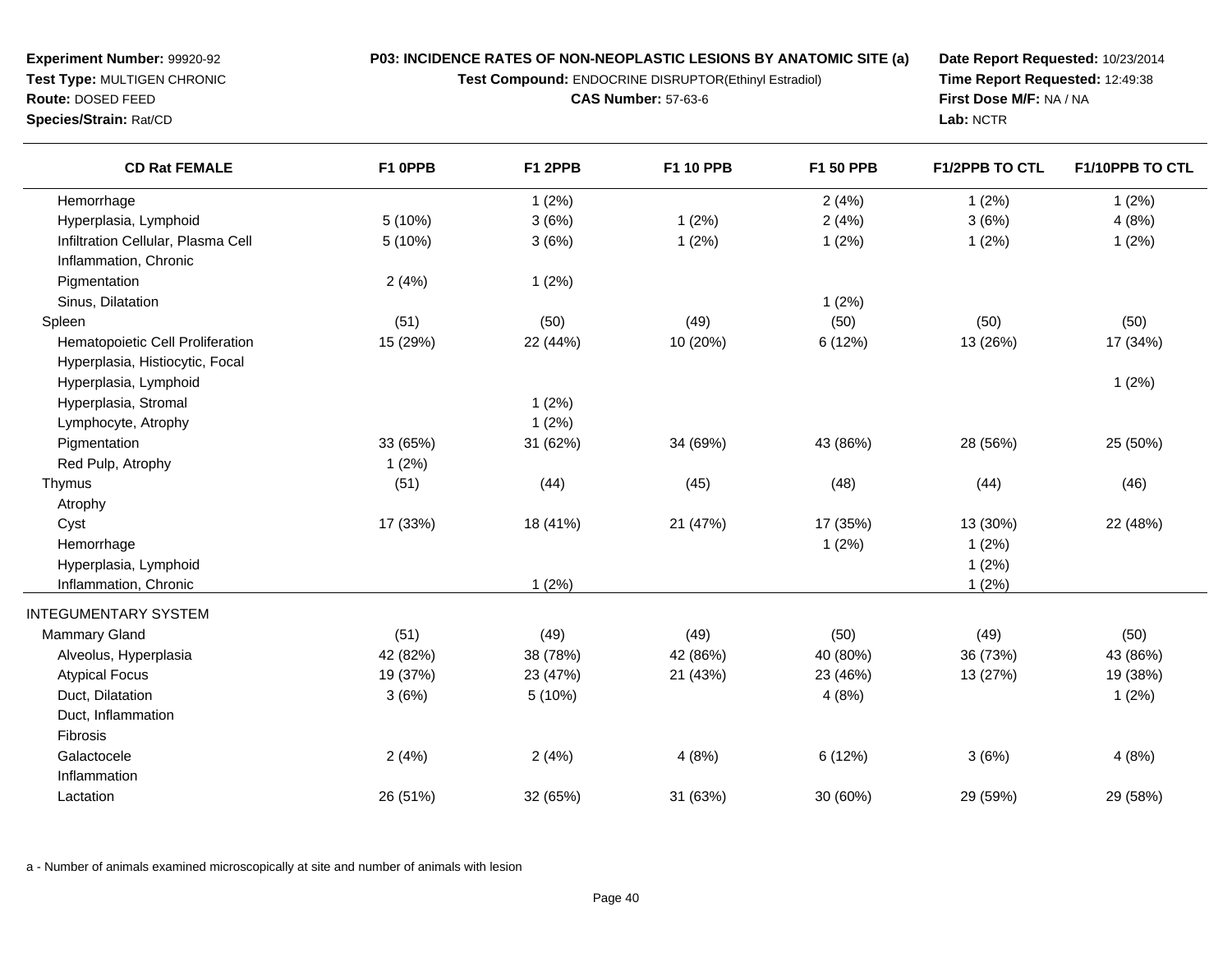**Test Compound:** ENDOCRINE DISRUPTOR(Ethinyl Estradiol)

**CAS Number:** 57-63-6

**Date Report Requested:** 10/23/2014**Time Report Requested:** 12:49:39**First Dose M/F:** NA / NA**Lab:** NCTR

| <b>CD Rat FEMALE</b>             | F1 OPPB  | F1 2PPB  | F1 10 PPB | F1 50 PPB | F1/2PPB TO CTL | F1/10PPB TO CTL |
|----------------------------------|----------|----------|-----------|-----------|----------------|-----------------|
| Lobules, Hyperplasia             |          |          | 1(2%)     |           |                |                 |
| Skin                             | (51)     | (50)     | (49)      | (50)      | (50)           | (50)            |
| Abscess                          | 1(2%)    |          |           |           |                |                 |
| <b>Cyst Epithelial Inclusion</b> |          |          |           |           | 1(2%)          |                 |
| Epidermis, Necrosis              |          |          |           |           |                |                 |
| Hyperkeratosis                   |          |          |           |           | 1(2%)          |                 |
| Inflammation                     | 23 (45%) | 16 (32%) | 9(18%)    | 7(14%)    | 23 (46%)       | 22 (44%)        |
| MUSCULOSKELETAL SYSTEM           |          |          |           |           |                |                 |
| <b>Bone</b>                      | (0)      | (0)      | (0)       | (0)       | (0)            | (0)             |
| Cartilage, Sternum, Degeneration |          |          |           |           |                |                 |
| Bone, Femur                      | (51)     | (50)     | (49)      | (50)      | (50)           | (50)            |
| Fibrous Osteodystrophy           |          |          | 1(2%)     |           |                |                 |
| Hyperplasia                      |          |          |           |           |                |                 |
| Osteopetrosis                    |          |          |           |           |                | 1(2%)           |
| <b>Skeletal Muscle</b>           | (1)      | (0)      | (1)       | (1)       | (0)            | (4)             |
| Head, Hyalinization, Focal       |          |          | 1 (100%)  |           |                |                 |
| Inflammation, Chronic Active     |          |          |           |           |                |                 |
| <b>NERVOUS SYSTEM</b>            |          |          |           |           |                |                 |
| Brain, Brain Stem                | (51)     | (50)     | (49)      | (50)      | (50)           | (50)            |
| Compression                      | 26 (51%) | 26 (52%) | 23 (47%)  | 26 (52%)  | 23 (46%)       | 18 (36%)        |
| Hemorrhage                       |          | 1(2%)    | 1(2%)     | 1(2%)     | 2(4%)          | 1(2%)           |
| Hydrocephalus                    |          |          | 1(2%)     |           |                |                 |
| Brain, Cerebellum                | (51)     | (50)     | (49)      | (50)      | (50)           | (50)            |
| Hemorrhage                       |          |          |           |           | 1(2%)          |                 |
| Hydrocephalus                    | 2(4%)    |          |           | 2(4%)     | 3(6%)          |                 |
| Brain, Cerebrum                  | (51)     | (50)     | (49)      | (50)      | (50)           | (50)            |
| Hemorrhage                       |          |          |           |           | 1(2%)          |                 |
| Hydrocephalus                    | 2(4%)    | 2(4%)    | 6(12%)    | 5(10%)    | 3(6%)          | 2(4%)           |
| Peripheral Nerve                 | (1)      | (0)      | (0)       | (0)       | (0)            | (2)             |
|                                  |          |          |           |           |                |                 |

a - Number of animals examined microscopically at site and number of animals with lesion

**Experiment Number:** 99920-92**Test Type:** MULTIGEN CHRONIC

**Route:** DOSED FEED**Species/Strain:** Rat/CD

۰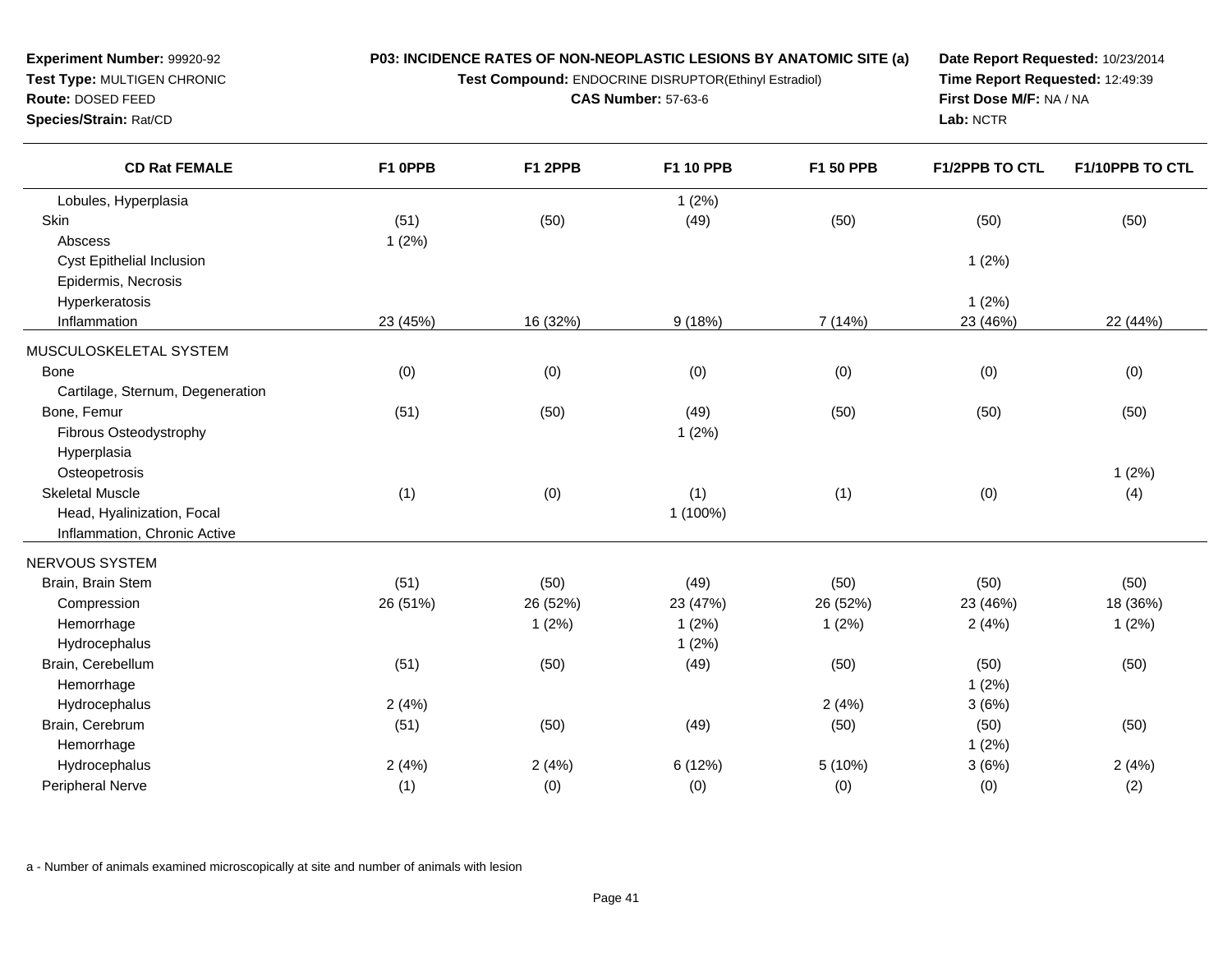**Test Compound:** ENDOCRINE DISRUPTOR(Ethinyl Estradiol)

**CAS Number:** 57-63-6

**Date Report Requested:** 10/23/2014**Time Report Requested:** 12:49:39**First Dose M/F:** NA / NA**Lab:** NCTR

| <b>CD Rat FEMALE</b>                 | F1 OPPB  | F1 2PPB  | <b>F1 10 PPB</b> | F1 50 PPB | <b>F1/2PPB TO CTL</b> | F1/10PPB TO CTL |
|--------------------------------------|----------|----------|------------------|-----------|-----------------------|-----------------|
| Spinal Cord                          | (0)      | (0)      | (0)              | (0)       | (0)                   | (0)             |
| Necrosis                             |          |          |                  |           |                       |                 |
| RESPIRATORY SYSTEM                   |          |          |                  |           |                       |                 |
| Lung                                 | (51)     | (50)     | (49)             | (50)      | (50)                  | (50)            |
| Alveolar Epith, Hyperplasia          | 1(2%)    | 1(2%)    | 2(4%)            | 1(2%)     | 1(2%)                 | 1(2%)           |
| Artery, Mineralization               |          | 1(2%)    |                  | 3(6%)     | 3(6%)                 | 1(2%)           |
| Autolysis                            |          |          |                  |           | 1(2%)                 |                 |
| Edema                                |          | 1(2%)    |                  |           |                       |                 |
| Hemorrhage                           | 1(2%)    |          |                  | 2(4%)     | 1(2%)                 |                 |
| Infiltration Cellular, Histiocyte    | 11 (22%) | 10 (20%) | 10 (20%)         | 16 (32%)  | 7(14%)                | 4(8%)           |
| Infiltration Cellular, Lymphocyte    |          |          | 1(2%)            | 1(2%)     |                       |                 |
| Inflammation                         | 3(6%)    | 1(2%)    | 4(8%)            | 3(6%)     | 3(6%)                 | 2(4%)           |
| Mineralization                       |          |          |                  |           |                       |                 |
| Peribronchial, Inflammation, Chronic |          | 1(2%)    | 1(2%)            |           | 1(2%)                 |                 |
| Perivascular, Inflammation           |          | 1(2%)    | 3(6%)            | 1(2%)     | 1(2%)                 |                 |
| Nose                                 | (51)     | (50)     | (49)             | (50)      | (50)                  | (50)            |
| Fibrous Osteodystrophy               |          |          | 1(2%)            |           |                       |                 |
| Foreign Body                         |          | 1(2%)    |                  | 1(2%)     |                       | 1(2%)           |
| Goblet Cell, Hyperplasia             | 1(2%)    | 2(4%)    | 2(4%)            |           | 1(2%)                 | 1(2%)           |
| Hemorrhage                           |          | 1(2%)    |                  |           |                       |                 |
| Inflammation                         | 4(8%)    | 5(10%)   | 5(10%)           | 2(4%)     | 9(18%)                | 4(8%)           |
| Nasolacrim Dct, Inflammation         | 29 (57%) | 29 (58%) | 31 (63%)         | 30 (60%)  | 25 (50%)              | 29 (58%)        |
| Nasolacrim Dct, Keratin Cyst         |          |          |                  |           |                       |                 |
| Olfactory Epi, Hyaline Droplet       | 4(8%)    | 5(10%)   | 1(2%)            | 6 (12%)   |                       | 3(6%)           |
| Osteopetrosis                        |          |          |                  |           |                       | 1(2%)           |
| Respirat Epith, Hyaline Droplet      |          |          |                  |           | 1(2%)                 |                 |
| Respirat Epith, Hyperplasia          | 1(2%)    |          |                  |           | 1(2%)                 |                 |
| Trachea                              | (51)     | (50)     | (49)             | (50)      | (50)                  | (50)            |
| Inflammation                         | 2(4%)    |          | 3(6%)            | 3(6%)     | 1(2%)                 | 1(2%)           |
|                                      |          |          |                  |           |                       |                 |

a - Number of animals examined microscopically at site and number of animals with lesion

**Experiment Number:** 99920-92**Test Type:** MULTIGEN CHRONIC

**Route:** DOSED FEED**Species/Strain:** Rat/CD

 $\overline{\phantom{0}}$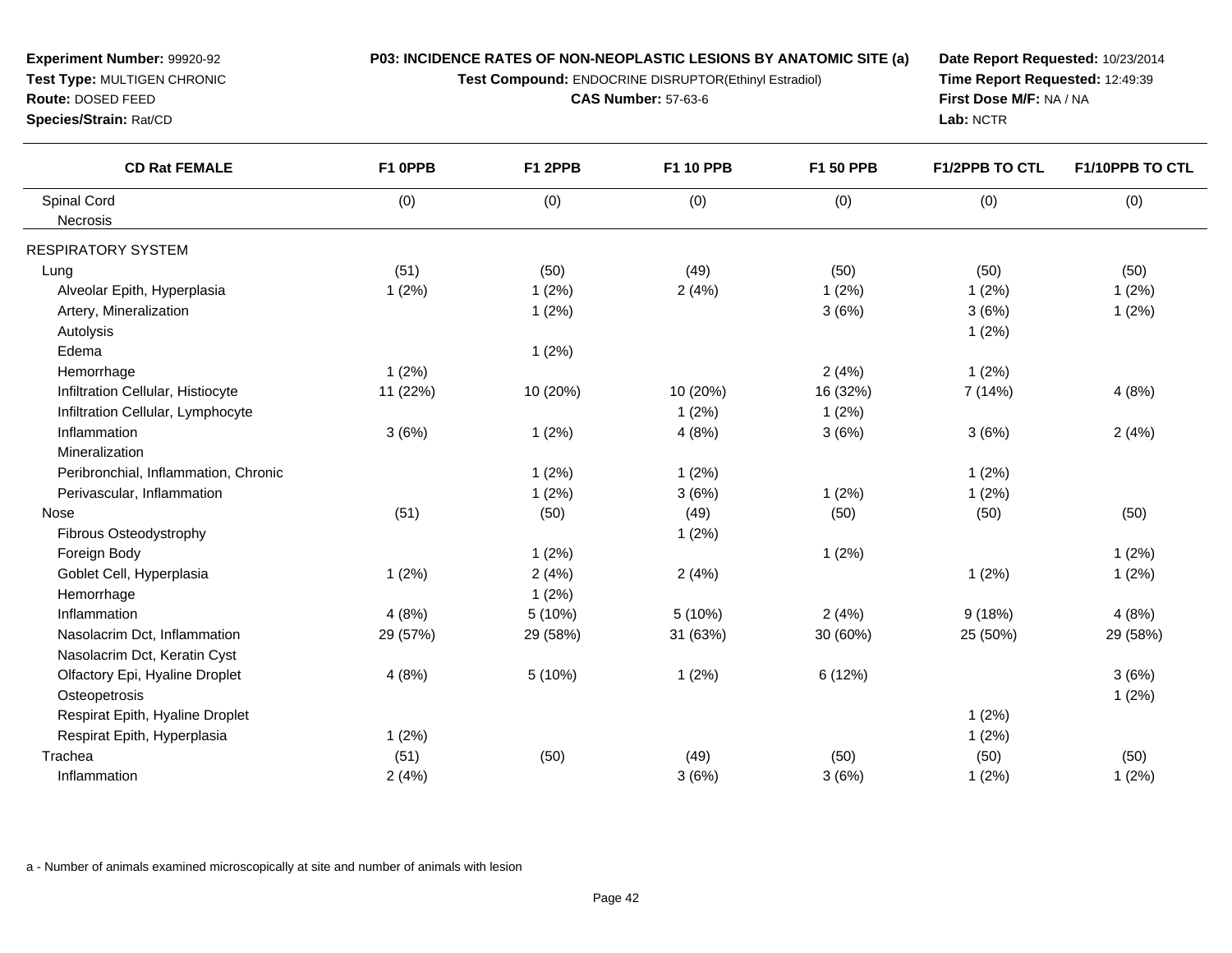**Test Compound:** ENDOCRINE DISRUPTOR(Ethinyl Estradiol)

**CAS Number:** 57-63-6

**Date Report Requested:** 10/23/2014**Time Report Requested:** 12:49:39**First Dose M/F:** NA / NA**Lab:** NCTR

| <b>CD Rat FEMALE</b>              | F1 OPPB  | F1 2PPB  | F1 10 PPB | F1 50 PPB | F1/2PPB TO CTL | F1/10PPB TO CTL |
|-----------------------------------|----------|----------|-----------|-----------|----------------|-----------------|
| SPECIAL SENSES SYSTEM             |          |          |           |           |                |                 |
| Ear                               | (0)      | (1)      | (0)       | (0)       | (0)            | (0)             |
| Eye                               | (51)     | (49)     | (48)      | (49)      | (50)           | (50)            |
| Bilateral, Cataract               |          |          |           | 1(2%)     | 2(4%)          |                 |
| Bilateral, Retina, Degeneration   | 2(4%)    | 5 (10%)  | 1(2%)     | 4(8%)     | 1(2%)          | 6(12%)          |
| Cataract                          |          | 1(2%)    | 1(2%)     | 1(2%)     | 2(4%)          | 2(4%)           |
| Cornea, Inflammation              | $1(2\%)$ |          |           |           |                |                 |
| Inflammation                      |          |          |           |           |                |                 |
| Phthisis Bulbi                    |          |          |           |           |                |                 |
| Retina, Autolysis                 |          |          |           |           | 2(4%)          |                 |
| Retina, Degeneration              | 3(6%)    | 1(2%)    | 5(10%)    |           | 2(4%)          | 3(6%)           |
| Harderian Gland                   | (51)     | (49)     | (49)      | (50)      | (50)           | (50)            |
| Atrophy, Focal                    | 2(4%)    |          |           |           |                |                 |
| Epithelium, Degeneration          |          |          |           |           | 1(2%)          |                 |
| Hyperplasia                       | 3(6%)    | 2(4%)    | 4(8%)     | 5 (10%)   | 2(4%)          | 1(2%)           |
| Infiltration Cellular, Lymphocyte | 3(6%)    | 2(4%)    | 2(4%)     | 1(2%)     | 2(4%)          | 1(2%)           |
| Inflammation                      | 7 (14%)  | 10 (20%) | 10 (20%)  | 4(8%)     | 7 (14%)        | 9(18%)          |
| Zymbal's Gland                    | (0)      | (0)      | (0)       | (0)       | (0)            | (0)             |
| <b>URINARY SYSTEM</b>             |          |          |           |           |                |                 |
| Kidney                            | (51)     | (50)     | (49)      | (50)      | (50)           | (50)            |
| Bilateral, Hydronephrosis         |          |          |           |           |                | 1(2%)           |
| Cyst                              | 15 (29%) | 16 (32%) | 8 (16%)   | 7 (14%)   | 11 (22%)       | 16 (32%)        |
| Degeneration, Mucoid              |          |          | 1(2%)     | 1(2%)     | 1(2%)          | 1(2%)           |
| Epithelium, Pelvis, Hyperplasia   | 1(2%)    |          |           |           |                | 1(2%)           |
| Hemorrhage                        | 1(2%)    |          |           | 1(2%)     |                |                 |
| Hydronephrosis                    |          |          | 1(2%)     | 1(2%)     |                | 1(2%)           |
| Infiltration Cellular, Lymphocyte |          |          |           | 1(2%)     |                |                 |
| Inflammation                      | 1(2%)    | 1(2%)    |           |           | 1(2%)          |                 |
| Mineralization                    | 31 (61%) | 33 (66%) | 27 (55%)  | 34 (68%)  | 30 (60%)       | 36 (72%)        |

a - Number of animals examined microscopically at site and number of animals with lesion

**Experiment Number:** 99920-92**Test Type:** MULTIGEN CHRONIC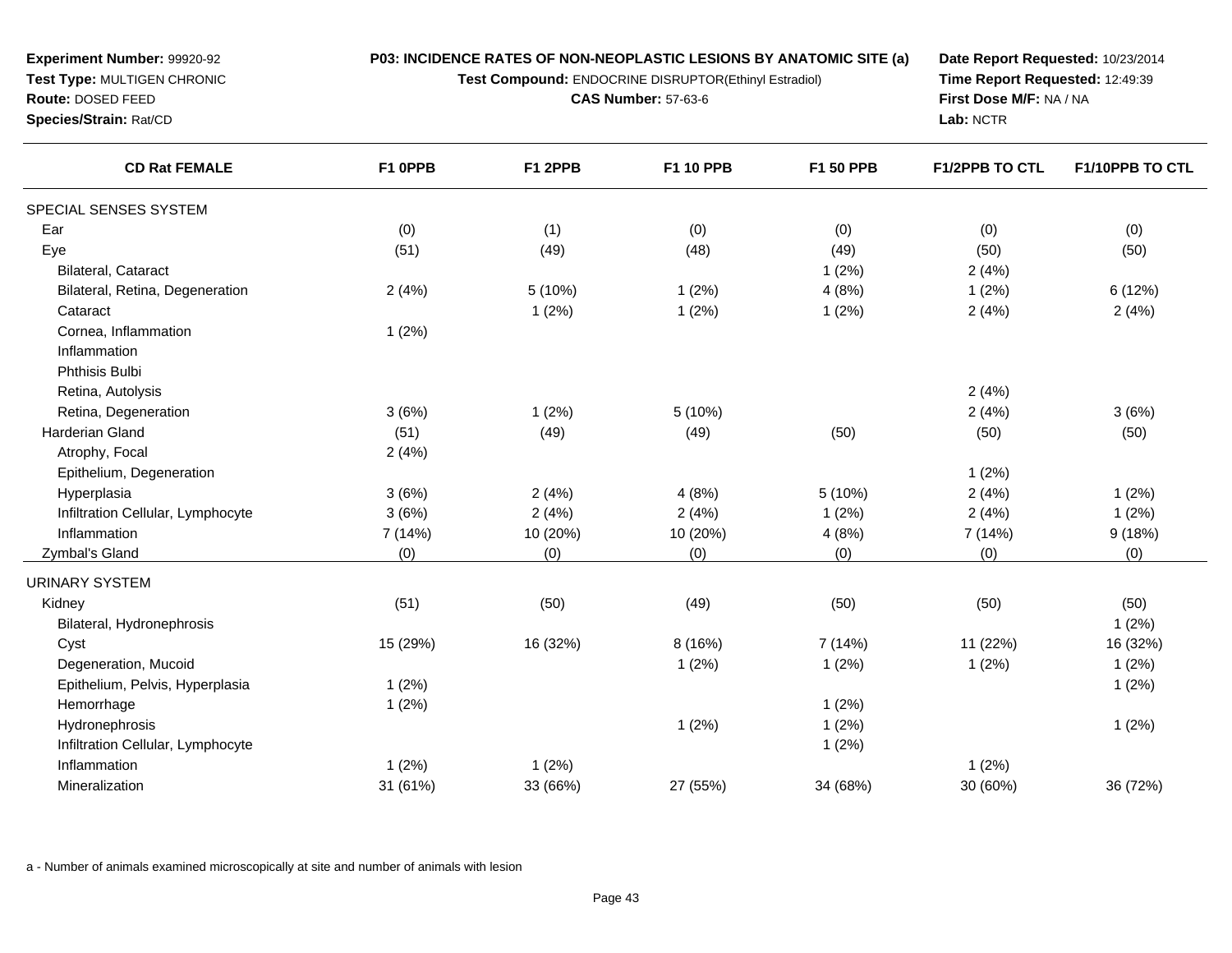| Experiment Number: 99920-92<br>Test Type: MULTIGEN CHRONIC<br><b>Route: DOSED FEED</b><br>Species/Strain: Rat/CD |          | P03: INCIDENCE RATES OF NON-NEOPLASTIC LESIONS BY ANATOMIC SITE (a)<br><b>Test Compound: ENDOCRINE DISRUPTOR(Ethinyl Estradiol)</b><br><b>CAS Number: 57-63-6</b> | Date Report Requested: 10/23/2014<br>Time Report Requested: 12:49:39<br>First Dose M/F: NA / NA<br>Lab: NCTR |                  |                       |                        |
|------------------------------------------------------------------------------------------------------------------|----------|-------------------------------------------------------------------------------------------------------------------------------------------------------------------|--------------------------------------------------------------------------------------------------------------|------------------|-----------------------|------------------------|
| <b>CD Rat FEMALE</b>                                                                                             | F1 OPPB  | F1 2PPB                                                                                                                                                           | <b>F1 10 PPB</b>                                                                                             | <b>F1 50 PPB</b> | <b>F1/2PPB TO CTL</b> | <b>F1/10PPB TO CTL</b> |
| Nephropathy                                                                                                      | 27 (53%) | 21 (42%)                                                                                                                                                          | 18 (37%)                                                                                                     | 17 (34%)         | 19 (38%)              | 19 (38%)               |
| Polycystic Kidney                                                                                                |          |                                                                                                                                                                   | 1(2%)                                                                                                        | 1(2%)            |                       |                        |
| Renal Tubule, Accumulation, Hyaline<br>Droplet                                                                   |          |                                                                                                                                                                   |                                                                                                              |                  |                       | 1(2%)                  |
| Renal Tubule, Hyperplasia, Focal                                                                                 |          |                                                                                                                                                                   |                                                                                                              |                  |                       |                        |
| Urinary Bladder                                                                                                  | (51)     | (49)                                                                                                                                                              | (49)                                                                                                         | (48)             | (48)                  | (50)                   |
| <b>Dilatation</b>                                                                                                |          |                                                                                                                                                                   |                                                                                                              | 1(2%)            |                       |                        |
| Hemorrhage                                                                                                       |          |                                                                                                                                                                   |                                                                                                              | 1(2%)            |                       |                        |
| Infiltration Cellular, Lymphocyte                                                                                | 2(4%)    |                                                                                                                                                                   |                                                                                                              |                  |                       |                        |
| Inflammation                                                                                                     |          |                                                                                                                                                                   |                                                                                                              |                  |                       | 1(2%)                  |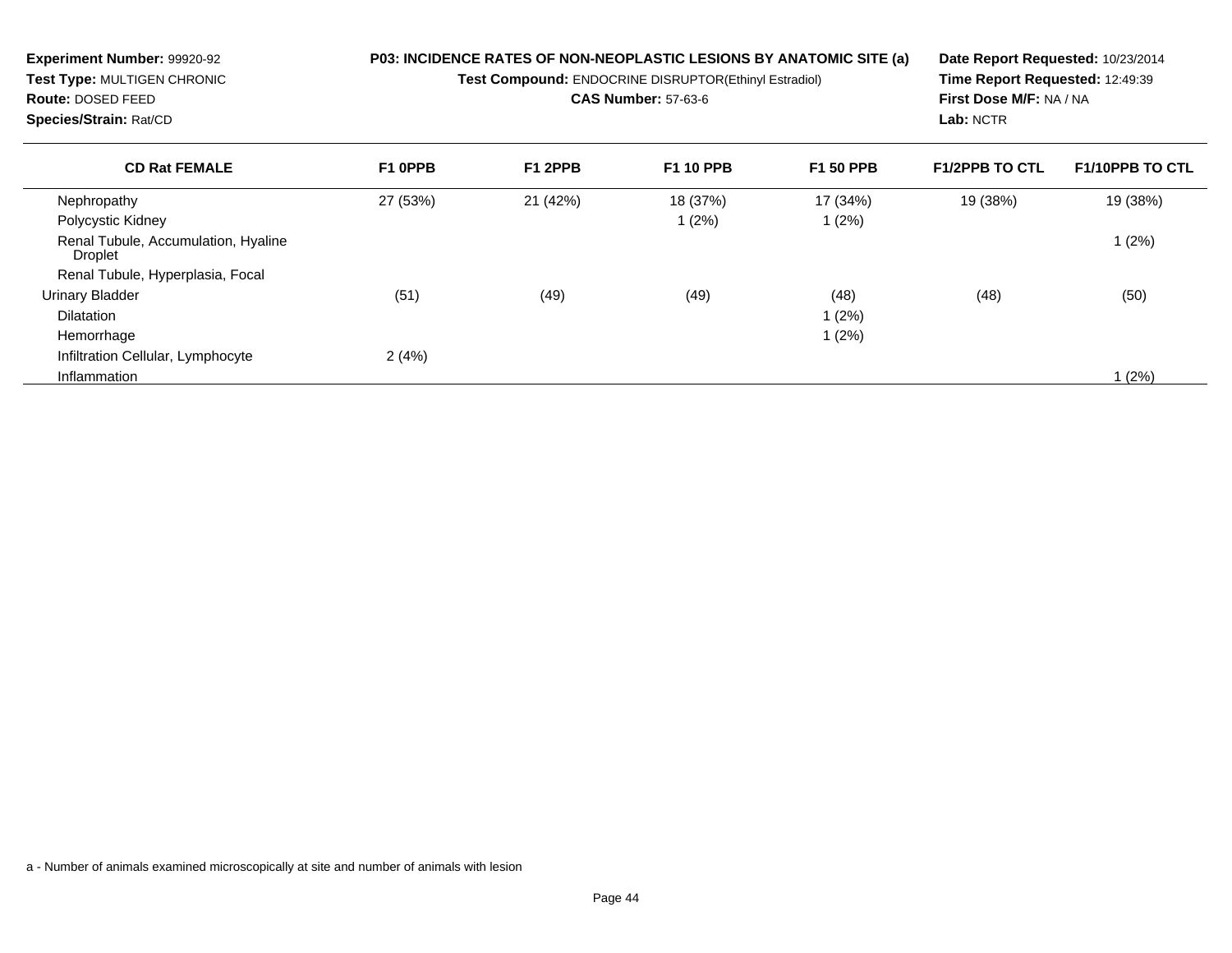**Test Compound:** ENDOCRINE DISRUPTOR(Ethinyl Estradiol)

**CAS Number:** 57-63-6

**Date Report Requested:** 10/23/2014**Time Report Requested:** 12:49:39**First Dose M/F:** NA / NA**Lab:** NCTR

| <b>CD Rat FEMALE</b>                               | F1/50PPB TO CTL | F3 OPPB      | F3 /2PPB TO CTL | F3/10PPB TO CTL | <b>F3/50PPB TO CTL</b> |
|----------------------------------------------------|-----------------|--------------|-----------------|-----------------|------------------------|
| <b>Disposition Summary</b>                         |                 |              |                 |                 |                        |
| <b>Animals Initially In Study</b>                  | 50              | 52           | 50              | 50              | 50                     |
| <b>Early Deaths</b>                                |                 |              |                 |                 |                        |
| <b>Moribund Sacrifice</b>                          | 22              | 7            | 6               | 4               | 9                      |
| <b>Natural Death</b>                               | 6               | $\mathbf{1}$ | 1               | $\mathbf{2}$    | $\mathbf 2$            |
| <b>Survivors</b>                                   |                 |              |                 |                 |                        |
| <b>Moribund Sacrifice</b>                          |                 | 17           | 13              | 20              | 14                     |
| <b>Natural Death</b>                               |                 |              | 1               | 3               | 1                      |
| <b>Terminal Sacrifice</b>                          | 22              | 27           | 29              | 21              | 24                     |
| <b>Animals Examined Microscopically</b>            | 50              | 52           | 50              | 50              | 50                     |
| ALIMENTARY SYSTEM                                  |                 |              |                 |                 |                        |
| Esophagus                                          | (50)            | (52)         | (49)            | (50)            | (50)                   |
| Hemorrhage                                         |                 |              |                 |                 |                        |
| Inflammation                                       |                 |              |                 |                 | 1(2%)                  |
| <b>Necrosis</b>                                    |                 |              |                 |                 |                        |
| Intestine Large, Cecum                             | (50)            | (51)         | (49)            | (49)            | (50)                   |
| Dilatation                                         |                 |              |                 | 1(2%)           |                        |
| Erosion                                            |                 |              |                 |                 |                        |
| Inflammation, Chronic                              |                 |              |                 | 1(2%)           |                        |
| Intestine Large, Colon                             | (50)            | (52)         | (50)            | (50)            | (50)                   |
| Developmental Malformation                         |                 |              |                 |                 |                        |
| Dilatation                                         |                 |              |                 | 1(2%)           |                        |
| Inflammation                                       |                 |              |                 |                 |                        |
| Lymphoid Tiss, Inflammation                        |                 |              |                 |                 |                        |
| Mineralization                                     |                 |              |                 |                 |                        |
| Muscularis, Inflammation, Chronic                  |                 |              |                 |                 |                        |
| Intestine Large, Rectum                            | (50)            | (51)         | (49)            | (50)            | (50)                   |
| Inflammation, Chronic<br>Intestine Small, Duodenum |                 |              |                 | 1(2%)           |                        |
|                                                    | (50)            | (52)         | (49)            | (50)            | (50)                   |

a - Number of animals examined microscopically at site and number of animals with lesion

**Experiment Number:** 99920-92**Test Type:** MULTIGEN CHRONIC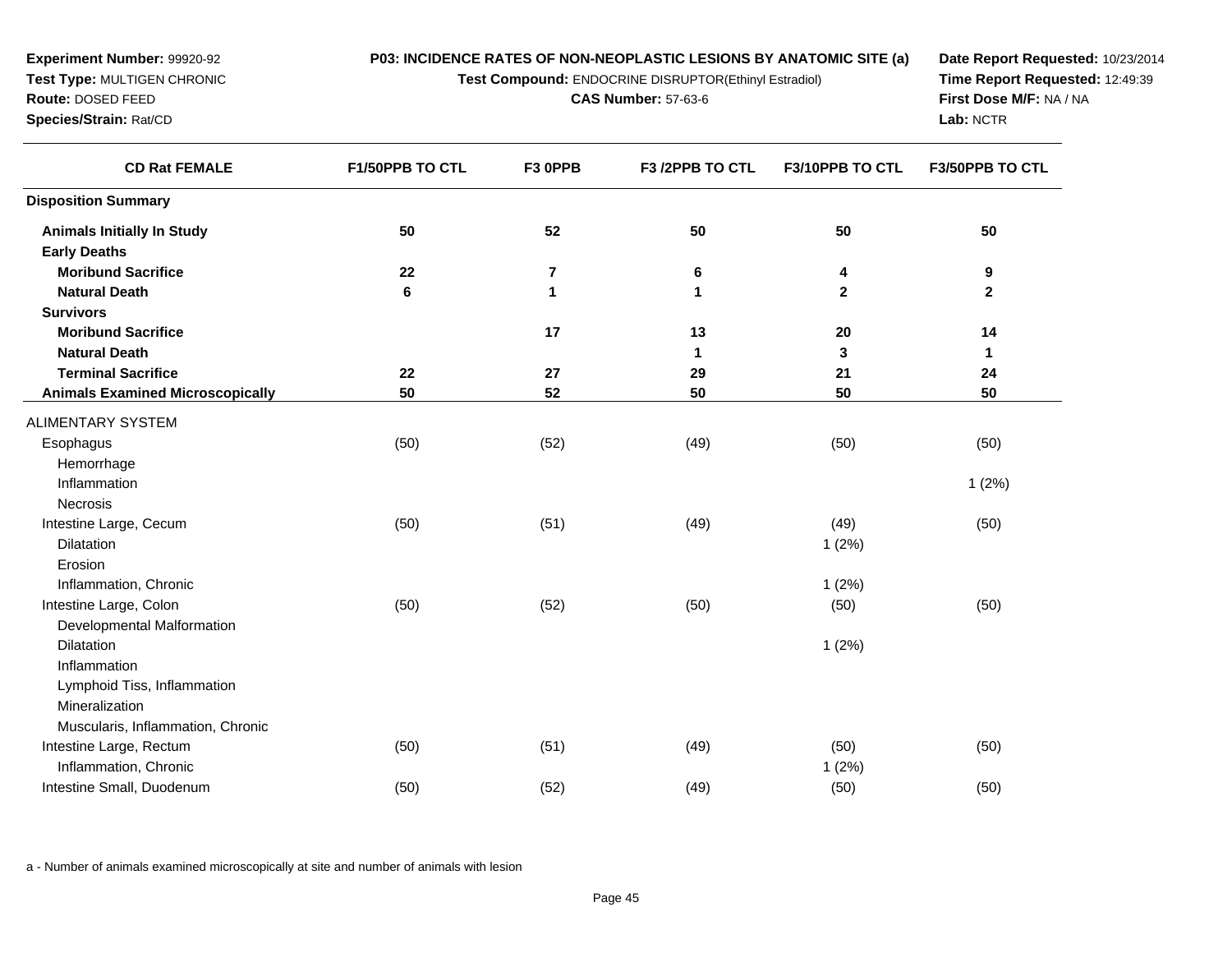**Test Compound:** ENDOCRINE DISRUPTOR(Ethinyl Estradiol)

**CAS Number:** 57-63-6

**Date Report Requested:** 10/23/2014**Time Report Requested:** 12:49:39**First Dose M/F:** NA / NA**Lab:** NCTR

| <b>CD Rat FEMALE</b>                           | <b>F1/50PPB TO CTL</b> | F3 OPPB  | F <sub>3</sub> /2PPB TO CTL | F3/10PPB TO CTL | <b>F3/50PPB TO CTL</b> |
|------------------------------------------------|------------------------|----------|-----------------------------|-----------------|------------------------|
| Autolysis                                      |                        |          |                             |                 |                        |
| <b>Dilatation</b>                              |                        |          |                             |                 |                        |
| Intestine Small, Ileum                         | (49)                   | (52)     | (49)                        | (49)            | (50)                   |
| Autolysis                                      |                        |          |                             |                 |                        |
| Lymphoid Tiss, Inflammation, Chronic<br>Active |                        |          |                             | 1(2%)           |                        |
| Intestine Small, Jejunum                       | (50)                   | (51)     | (49)                        | (48)            | (50)                   |
| Autolysis                                      |                        |          |                             |                 |                        |
| Inflammation, Chronic                          |                        |          |                             | 1(2%)           |                        |
| Liver                                          | (50)                   | (52)     | (50)                        | (50)            | (50)                   |
| Angiectasis                                    | 3(6%)                  | 8 (15%)  | 5 (10%)                     | 2(4%)           | 5 (10%)                |
| <b>Basophilic Focus</b>                        | 6(12%)                 | 1(2%)    | 3(6%)                       |                 | 2(4%)                  |
| Bile Duct, Hyperplasia                         | 8 (16%)                | 12 (23%) | 16 (32%)                    | 14 (28%)        | 6 (12%)                |
| Capsule, Hemorrhage, Focal                     |                        |          |                             |                 |                        |
| Caudate Lobe, Developmental<br>Malformation    | 1(2%)                  |          |                             |                 |                        |
| Centrilobular, Necrosis                        |                        |          | 1(2%)                       |                 |                        |
| Cyst                                           |                        |          | 1(2%)                       |                 |                        |
| <b>Cyst Multilocular</b>                       | 1(2%)                  | 2(4%)    |                             | 1(2%)           | 1(2%)                  |
| Degeneration, Cystic                           | 1(2%)                  |          | 3(6%)                       | 1(2%)           | 1(2%)                  |
| <b>Eosinophilic Focus</b>                      | 3(6%)                  | 2(4%)    | 3(6%)                       | 2(4%)           | 2(4%)                  |
| Eosinophilic Focus, Multiple                   | 1(2%)                  |          |                             |                 |                        |
| Hematopoietic Cell Proliferation               | 3(6%)                  | 1(2%)    | 3(6%)                       | 2(4%)           | 4(8%)                  |
| Hepatocyte, Periportal, Hypertrophy            |                        |          |                             |                 | 1(2%)                  |
| Hepatodiaphragmatic Nodule                     | 1(2%)                  | 4(8%)    | 4(8%)                       | 1(2%)           | 1(2%)                  |
| Infiltration Cellular, Lymphocyte              | 2(4%)                  | 2(4%)    |                             | 1(2%)           |                        |
| Inflammation, Chronic Active                   | 4(8%)                  | 10 (19%) | 5 (10%)                     | 5 (10%)         | 4(8%)                  |
| Left Lat Lobe, Developmental Malformation      | 1(2%)                  |          | 1(2%)                       |                 | 2(4%)                  |
| Median Lobe, Developmental Malformation        |                        |          | 1(2%)                       |                 |                        |
| <b>Mixed Cell Focus</b>                        | 1(2%)                  |          |                             |                 |                        |
| <b>Necrosis</b>                                |                        | 1(2%)    | 3(6%)                       |                 | 5 (10%)                |

a - Number of animals examined microscopically at site and number of animals with lesion

**Experiment Number:** 99920-92**Test Type:** MULTIGEN CHRONIC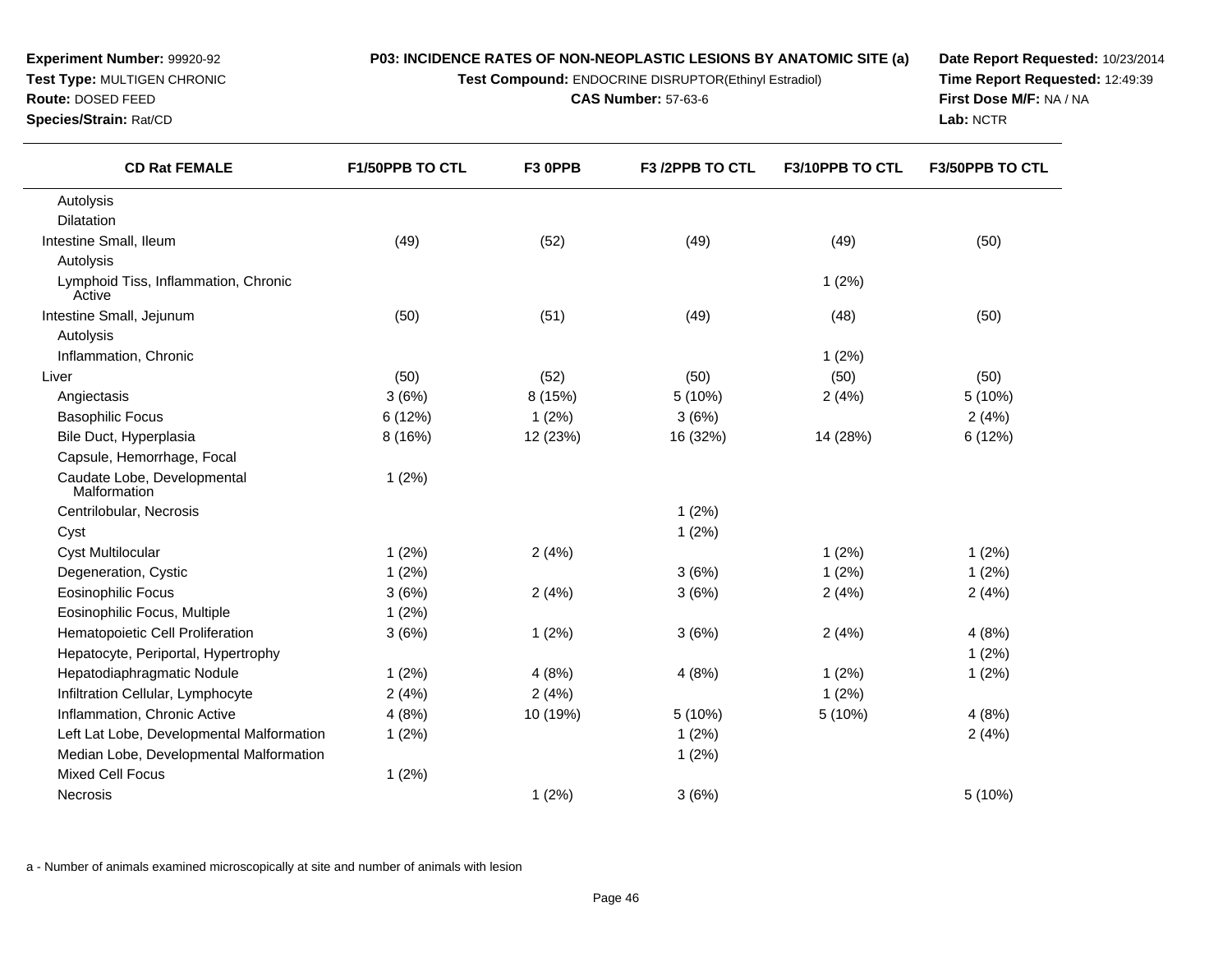**Test Compound:** ENDOCRINE DISRUPTOR(Ethinyl Estradiol)

**CAS Number:** 57-63-6

**Date Report Requested:** 10/23/2014**Time Report Requested:** 12:49:39**First Dose M/F:** NA / NA**Lab:** NCTR

| <b>CD Rat FEMALE</b>                          | F1/50PPB TO CTL | F3 OPPB  | F3 /2PPB TO CTL | F3/10PPB TO CTL | F3/50PPB TO CTL |
|-----------------------------------------------|-----------------|----------|-----------------|-----------------|-----------------|
| Oval Cell, Hyperplasia                        |                 |          |                 |                 |                 |
| Periportal, Inflammation, Chronic             | 2(4%)           | 3(6%)    | 3(6%)           | 6(12%)          | 5 (10%)         |
| Right Lat Lobe, Developmental<br>Malformation |                 |          |                 |                 |                 |
| <b>Tension Lipidosis</b>                      |                 | 2(4%)    | 3(6%)           | 1(2%)           |                 |
| Vacuolization Cytoplasmic                     | 13 (26%)        | 16 (31%) | 11 (22%)        | 10 (20%)        | 12 (24%)        |
| Mesentery                                     | (0)             | (3)      | (3)             | (4)             | (4)             |
| Cyst                                          |                 |          |                 |                 |                 |
| Fat, Necrosis                                 |                 | 1(33%)   | 2(67%)          | 3(75%)          | 3(75%)          |
| Oral Mucosa                                   | (4)             | (2)      | (4)             | (7)             | (2)             |
| Abscess                                       |                 |          |                 | 1(14%)          |                 |
| Gingival, Inflammation                        |                 |          | 1(25%)          | 1(14%)          |                 |
| Keratin Cyst                                  | 3(75%)          |          | 2(50%)          | 1(14%)          | 1(50%)          |
| Pancreas                                      | (50)            | (52)     | (49)            | (50)            | (50)            |
| <b>Accessory Spleen</b>                       |                 |          |                 |                 | 1(2%)           |
| Acinar Cell, Degeneration                     | 23 (46%)        | 23 (44%) | 33 (67%)        | 21 (42%)        | 21 (42%)        |
| Acinar Cell, Hyperplasia                      |                 |          |                 |                 |                 |
| Artery, Inflammation, Chronic                 |                 |          |                 |                 |                 |
| Artery, Mineralization                        |                 |          |                 |                 |                 |
| Inflammation, Chronic                         | 2(4%)           | 1(2%)    | 4(8%)           | 2(4%)           | 1(2%)           |
| Lipomatosis                                   | 1(2%)           |          | 1(2%)           | 1(2%)           |                 |
| <b>Salivary Glands</b>                        | (50)            | (52)     | (50)            | (50)            | (50)            |
| Artery, Mineralization                        |                 |          |                 |                 |                 |
| Infiltration Cellular, Lymphocyte             |                 |          |                 |                 | 1(2%)           |
| Inflammation, Chronic                         | 1(2%)           |          |                 | 1(2%)           |                 |
| Parotid GI, Degeneration                      |                 | 1(2%)    |                 |                 |                 |
| Stomach, Forestomach                          | (50)            | (52)     | (49)            | (50)            | (50)            |
| Edema                                         | 1(2%)           | 2(4%)    |                 | 2(4%)           |                 |
| Hyperplasia                                   |                 | 2(4%)    |                 | 1(2%)           | 1(2%)           |
| Inflammation                                  | 1(2%)           | 3(6%)    |                 | 2(4%)           |                 |
| Keratin Cyst                                  | 1(2%)           | 1(2%)    |                 | 1(2%)           |                 |

a - Number of animals examined microscopically at site and number of animals with lesion

**Route:** DOSED FEED

**Species/Strain:** Rat/CD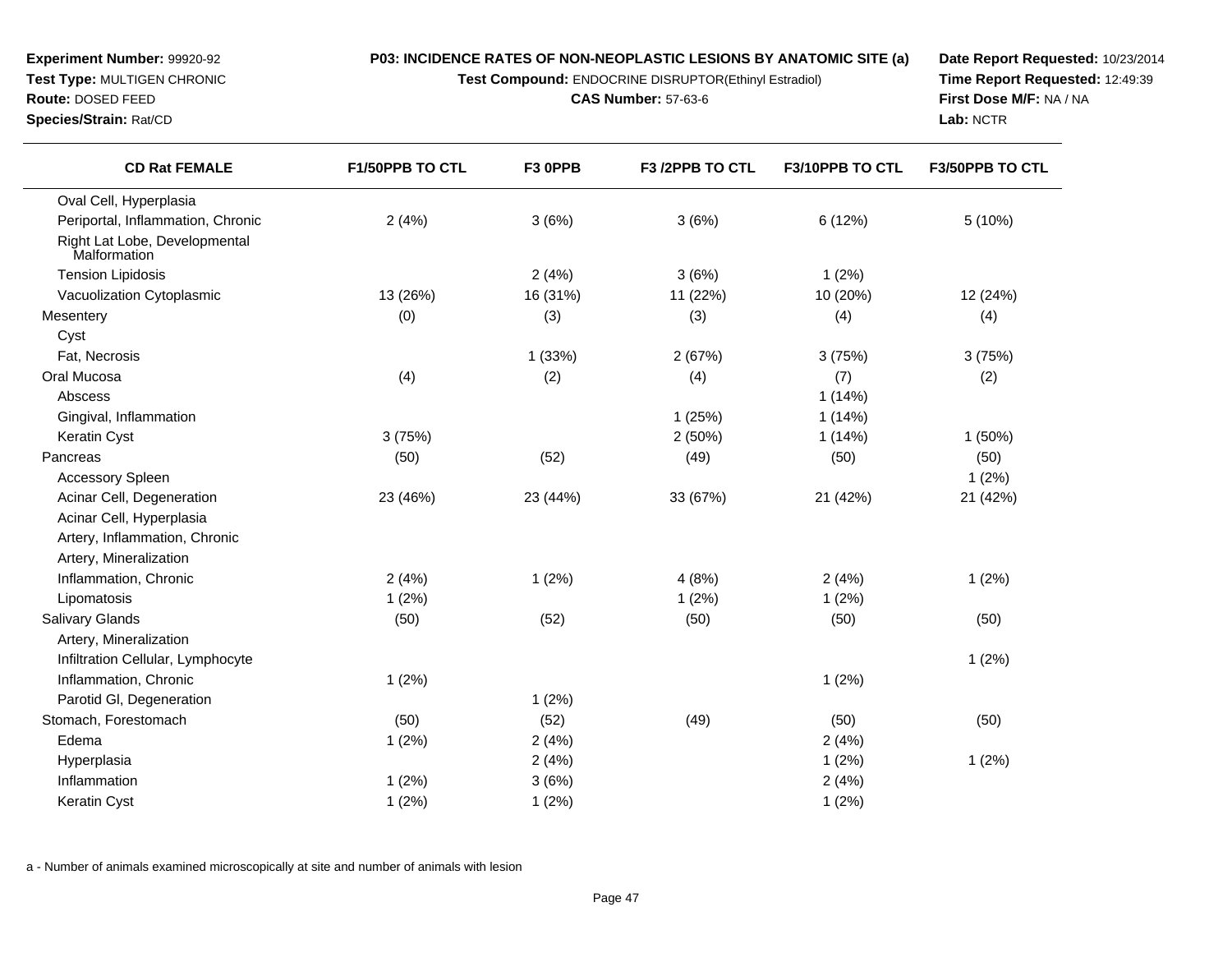**Test Compound:** ENDOCRINE DISRUPTOR(Ethinyl Estradiol)

**CAS Number:** 57-63-6

**Date Report Requested:** 10/23/2014**Time Report Requested:** 12:49:39**First Dose M/F:** NA / NA**Lab:** NCTR

| <b>CD Rat FEMALE</b>                     | F1/50PPB TO CTL | F3 OPPB  | F3 /2PPB TO CTL | F3/10PPB TO CTL | F3/50PPB TO CTL |  |
|------------------------------------------|-----------------|----------|-----------------|-----------------|-----------------|--|
| Ulcer                                    |                 |          |                 |                 | 2(4%)           |  |
| Stomach, Glandular                       | (50)            | (52)     | (49)            | (50)            | (50)            |  |
| Edema                                    |                 |          |                 |                 | 1(2%)           |  |
| Glands, Dilatation                       |                 |          |                 |                 |                 |  |
| Infiltration Cellular, Lymphocyte        |                 |          |                 | 1(2%)           |                 |  |
| Inflammation                             |                 |          |                 |                 |                 |  |
| Mineralization                           |                 |          |                 |                 |                 |  |
| Tongue                                   | (0)             | (0)      | (1)             | (0)             | (0)             |  |
| Tooth                                    | (0)             | (0)      | (0)             | (0)             | (0)             |  |
| Dysplasia                                |                 |          |                 |                 |                 |  |
| CARDIOVASCULAR SYSTEM                    |                 |          |                 |                 |                 |  |
| <b>Blood Vessel</b>                      | (50)            | (52)     | (50)            | (50)            | (50)            |  |
| Mineralization                           |                 |          |                 |                 |                 |  |
| Heart                                    | (50)            | (52)     | (50)            | (50)            | (50)            |  |
| Artery, Mineralization                   |                 |          |                 |                 |                 |  |
| Cardiomyopathy                           | 26 (52%)        | 33 (63%) | 28 (56%)        | 24 (48%)        | 21 (42%)        |  |
| Endocardium, Hyperplasia                 | 1(2%)           |          |                 |                 |                 |  |
| Myocardium, Necrosis                     |                 |          |                 |                 |                 |  |
| <b>ENDOCRINE SYSTEM</b>                  |                 |          |                 |                 |                 |  |
| <b>Adrenal Cortex</b>                    | (50)            | (52)     | (50)            | (50)            | (50)            |  |
| <b>Accessory Adrenal Cortical Nodule</b> |                 |          |                 |                 | 1(2%)           |  |
| Angiectasis                              | 1(2%)           |          | 1(2%)           | 3(6%)           | 2(4%)           |  |
| Atrophy                                  | 1(2%)           | 1(2%)    |                 | 1(2%)           |                 |  |
| Cyst                                     |                 |          |                 |                 |                 |  |
| Degeneration, Cystic                     | 42 (84%)        | 48 (92%) | 42 (84%)        | 38 (76%)        | 41 (82%)        |  |
| Hematopoietic Cell Proliferation         |                 |          |                 |                 | 2(4%)           |  |
| Hyperplasia                              | 1(2%)           |          |                 |                 |                 |  |
| Hypertrophy                              | 5(10%)          | 3(6%)    | 9(18%)          | 4(8%)           | 7 (14%)         |  |
| Infarct                                  |                 |          | 1(2%)           |                 | 1(2%)           |  |

a - Number of animals examined microscopically at site and number of animals with lesion

**Experiment Number:** 99920-92**Test Type:** MULTIGEN CHRONIC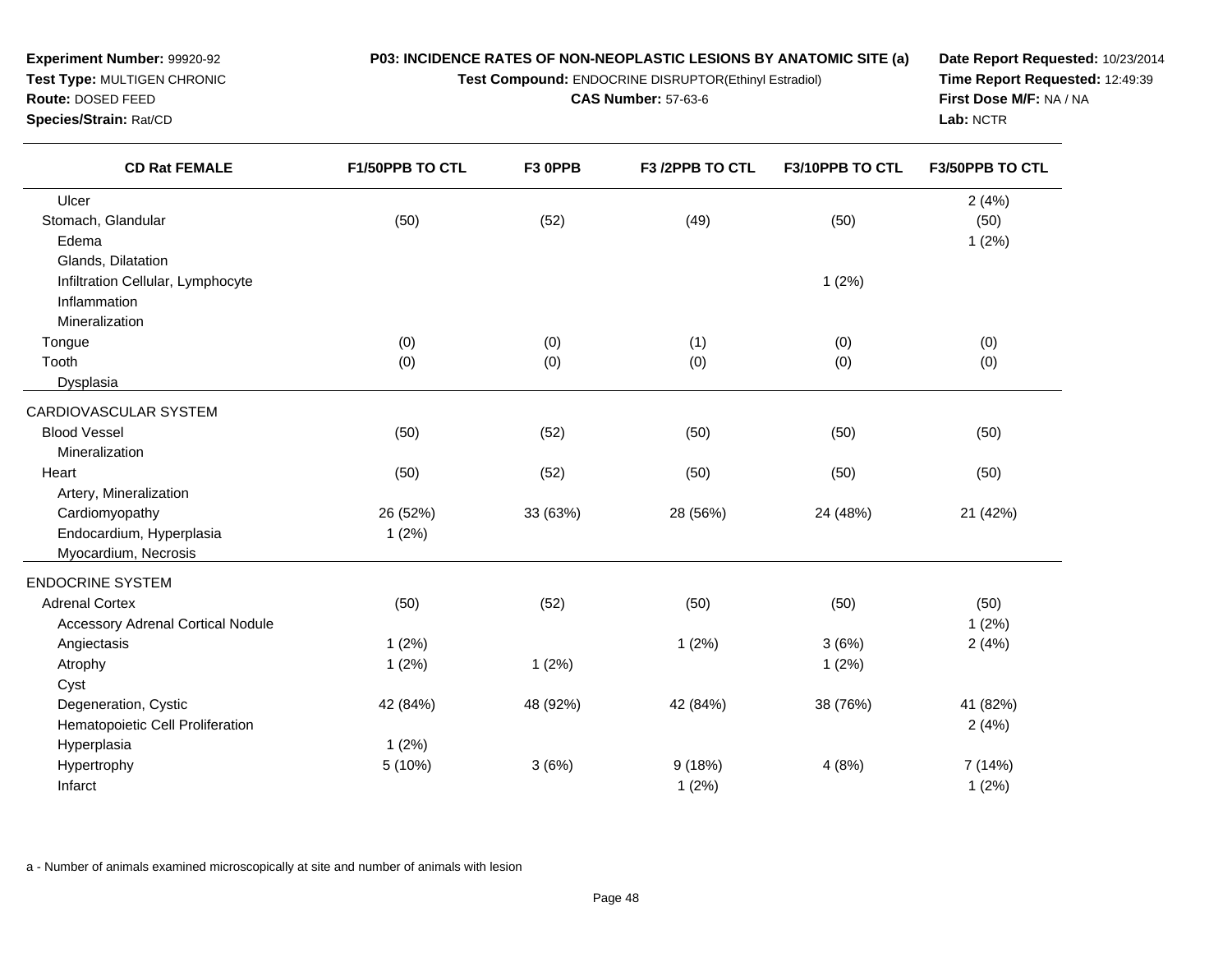**Test Compound:** ENDOCRINE DISRUPTOR(Ethinyl Estradiol)

**CAS Number:** 57-63-6

**Date Report Requested:** 10/23/2014**Time Report Requested:** 12:49:40**First Dose M/F:** NA / NA**Lab:** NCTR

| <b>CD Rat FEMALE</b>              | <b>F1/50PPB TO CTL</b> | F3 OPPB | F3 /2PPB TO CTL | F3/10PPB TO CTL | <b>F3/50PPB TO CTL</b> |
|-----------------------------------|------------------------|---------|-----------------|-----------------|------------------------|
| Metaplasia, Osseous               |                        |         |                 |                 |                        |
| Vacuolization Cytoplasmic         |                        |         |                 |                 |                        |
| Adrenal Medulla                   | (49)                   | (52)    | (50)            | (50)            | (50)                   |
| Atrophy                           |                        |         | 1(2%)           |                 |                        |
| Hyperplasia                       | 2(4%)                  |         |                 |                 |                        |
| Islets, Pancreatic                | (50)                   | (52)    | (49)            | (50)            | (50)                   |
| Hyperplasia                       |                        |         | 1(2%)           |                 | 1(2%)                  |
| Parathyroid Gland                 | (46)                   | (48)    | (45)            | (47)            | (44)                   |
| Hyperplasia                       |                        |         | 1(2%)           |                 | 1(2%)                  |
| Inflammation                      |                        |         |                 | 1(2%)           |                        |
| Thrombosis                        |                        |         | 1(2%)           |                 |                        |
| <b>Pituitary Gland</b>            | (49)                   | (52)    | (50)            | (50)            | (50)                   |
| Angiectasis                       | 1(2%)                  | 2(4%)   | 2(4%)           |                 | 1(2%)                  |
| Cyst                              |                        |         |                 |                 |                        |
| Degeneration, Cystic              |                        | 1(2%)   |                 |                 |                        |
| Hypertrophy, Focal                |                        | 1(2%)   |                 |                 |                        |
| Necrosis                          |                        | 1(2%)   |                 |                 |                        |
| Pars Distalis, Cyst               | 2(4%)                  | 2(4%)   | 1(2%)           |                 | 1(2%)                  |
| Pars Distalis, Hyperplasia        | 1(2%)                  | 6(12%)  | 3(6%)           | 4(8%)           | 5(10%)                 |
| Pars Intermed, Cyst               | 1(2%)                  |         | 1(2%)           |                 |                        |
| Pigmentation                      |                        |         |                 |                 |                        |
| <b>Thyroid Gland</b>              | (50)                   | (52)    | (49)            | (50)            | (50)                   |
| C Cell, Hyperplasia               | 4(8%)                  | 3(6%)   | 3(6%)           | 3(6%)           | 1(2%)                  |
| Cyst                              |                        |         |                 | 1(2%)           |                        |
| Follicle, Cyst                    |                        |         |                 |                 |                        |
| Follicular Cel, Hyperplasia       |                        |         |                 |                 | 1(2%)                  |
| Infiltration Cellular, Lymphocyte |                        | 1(2%)   |                 |                 | 1(2%)                  |
| Inflammation, Chronic             | 1(2%)                  |         |                 | 1(2%)           |                        |
| <b>Ultimobranchial Cyst</b>       | 2(4%)                  | 2(4%)   | 5 (10%)         | 3(6%)           | 2(4%)                  |

GENERAL BODY SYSTEM

**Experiment Number:** 99920-92**Test Type:** MULTIGEN CHRONIC

**Route:** DOSED FEED**Species/Strain:** Rat/CD

a - Number of animals examined microscopically at site and number of animals with lesion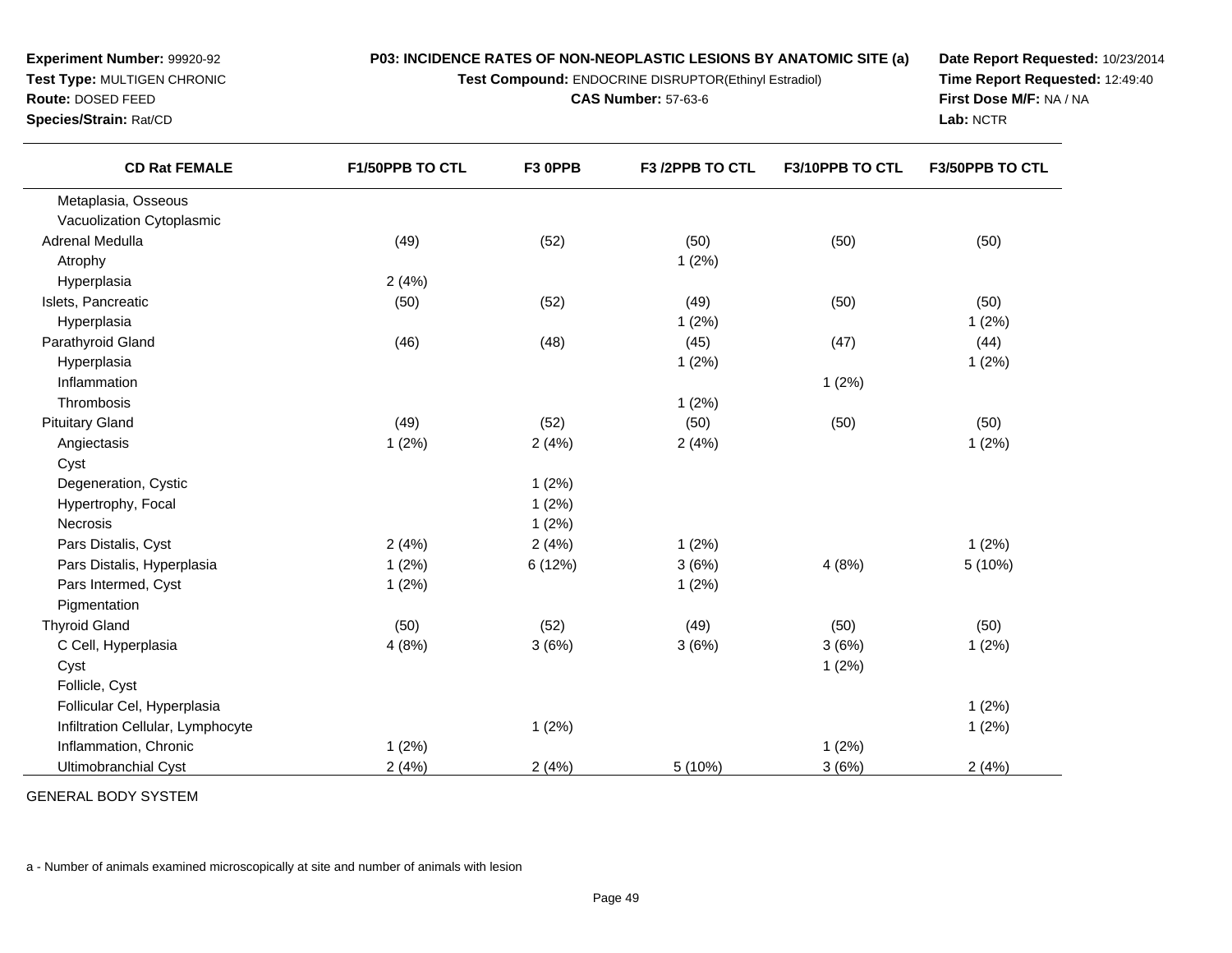**Test Compound:** ENDOCRINE DISRUPTOR(Ethinyl Estradiol)

**CAS Number:** 57-63-6

**Date Report Requested:** 10/23/2014**Time Report Requested:** 12:49:40**First Dose M/F:** NA / NA**Lab:** NCTR

| <b>CD Rat FEMALE</b>              | F1/50PPB TO CTL<br>F3 OPPB |          | F3 /2PPB TO CTL | F3/10PPB TO CTL | F3/50PPB TO CTL |  |
|-----------------------------------|----------------------------|----------|-----------------|-----------------|-----------------|--|
| <b>Tissue NOS</b>                 | (0)                        | (0)      | (0)             | (1)             | (1)             |  |
| <b>GENITAL SYSTEM</b>             |                            |          |                 |                 |                 |  |
| <b>Clitoral Gland</b>             | (49)                       | (50)     | (50)            | (49)            | (48)            |  |
| Atrophy                           | 2(4%)                      | 6 (12%)  | 5(10%)          | 6 (12%)         | 6(13%)          |  |
| Duct, Dilatation                  | 9(18%)                     | 9(18%)   | 13 (26%)        | 7(14%)          | 9(19%)          |  |
| Duct, Hyperplasia, Squamous       | 5(10%)                     |          | 1(2%)           | 1(2%)           |                 |  |
| Duct, Inflammation                |                            |          |                 | 1(2%)           |                 |  |
| Hyperplasia                       | 3(6%)                      |          |                 | 1(2%)           | 3(6%)           |  |
| Infiltration Cellular, Lymphocyte |                            |          |                 |                 |                 |  |
| Infiltration Cellular, Mast Cell  |                            |          | 1(2%)           |                 |                 |  |
| Inflammation                      | 34 (69%)                   | 26 (52%) | 26 (52%)        | 24 (49%)        | 20 (42%)        |  |
| Inflammation, Suppurative         |                            | 1(2%)    |                 |                 |                 |  |
| Keratin Cyst                      | 2(4%)                      |          | 1(2%)           | 1(2%)           | 1(2%)           |  |
| Ovary                             | (50)                       | (51)     | (50)            | (50)            | (50)            |  |
| Angiectasis                       |                            |          |                 |                 |                 |  |
| Atrophy                           | 42 (84%)                   | 47 (92%) | 46 (92%)        | 45 (90%)        | 49 (98%)        |  |
| Corpus Luteum, Cyst               | 2(4%)                      | 1(2%)    | 2(4%)           | 2(4%)           |                 |  |
| Cyst                              | 17 (34%)                   | 13 (25%) | 12 (24%)        | 15 (30%)        | 13 (26%)        |  |
| Granulosa Cell, Hyperplasia       |                            |          |                 |                 |                 |  |
| Hyperplasia, Sertoliform          | 28 (56%)                   | 22 (43%) | 20 (40%)        | 26 (52%)        | 27 (54%)        |  |
| Interstit Cell, Hyperplasia       |                            | 4(8%)    | 3(6%)           |                 |                 |  |
| Rete Ovarii, Cyst                 |                            | 2(4%)    |                 | 2(4%)           |                 |  |
| Oviduct                           | (50)                       | (51)     | (49)            | (50)            | (50)            |  |
| Pigmentation                      |                            |          |                 |                 |                 |  |
| <b>Uterus</b>                     | (50)                       | (52)     | (50)            | (50)            | (50)            |  |
| Adenomyosis                       |                            | 1(2%)    | 1(2%)           | 1(2%)           |                 |  |
| Atrophy                           |                            |          | 1(2%)           | 2(4%)           | 2(4%)           |  |
| Cervix, Hyperplasia               |                            |          |                 |                 |                 |  |
| Cervix, Muscularis, Hypertrophy   | 1(2%)                      |          |                 |                 |                 |  |
| Dilatation                        |                            | 1(2%)    | 1(2%)           |                 | 1(2%)           |  |

a - Number of animals examined microscopically at site and number of animals with lesion

**Experiment Number:** 99920-92**Test Type:** MULTIGEN CHRONIC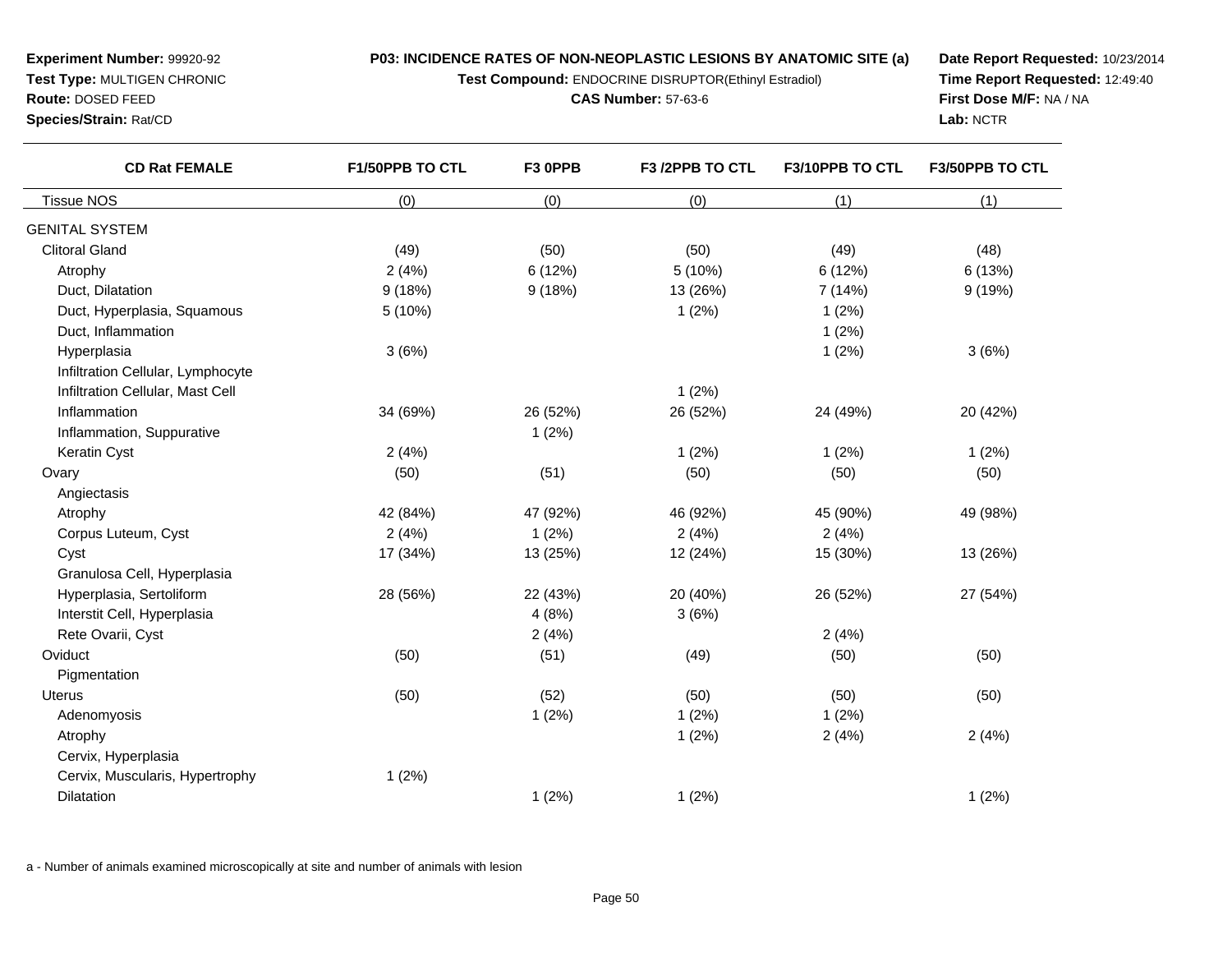**Test Compound:** ENDOCRINE DISRUPTOR(Ethinyl Estradiol)

**CAS Number:** 57-63-6

**Date Report Requested:** 10/23/2014**Time Report Requested:** 12:49:40**First Dose M/F:** NA / NA**Lab:** NCTR

| <b>CD Rat FEMALE</b>                                 | F1/50PPB TO CTL | F3 OPPB   | F3 /2PPB TO CTL | F3/10PPB TO CTL | F3/50PPB TO CTL |
|------------------------------------------------------|-----------------|-----------|-----------------|-----------------|-----------------|
| Endometrium, Degeneration                            |                 |           |                 |                 | 1(2%)           |
| Endometrium, Hyperplasia                             | 4(8%)           | 6(12%)    | 6(12%)          | 8(16%)          | 5(10%)          |
| Endometrium, Hyperplasia, Cystic                     | 22 (44%)        | 15 (29%)  | 9(18%)          | 9(18%)          | 18 (36%)        |
| Hemorrhage                                           |                 |           |                 |                 |                 |
| Hyperplasia, Atypical, Focal                         | 9(18%)          | 6 (12%)   | 16 (32%)        | 15 (30%)        | 21 (42%)        |
| Hypoplasia                                           |                 |           |                 |                 |                 |
| Inflammation                                         | 3(6%)           | 2(4%)     |                 | 2(4%)           | 1(2%)           |
| Metaplasia, Squamous                                 | 1(2%)           | 1(2%)     | 4(8%)           | 3(6%)           | 11 (22%)        |
| Pigmentation, Focal                                  |                 |           |                 |                 | 1(2%)           |
| Vagina                                               | (50)            | (51)      | (50)            | (50)            | (50)            |
| Epithelium, Atrophy                                  |                 |           |                 | 1(2%)           | 2(4%)           |
| Hemorrhage                                           | 1(2%)           |           | 1(2%)           |                 |                 |
| Inflammation                                         | 18 (36%)        | 14 (27%)  | 16 (32%)        | 20 (40%)        | 12 (24%)        |
| Mucocyte, Hyperplasia                                | 39 (78%)        | 39 (76%)  | 39 (78%)        | 36 (72%)        | 35 (70%)        |
| HEMATOPOIETIC SYSTEM                                 |                 |           |                 |                 |                 |
| <b>Bone Marrow</b>                                   | (50)            | (52)      | (50)            | (50)            | (50)            |
| Hyperplasia                                          | 1(2%)           | 1(2%)     |                 |                 | 2(4%)           |
| Myeloid Cell, Hyperplasia                            | 1(2%)           |           |                 | 1(2%)           |                 |
| Lymph Node                                           | (13)            | (10)      | (17)            | (10)            | (5)             |
| Axillary, Degeneration, Cystic                       |                 |           |                 |                 |                 |
| Axillary, Hyperplasia, Lymphoid                      |                 | $1(10\%)$ |                 |                 |                 |
| Axillary, Infiltration Cellular, Plasma Cell         |                 | 2(20%)    | 1(6%)           |                 |                 |
| Deep Cervical, Hyperplasia, Lymphoid                 |                 |           |                 |                 |                 |
| Deep Cervical, Infiltration Cellular, Plasma<br>Cell |                 |           |                 |                 |                 |
| Degeneration, Cystic                                 |                 |           |                 |                 |                 |
| Hyperplasia, Lymphoid                                |                 |           |                 |                 |                 |
| Infiltration Cellular, Plasma Cell                   |                 |           |                 |                 |                 |
| Inguinal, Degeneration, Cystic                       | 2(15%)          |           |                 |                 |                 |
| Inguinal, Hyperplasia, Lymphoid                      | 2(15%)          |           |                 |                 |                 |

a - Number of animals examined microscopically at site and number of animals with lesion

**Experiment Number:** 99920-92**Test Type:** MULTIGEN CHRONIC

**Route:** DOSED FEED**Species/Strain:** Rat/CD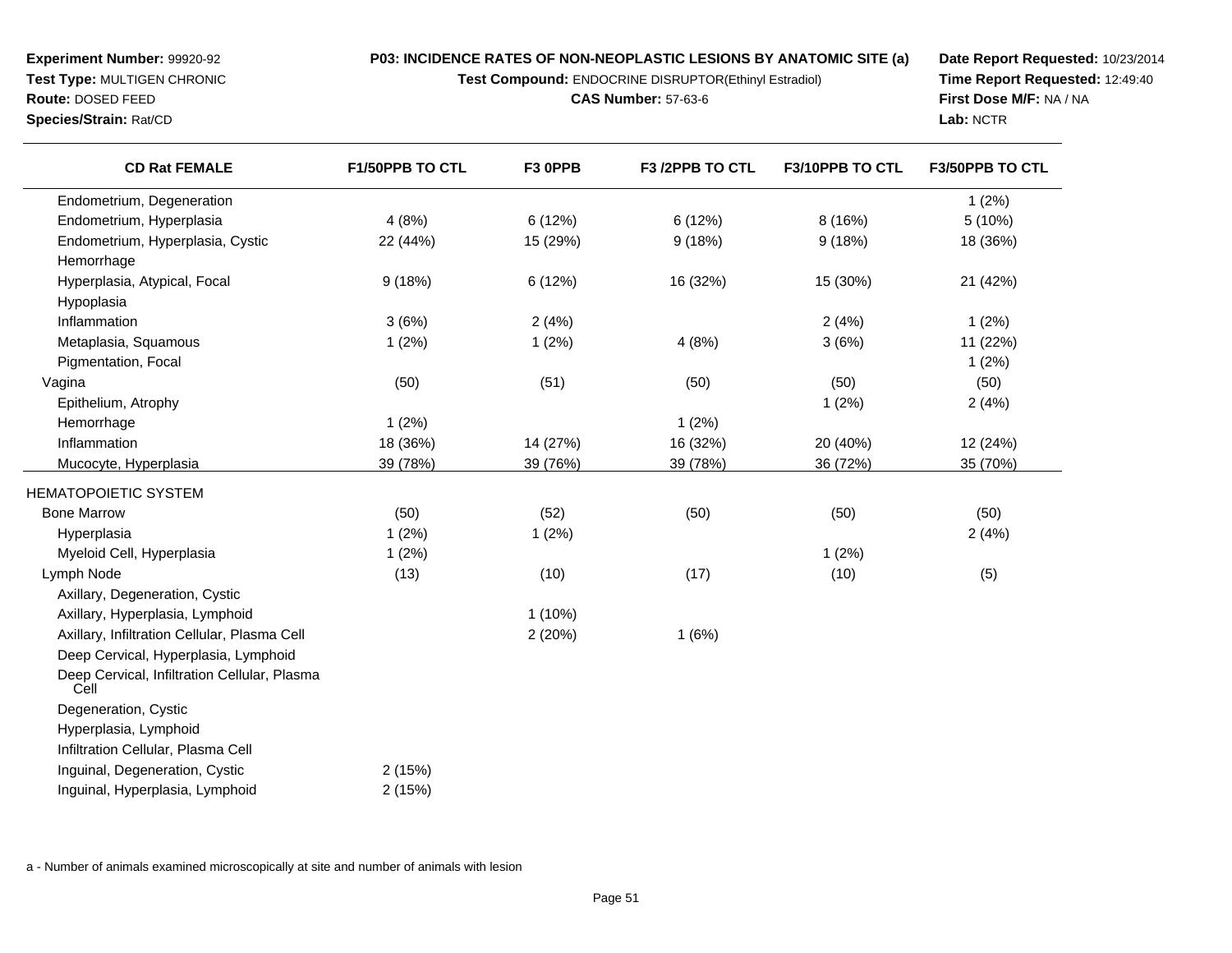**Test Compound:** ENDOCRINE DISRUPTOR(Ethinyl Estradiol)

**CAS Number:** 57-63-6

**Date Report Requested:** 10/23/2014**Time Report Requested:** 12:49:40**First Dose M/F:** NA / NA**Lab:** NCTR

| <b>CD Rat FEMALE</b>                            | F1/50PPB TO CTL | F3 OPPB   | F3 /2PPB TO CTL | F3/10PPB TO CTL | F3/50PPB TO CTL |
|-------------------------------------------------|-----------------|-----------|-----------------|-----------------|-----------------|
| Inguinal, Infiltration Cellular, Plasma Cell    | 2(15%)          |           |                 |                 |                 |
| Lumbar, Degeneration, Cystic                    | 5 (38%)         | 8 (80%)   | 14 (82%)        | 7 (70%)         | 4 (80%)         |
| Lumbar, Hemorrhage                              |                 |           | 1(6%)           |                 | 1(20%)          |
| Lumbar, Hyperplasia, Lymphoid                   | 7(54%)          | 6(60%)    | 11 (65%)        | 6(60%)          | 3(60%)          |
| Lumbar, Infiltration Cellular, Plasma Cell      | 9(69%)          | $9(90\%)$ | 15 (88%)        | 6(60%)          | 5 (100%)        |
| Mediastinal, Hemorrhage                         | 1(8%)           |           |                 | $1(10\%)$       |                 |
| Mediastinal, Hyperplasia, Lymphoid              |                 |           |                 |                 |                 |
| Mediastinal, Infiltration Cellular, Plasma Cell | 2(15%)          |           |                 |                 |                 |
| Mediastinal, Pigmentation                       |                 |           |                 |                 |                 |
| Mediastinal, Sinus, Dilatation                  |                 |           |                 |                 |                 |
| Pancreatic, Hemorrhage                          |                 |           |                 |                 |                 |
| Pancreatic, Hyperplasia, Lymphoid               |                 |           |                 |                 |                 |
| Pancreatic, Pigmentation                        |                 |           |                 |                 |                 |
| Popliteal, Degeneration, Cystic                 |                 | $1(10\%)$ | 3(18%)          | $1(10\%)$       |                 |
| Popliteal, Hyperplasia, Lymphoid                |                 | $1(10\%)$ | 5 (29%)         | 1(10%)          | 1(20%)          |
| Popliteal, Infiltration Cellular, Plasma Cell   | 1(8%)           | 2(20%)    | 7 (41%)         | $1(10\%)$       | 1(20%)          |
| Renal, Degeneration, Cystic                     | 3(23%)          | $1(10\%)$ | 2(12%)          |                 |                 |
| Renal, Hemorrhage                               |                 |           |                 | 1(10%)          |                 |
| Renal, Hyperplasia, Lymphoid                    | 2(15%)          | $1(10\%)$ | 1(6%)           |                 |                 |
| Renal, Infiltration Cellular, Plasma Cell       | 4 (31%)         | $1(10\%)$ | 2(12%)          | $1(10\%)$       |                 |
| Thoracic, Infiltration Cellular, Plasma Cell    |                 |           |                 |                 |                 |
| Lymph Node, Mandibular                          | (50)            | (51)      | (50)            | (50)            | (50)            |
| Degeneration, Cystic                            | 12 (24%)        | 6 (12%)   | 9(18%)          | 8 (16%)         | 7 (14%)         |
| Hemorrhage                                      | 1(2%)           |           |                 | 1(2%)           |                 |
| Hyperplasia, Lymphoid                           | 5(10%)          | 12 (24%)  | 9(18%)          | 9(18%)          | 8(16%)          |
| Infiltration Cellular, Plasma Cell              | 41 (82%)        | 42 (82%)  | 38 (76%)        | 40 (80%)        | 37 (74%)        |
| Inflammation, Suppurative                       |                 |           |                 |                 |                 |
| Lymph Node, Mesenteric                          | (50)            | (51)      | (49)            | (50)            | (49)            |
| Degeneration, Cystic                            | 5(10%)          | 1(2%)     |                 | 1(2%)           | 1(2%)           |
| Depletion Lymphoid                              | 1(2%)           |           |                 |                 |                 |

a - Number of animals examined microscopically at site and number of animals with lesion

**Experiment Number:** 99920-92**Test Type:** MULTIGEN CHRONIC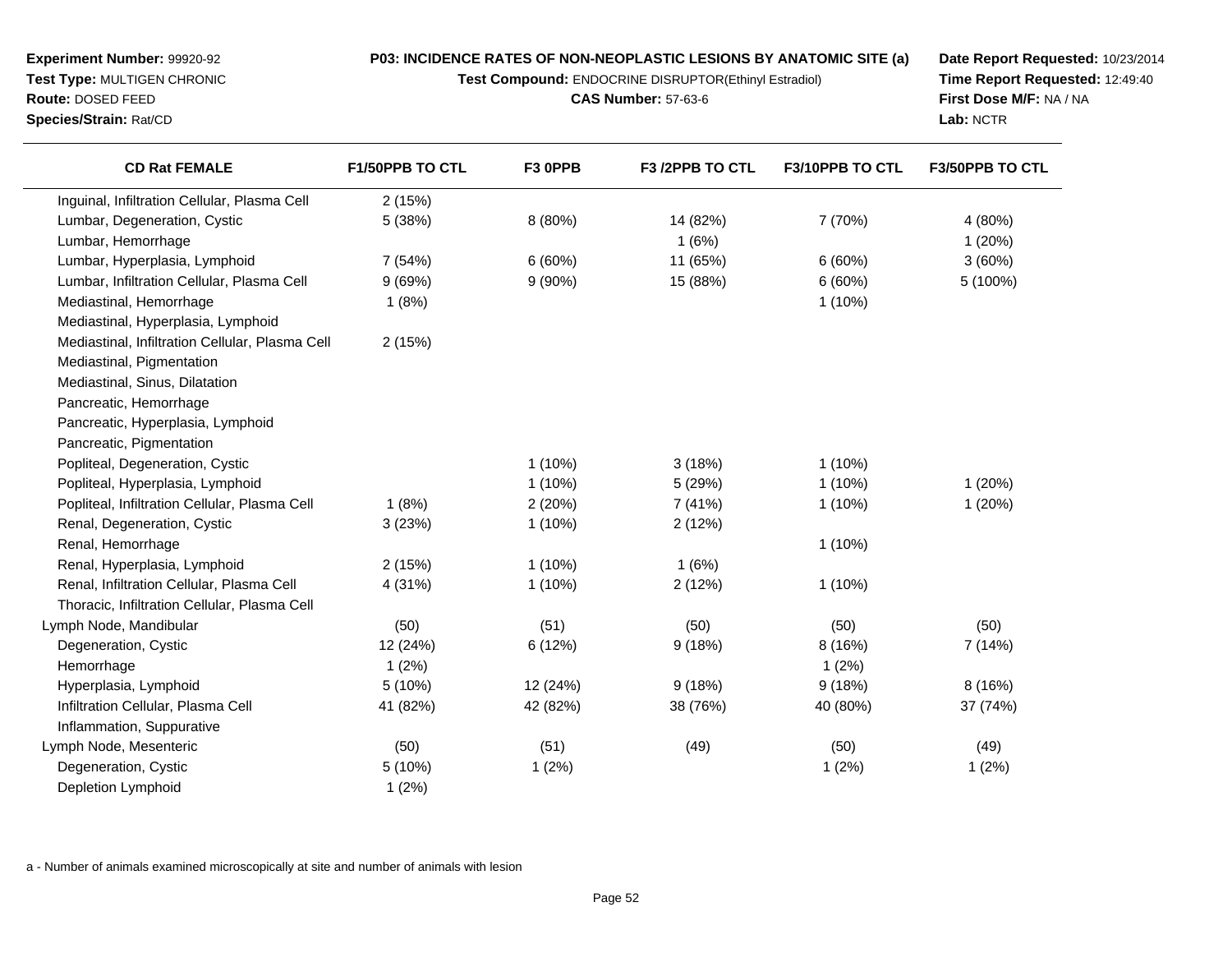**Test Compound:** ENDOCRINE DISRUPTOR(Ethinyl Estradiol)

**CAS Number:** 57-63-6

**Date Report Requested:** 10/23/2014**Time Report Requested:** 12:49:40**First Dose M/F:** NA / NA**Lab:** NCTR

| <b>CD Rat FEMALE</b>               | <b>F1/50PPB TO CTL</b> | F3 OPPB  | F3/2PPB TO CTL | F3/10PPB TO CTL | <b>F3/50PPB TO CTL</b> |
|------------------------------------|------------------------|----------|----------------|-----------------|------------------------|
| Hemorrhage                         |                        |          |                |                 |                        |
| Hyperplasia, Lymphoid              | 7(14%)                 | 5 (10%)  | 2(4%)          | 5(10%)          | 1(2%)                  |
| Infiltration Cellular, Plasma Cell | 5(10%)                 | 2(4%)    |                | 3(6%)           | 2(4%)                  |
| Inflammation, Chronic              |                        | 1(2%)    |                |                 |                        |
| Pigmentation                       |                        |          |                | 1(2%)           |                        |
| Sinus, Dilatation                  |                        |          |                |                 |                        |
| Spleen                             | (50)                   | (52)     | (50)           | (50)            | (50)                   |
| Hematopoietic Cell Proliferation   | 10 (20%)               | 14 (27%) | 15 (30%)       | 12 (24%)        | 16 (32%)               |
| Hyperplasia, Histiocytic, Focal    |                        |          |                | 1(2%)           |                        |
| Hyperplasia, Lymphoid              |                        |          | 2(4%)          |                 |                        |
| Hyperplasia, Stromal               |                        |          |                |                 |                        |
| Lymphocyte, Atrophy                |                        |          |                |                 |                        |
| Pigmentation                       | 30 (60%)               | 27 (52%) | 26 (52%)       | 24 (48%)        | 29 (58%)               |
| Red Pulp, Atrophy                  |                        |          |                |                 |                        |
| Thymus                             | (48)                   | (50)     | (45)           | (46)            | (49)                   |
| Atrophy                            |                        |          |                |                 | 1(2%)                  |
| Cyst                               | 17 (35%)               | 16 (32%) | 19 (42%)       | 17 (37%)        | 20 (41%)               |
| Hemorrhage                         |                        |          |                |                 |                        |
| Hyperplasia, Lymphoid              |                        |          |                |                 |                        |
| Inflammation, Chronic              |                        |          |                |                 |                        |
| <b>INTEGUMENTARY SYSTEM</b>        |                        |          |                |                 |                        |
| <b>Mammary Gland</b>               | (50)                   | (52)     | (50)           | (50)            | (50)                   |
| Alveolus, Hyperplasia              | 45 (90%)               | 35 (67%) | 36 (72%)       | 40 (80%)        | 39 (78%)               |
| <b>Atypical Focus</b>              | 18 (36%)               | 12 (23%) | 21 (42%)       | 22 (44%)        | 18 (36%)               |
| Duct, Dilatation                   | 4(8%)                  |          |                | 3(6%)           | 3(6%)                  |
| Duct, Inflammation                 | 1(2%)                  |          |                |                 |                        |
| Fibrosis                           | 1(2%)                  |          |                |                 |                        |
| Galactocele                        | 3(6%)                  | 2(4%)    | 1(2%)          | 1(2%)           | 5 (10%)                |
| Inflammation                       |                        |          |                | 1(2%)           |                        |
| Lactation                          | 20 (40%)               | 19 (37%) | 6 (12%)        | 17 (34%)        | 20 (40%)               |
|                                    |                        |          |                |                 |                        |

a - Number of animals examined microscopically at site and number of animals with lesion

**Experiment Number:** 99920-92**Test Type:** MULTIGEN CHRONIC

**Route:** DOSED FEED**Species/Strain:** Rat/CD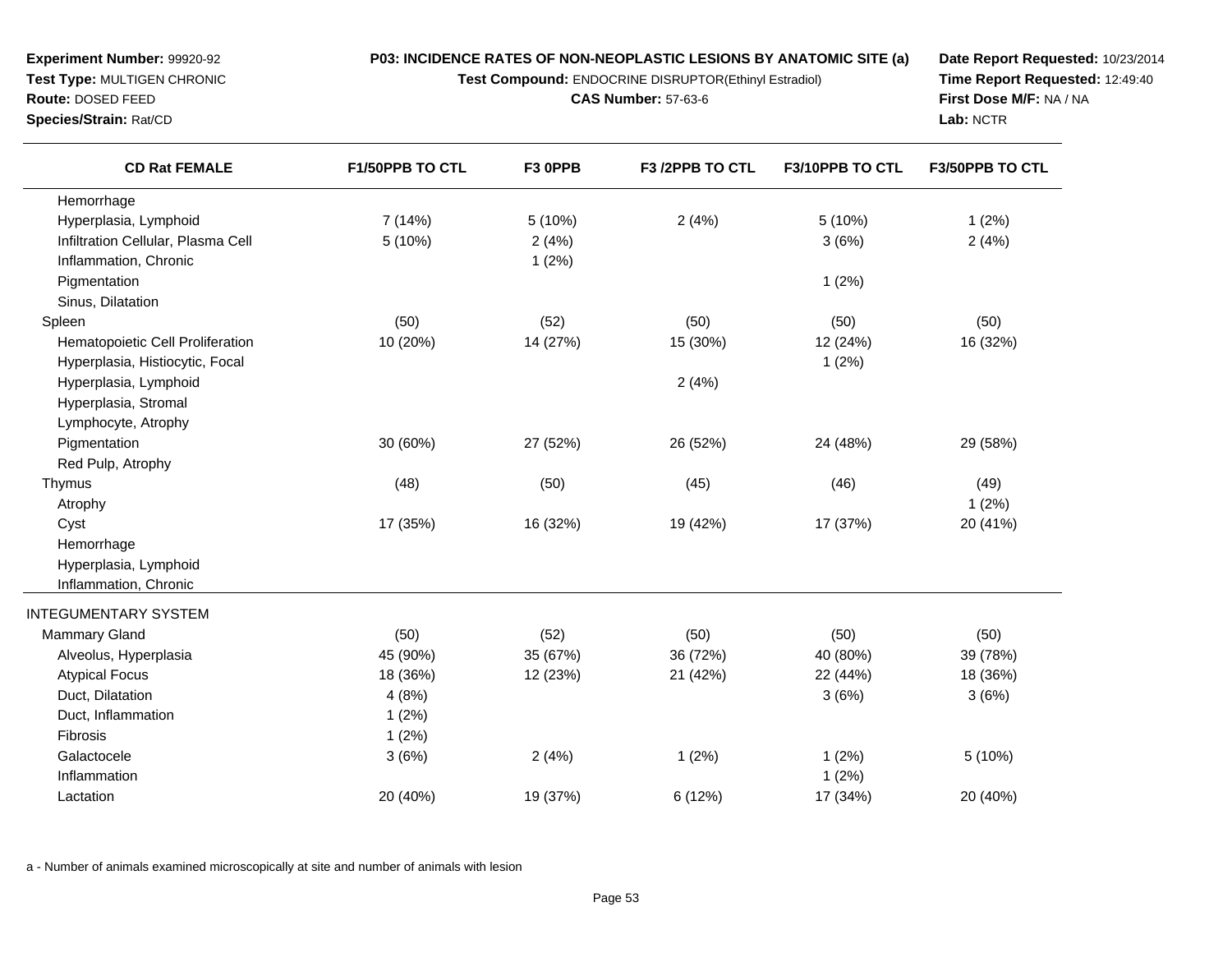**Test Compound:** ENDOCRINE DISRUPTOR(Ethinyl Estradiol)

**CAS Number:** 57-63-6

**Date Report Requested:** 10/23/2014**Time Report Requested:** 12:49:40**First Dose M/F:** NA / NA**Lab:** NCTR

| <b>CD Rat FEMALE</b>             | F1/50PPB TO CTL | F3 OPPB  | F3 /2PPB TO CTL | F3/10PPB TO CTL | F3/50PPB TO CTL |
|----------------------------------|-----------------|----------|-----------------|-----------------|-----------------|
| Lobules, Hyperplasia             |                 |          |                 |                 |                 |
| Skin                             | (50)            | (52)     | (50)            | (50)            | (50)            |
| Abscess                          |                 | 1(2%)    | 1(2%)           |                 |                 |
| Cyst Epithelial Inclusion        |                 | 1(2%)    |                 |                 | 1(2%)           |
| Epidermis, Necrosis              |                 |          |                 | 1(2%)           |                 |
| Hyperkeratosis                   |                 |          |                 |                 |                 |
| Inflammation                     | 29 (58%)        | 15 (29%) | 21 (42%)        | 8 (16%)         | 12 (24%)        |
| MUSCULOSKELETAL SYSTEM           |                 |          |                 |                 |                 |
| <b>Bone</b>                      | (0)             | (0)      | (1)             | (0)             | (0)             |
| Cartilage, Sternum, Degeneration |                 |          | 1 (100%)        |                 |                 |
| Bone, Femur                      | (50)            | (52)     | (50)            | (50)            | (50)            |
| Fibrous Osteodystrophy           |                 |          |                 |                 |                 |
| Hyperplasia                      |                 |          |                 | 1(2%)           |                 |
| Osteopetrosis                    |                 |          |                 |                 | 1(2%)           |
| <b>Skeletal Muscle</b>           | (1)             | (3)      | (4)             | (0)             | (1)             |
| Head, Hyalinization, Focal       |                 |          | 1(25%)          |                 |                 |
| Inflammation, Chronic Active     |                 | 1(33%)   |                 |                 |                 |
| NERVOUS SYSTEM                   |                 |          |                 |                 |                 |
| Brain, Brain Stem                | (50)            | (52)     | (50)            | (50)            | (50)            |
| Compression                      | 19 (38%)        | 13 (25%) | 11 (22%)        | 19 (38%)        | 20 (40%)        |
| Hemorrhage                       |                 |          | 1(2%)           | 1(2%)           | 1(2%)           |
| Hydrocephalus                    | 1(2%)           |          |                 |                 |                 |
| Brain, Cerebellum                | (50)            | (51)     | (50)            | (50)            | (50)            |
| Hemorrhage                       | 1(2%)           |          |                 |                 |                 |
| Hydrocephalus                    | 2(4%)           | 1(2%)    |                 | 4(8%)           | 3(6%)           |
| Brain, Cerebrum                  | (50)            | (52)     | (50)            | (50)            | (50)            |
| Hemorrhage                       |                 |          |                 |                 |                 |
| Hydrocephalus                    | 3(6%)           | 1(2%)    |                 | 1(2%)           | 3(6%)           |
| Peripheral Nerve                 | (0)             | (0)      | (1)             | (0)             | (1)             |

a - Number of animals examined microscopically at site and number of animals with lesion

**Experiment Number:** 99920-92**Test Type:** MULTIGEN CHRONIC

**Route:** DOSED FEED**Species/Strain:** Rat/CD

 $\overline{\phantom{0}}$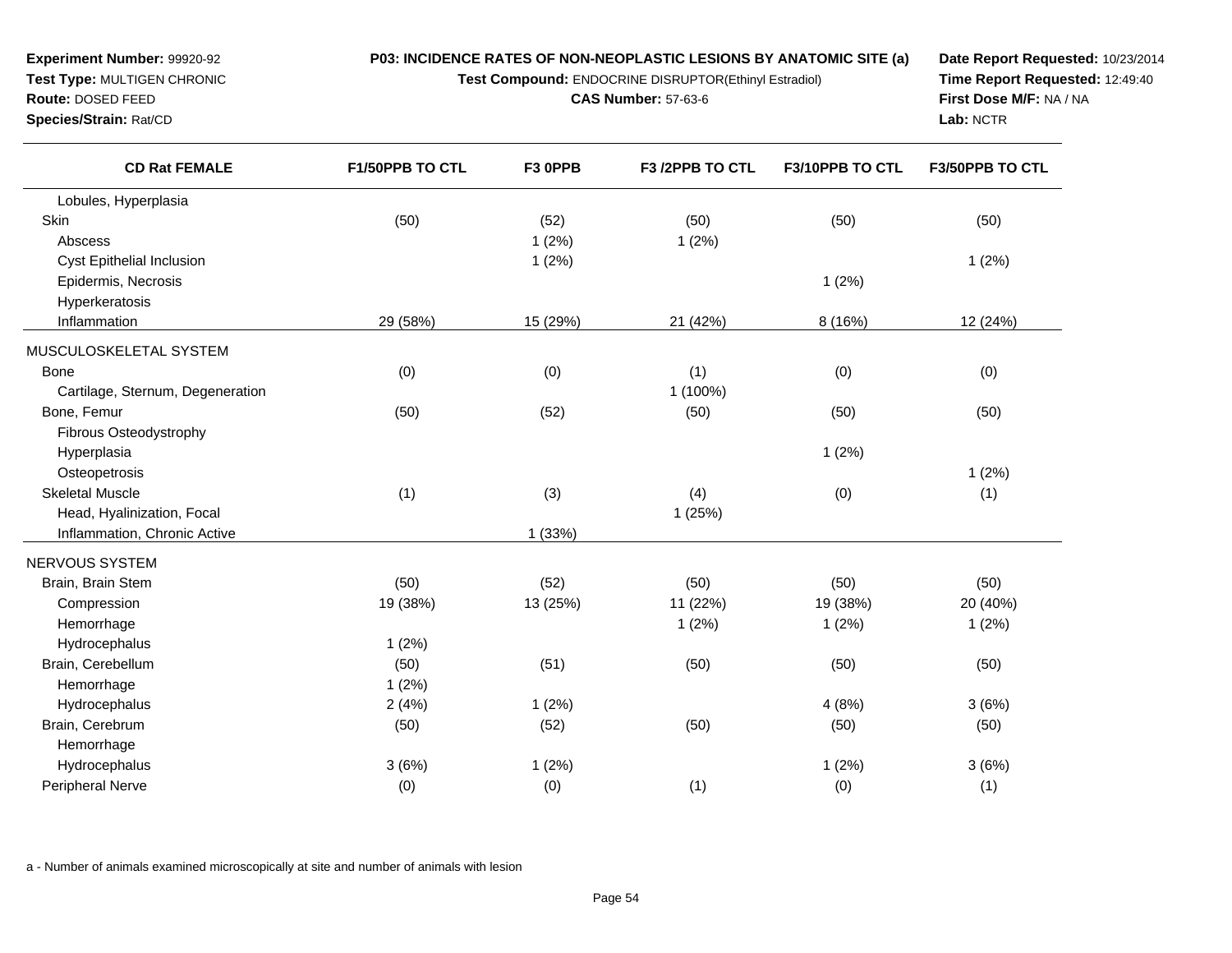**Test Compound:** ENDOCRINE DISRUPTOR(Ethinyl Estradiol)

**CAS Number:** 57-63-6

**Date Report Requested:** 10/23/2014**Time Report Requested:** 12:49:40**First Dose M/F:** NA / NA**Lab:** NCTR

| <b>CD Rat FEMALE</b>                 | F1/50PPB TO CTL | F3 OPPB  | F3 /2PPB TO CTL | F3/10PPB TO CTL | F3/50PPB TO CTL |
|--------------------------------------|-----------------|----------|-----------------|-----------------|-----------------|
| Spinal Cord                          | (0)             | (0)      | (1)             | (0)             | (1)             |
| Necrosis                             |                 |          |                 |                 | 1 (100%)        |
| RESPIRATORY SYSTEM                   |                 |          |                 |                 |                 |
| Lung                                 | (50)            | (52)     | (50)            | (50)            | (50)            |
| Alveolar Epith, Hyperplasia          |                 | 1(2%)    | 4(8%)           | 1(2%)           | 1(2%)           |
| Artery, Mineralization               | 1(2%)           | 1(2%)    |                 |                 |                 |
| Autolysis                            |                 |          |                 |                 |                 |
| Edema                                | 1(2%)           |          |                 | 3(6%)           |                 |
| Hemorrhage                           | 1(2%)           | 2(4%)    |                 |                 | 1(2%)           |
| Infiltration Cellular, Histiocyte    | 8 (16%)         | 10 (19%) | 14 (28%)        | 11 (22%)        | 7 (14%)         |
| Infiltration Cellular, Lymphocyte    | 1(2%)           |          |                 | 1(2%)           |                 |
| Inflammation                         | 3(6%)           | 1(2%)    | 4(8%)           | 1(2%)           | 2(4%)           |
| Mineralization                       |                 |          | 1(2%)           |                 |                 |
| Peribronchial, Inflammation, Chronic |                 |          |                 | 1(2%)           |                 |
| Perivascular, Inflammation           |                 |          |                 | 1(2%)           |                 |
| Nose                                 | (50)            | (52)     | (50)            | (50)            | (50)            |
| Fibrous Osteodystrophy               |                 |          |                 |                 |                 |
| Foreign Body                         | 1(2%)           |          |                 |                 |                 |
| Goblet Cell, Hyperplasia             |                 | 3(6%)    | 3(6%)           | 1(2%)           | 3(6%)           |
| Hemorrhage                           |                 |          |                 |                 |                 |
| Inflammation                         | 5(10%)          | 8 (15%)  | 2(4%)           | 3(6%)           | 6(12%)          |
| Nasolacrim Dct, Inflammation         | 33 (66%)        | 26 (50%) | 34 (68%)        | 26 (52%)        | 26 (52%)        |
| Nasolacrim Dct, Keratin Cyst         |                 |          |                 |                 | 1(2%)           |
| Olfactory Epi, Hyaline Droplet       | 2(4%)           | 15 (29%) | 8(16%)          | 5 (10%)         | 9(18%)          |
| Osteopetrosis                        |                 |          |                 |                 | 1(2%)           |
| Respirat Epith, Hyaline Droplet      |                 |          |                 |                 |                 |
| Respirat Epith, Hyperplasia          |                 | 1(2%)    | 1(2%)           |                 | 1(2%)           |
| Trachea                              | (50)            | (52)     | (49)            | (50)            | (50)            |
| Inflammation                         | 6 (12%)         | 2(4%)    | 2(4%)           | 2(4%)           | 3(6%)           |
|                                      |                 |          |                 |                 |                 |

a - Number of animals examined microscopically at site and number of animals with lesion

**Experiment Number:** 99920-92**Test Type:** MULTIGEN CHRONIC

**Route:** DOSED FEED**Species/Strain:** Rat/CD

 $\overline{\phantom{0}}$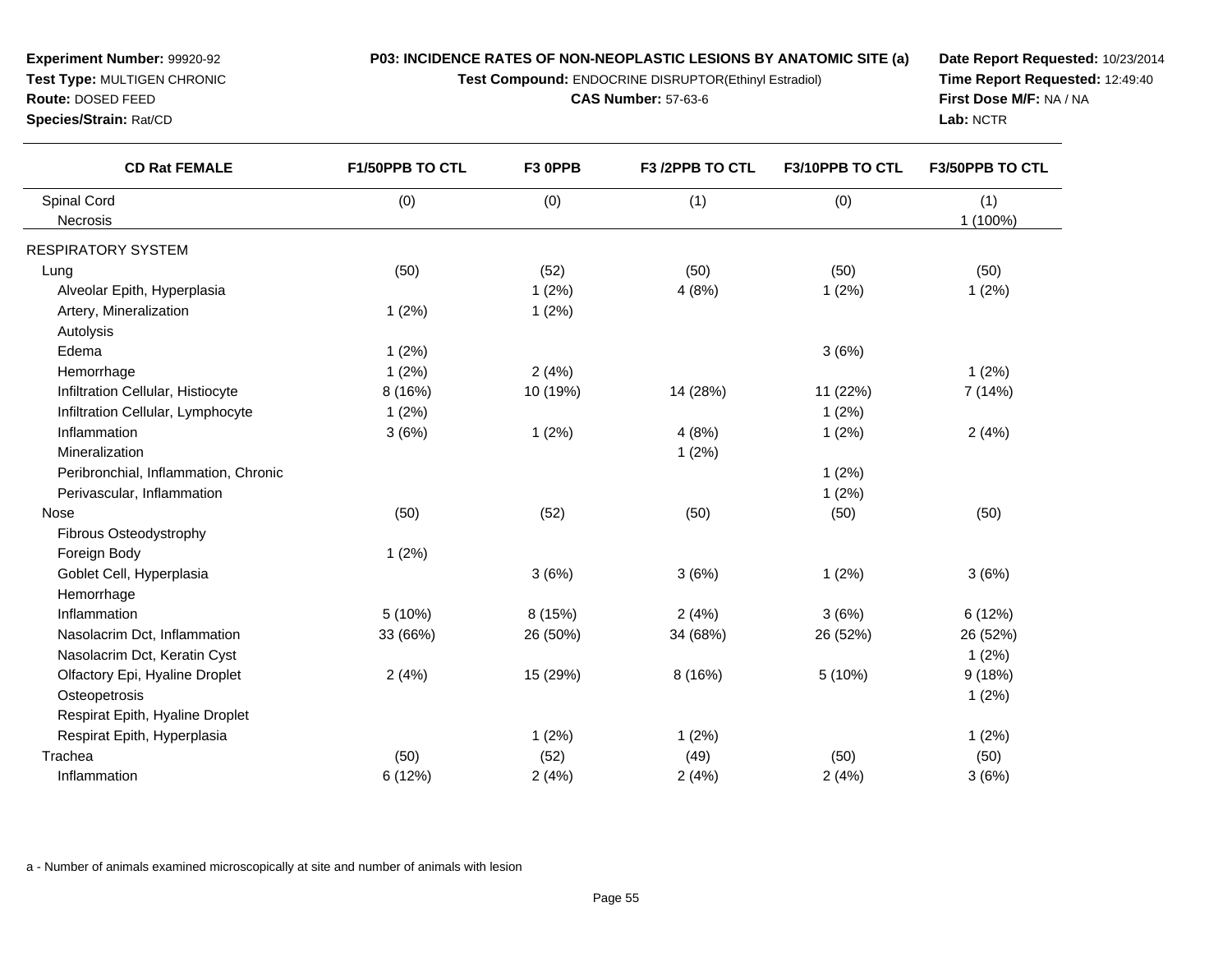**Test Compound:** ENDOCRINE DISRUPTOR(Ethinyl Estradiol)

**CAS Number:** 57-63-6

**Date Report Requested:** 10/23/2014**Time Report Requested:** 12:49:40**First Dose M/F:** NA / NA**Lab:** NCTR

| <b>CD Rat FEMALE</b>              | F1/50PPB TO CTL | F3 OPPB  | F3 /2PPB TO CTL | F3/10PPB TO CTL | F3/50PPB TO CTL |
|-----------------------------------|-----------------|----------|-----------------|-----------------|-----------------|
| SPECIAL SENSES SYSTEM             |                 |          |                 |                 |                 |
| Ear                               | (0)             | (0)      | (0)             | (2)             | (0)             |
| Eye                               | (47)            | (52)     | (50)            | (49)            | (50)            |
| Bilateral, Cataract               |                 |          | 1(2%)           |                 |                 |
| Bilateral, Retina, Degeneration   | 3(6%)           | 3(6%)    | 2(4%)           | 3(6%)           | 2(4%)           |
| Cataract                          |                 |          | 1(2%)           | 2(4%)           | 1(2%)           |
| Cornea, Inflammation              | 2(4%)           |          |                 |                 |                 |
| Inflammation                      |                 | 1(2%)    |                 | 1(2%)           |                 |
| Phthisis Bulbi                    |                 |          |                 | 1(2%)           | 1(2%)           |
| Retina, Autolysis                 |                 |          |                 |                 |                 |
| Retina, Degeneration              | 2(4%)           | 2(4%)    | 2(4%)           | 1(2%)           | 3(6%)           |
| Harderian Gland                   | (50)            | (52)     | (50)<br>(50)    |                 | (50)            |
| Atrophy, Focal                    |                 |          |                 |                 |                 |
| Epithelium, Degeneration          |                 |          |                 |                 |                 |
| Hyperplasia                       | 4(8%)           | 3(6%)    | 4(8%)           | 5 (10%)         |                 |
| Infiltration Cellular, Lymphocyte | 1(2%)           | 1(2%)    | 2(4%)           | 3(6%)           | 4(8%)           |
| Inflammation                      | 8 (16%)         | 8 (15%)  | 8 (16%)         | 12 (24%)        | 14 (28%)        |
| Zymbal's Gland                    | (1)             | (0)      | (0)             | (1)             | (0)             |
| <b>URINARY SYSTEM</b>             |                 |          |                 |                 |                 |
| Kidney                            | (50)            | (52)     | (50)            | (50)            | (50)            |
| Bilateral, Hydronephrosis         |                 |          |                 |                 |                 |
| Cyst                              | 9(18%)          | 10 (19%) | 12 (24%)        | 17 (34%)        | 7(14%)          |
| Degeneration, Mucoid              |                 |          |                 |                 |                 |
| Epithelium, Pelvis, Hyperplasia   |                 |          | 1(2%)           |                 |                 |
| Hemorrhage                        |                 |          |                 |                 |                 |
| Hydronephrosis                    |                 | 1(2%)    | 1(2%)           |                 | 1(2%)           |
| Infiltration Cellular, Lymphocyte | 1(2%)           |          | 2(4%)           |                 |                 |
| Inflammation                      |                 | 3(6%)    | 5(10%)          | 2(4%)           | 2(4%)           |
| Mineralization                    | 35 (70%)        | 22 (42%) | 14 (28%)        | 21 (42%)        | 20 (40%)        |

a - Number of animals examined microscopically at site and number of animals with lesion

**Experiment Number:** 99920-92**Test Type:** MULTIGEN CHRONIC